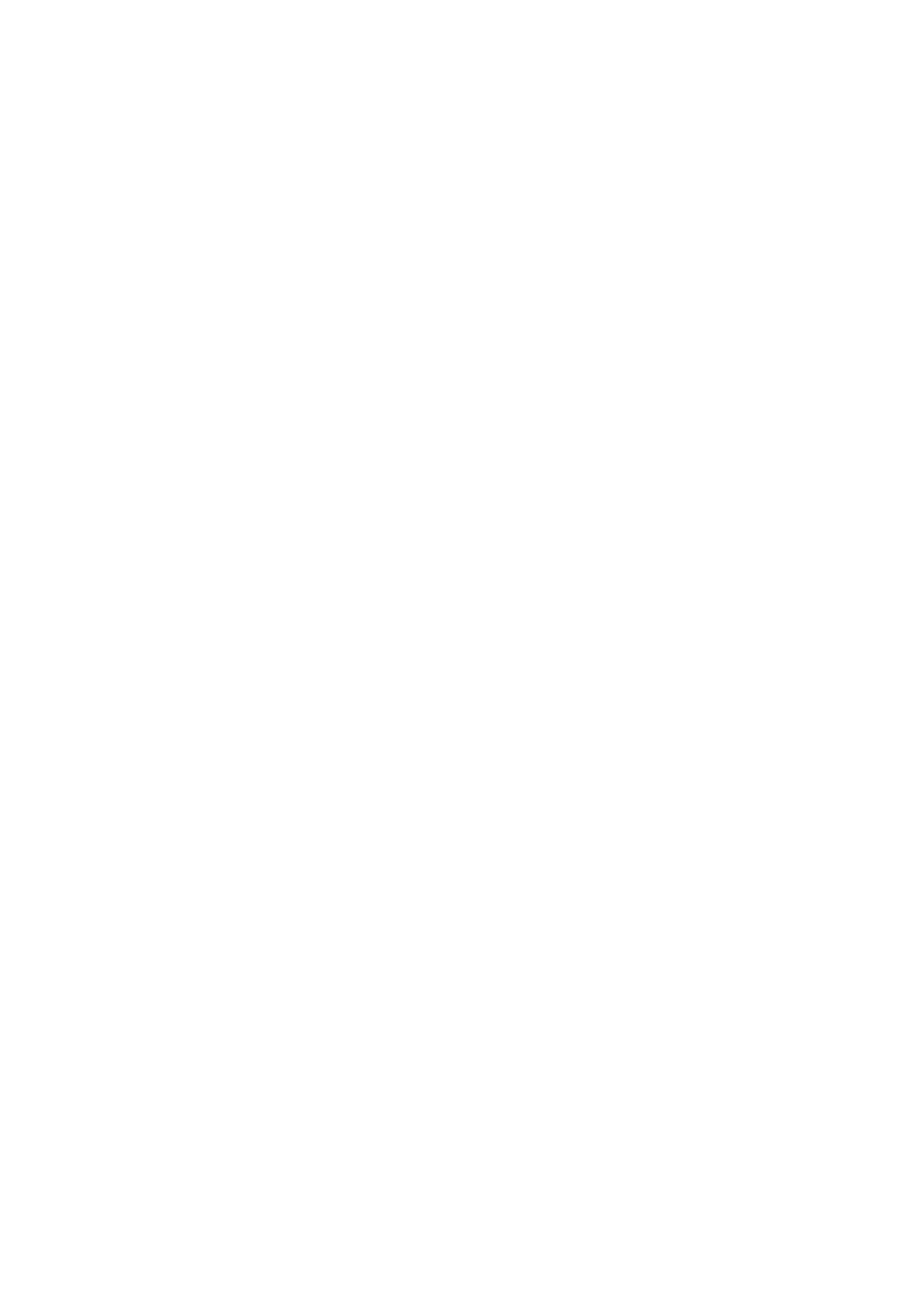

For further information on this document and the Yorkshire and Humber Aggregates Working Party, please contact:

| <b>Chair</b>     | <b>Vicky Perkin</b>                              |
|------------------|--------------------------------------------------|
|                  | <b>Head of Planning Services</b>                 |
|                  | <b>Trading Standards &amp; Planning Services</b> |
|                  | North Yorkshire County Council                   |
|                  | County Hall, Northallerton,                      |
|                  | North Yorkshire, DL7 8AD                         |
|                  | 01609 533323                                     |
|                  | Vicky.Perkin@northyorks.gov.uk                   |
|                  |                                                  |
| <b>Technical</b> | <b>Jonathan Evans</b>                            |
| <b>Secretary</b> | <b>Planning Officer Minerals and Waste</b>       |
|                  | <b>Urban Vision Partership Ltd</b>               |
|                  | 1 <sup>st</sup> Floor, Salford Civic Centre,     |
|                  | Chorley Road, Swinton,                           |
|                  | Salford, M27 5AW                                 |
|                  | 0161 779 6183                                    |

The statistics and statements contained in this report are based on information from a large number of third party sources and are compiled to an appropriate level of accuracy and verification. Readers should use corroborative data before making major decisions based on this information.

Published by Urban Vision Partnership Ltd on behalf of the Yorkshire and Humber Aggregates Working Party.

This publication is also available electronically free of charge on [www.communities.gov.uk](http://www.communities.gov.uk/) and [www.urbanvision.org.uk.](http://www.urbanvision.org.uk/)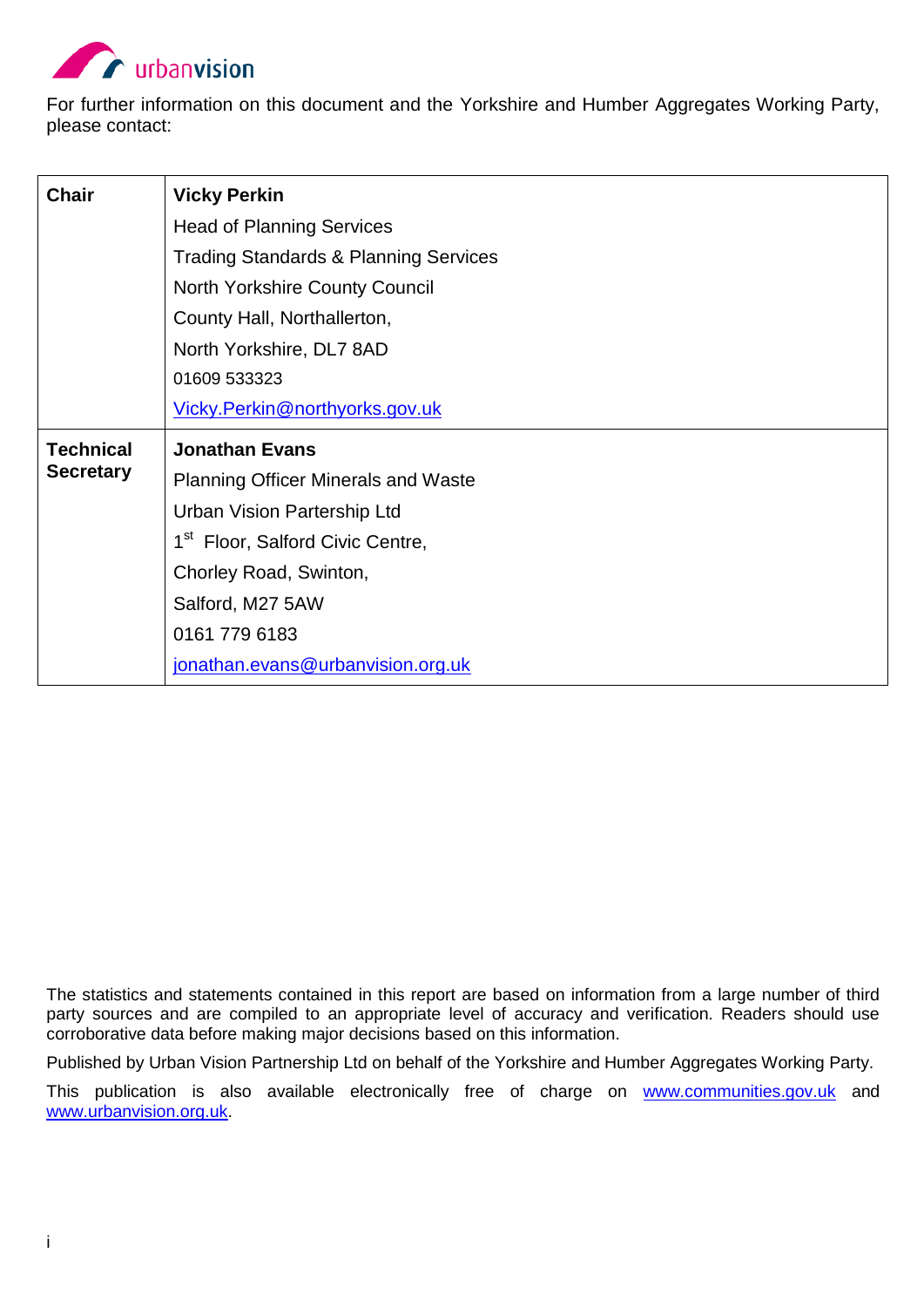# <span id="page-3-0"></span>**Executive Summary**

The Yorkshire and Humber Aggregate Working Party (AWP) is one of nine similar working parties throughout England and Wales established in the 1970s. The membership of the Yorkshire and Humber AWP is detailed in Appendix 1. A plan showing the Yorkshire and Humber AWP Authorities is given in Figure 1 below.

This Annual Monitoring (AM) report provides sales and reserve data for the calendar years 1<sup>st</sup> January –  $31<sup>st</sup>$  December 2015. The report provides data for each of the sub-regions in Yorkshire and Humber:

- North Yorkshire
- South and West Yorkshire
- East Riding and North Lincolnshire

It is not a policy-making body, but is charged with data collection to facilitate planning by Mineral Planning Authorities (MPAs), national government agencies and the industry, and to inform the general reader.

#### **Crushed Rock**

- Total Crushed Rock Sales of 11.24mt up 6.8% on 2014 figures.
- Total Crushed Rock Reserves of 282.7mt up 0.1% on 2014 figures.

#### **Land-won Sand and Gravel**

- Total Land-won Sand and Gravel Sales of 3.16mt up 11.6% on 2014 figures.
- Total Land-won Sand and Gravel Reserves of 31.03mt up 10.9% on 2014 figures.

#### **Landings of Marine-dredged Sand and Gravel**

- Total Marine-dredged Sand and Gravel removed was 2.14mt, down 2% on 2014 figures.
- There was landing of 25,561 tonnes of Marine-dredged Sand and Gravel within the River Humber Wharves. This is an increase compared to 2014 when no landings were made.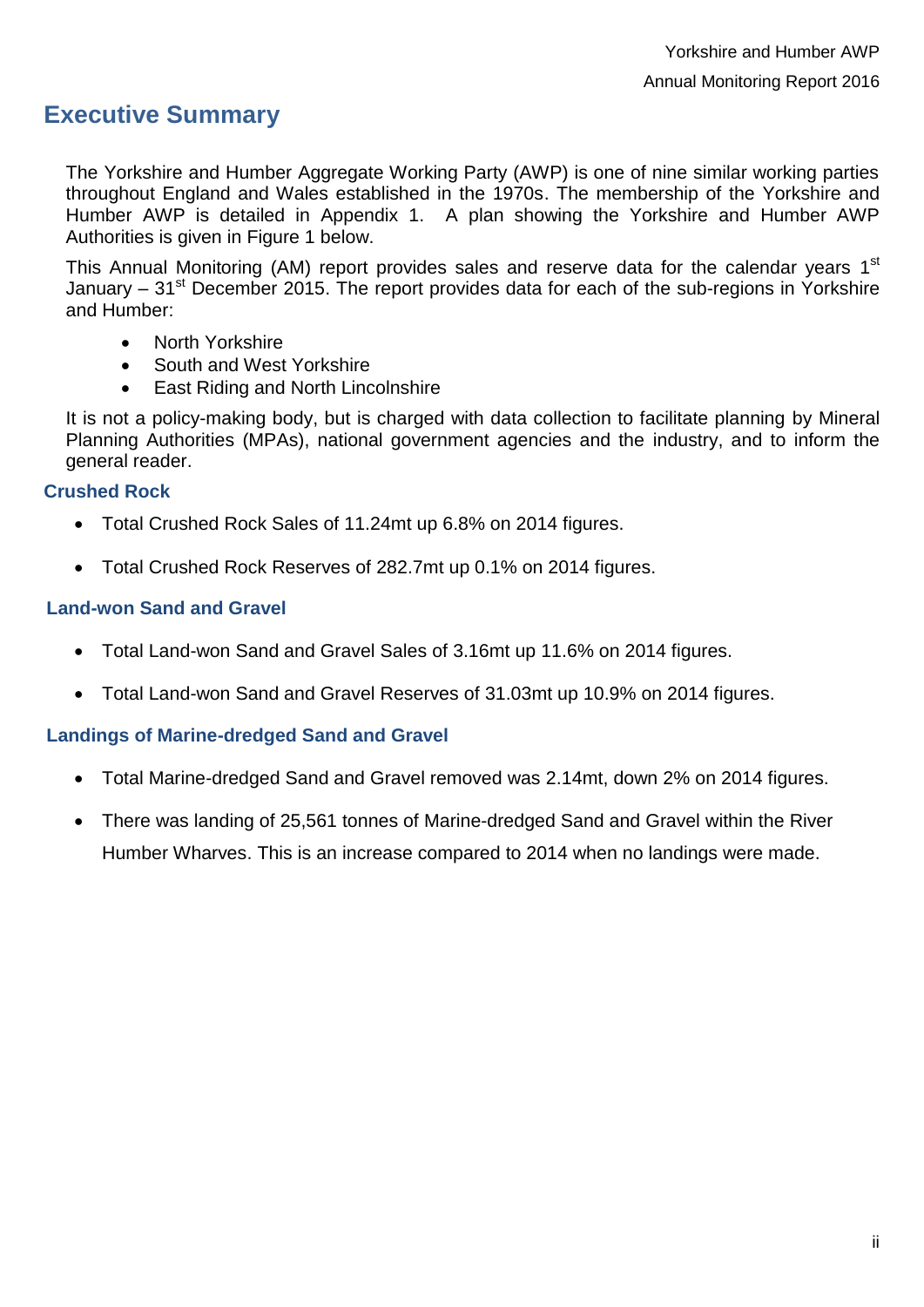<span id="page-4-0"></span>**Contract of Contract On Second** Services

**Figure 1: Yorkshire and Humber Aggregate Working Party Authorities**

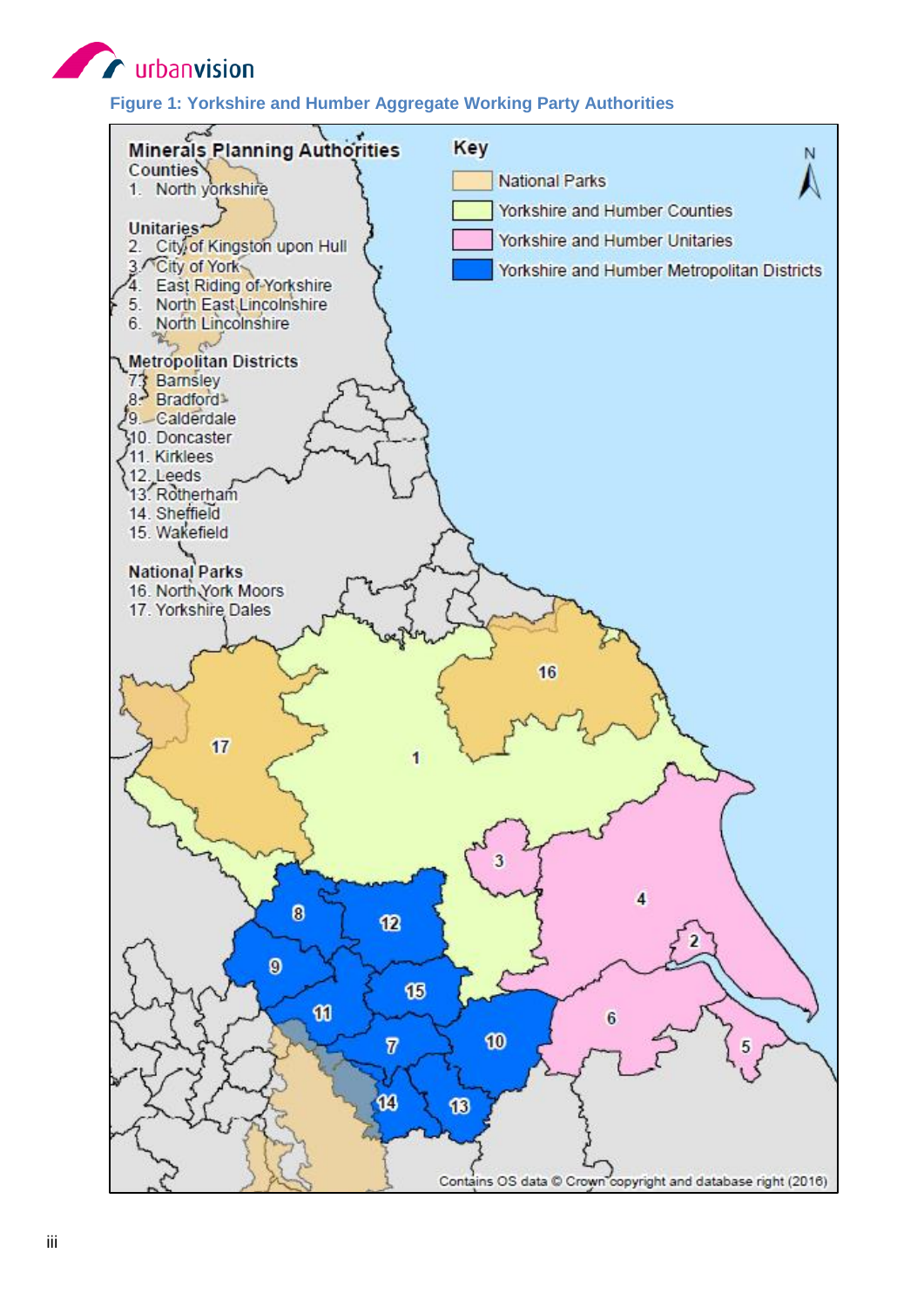# **Contents**

| 7. |  |
|----|--|
| 8. |  |
|    |  |
|    |  |
|    |  |
|    |  |

#### **Tables**

| Table 1.1: National and Regional Guidelines for Aggregates Provision in England, 2005 - 2020 (million tonnes) |  |
|---------------------------------------------------------------------------------------------------------------|--|
| Table 3.1: Yorkshire and Humber land-won aggregate sales 2006-2015 (million tonnes) 10                        |  |
| Table 3.2: Yorkshire and Humber land-won aggregate reserves 2006-2015 (million tonnes) 11                     |  |
|                                                                                                               |  |
|                                                                                                               |  |
|                                                                                                               |  |
|                                                                                                               |  |
|                                                                                                               |  |
|                                                                                                               |  |
|                                                                                                               |  |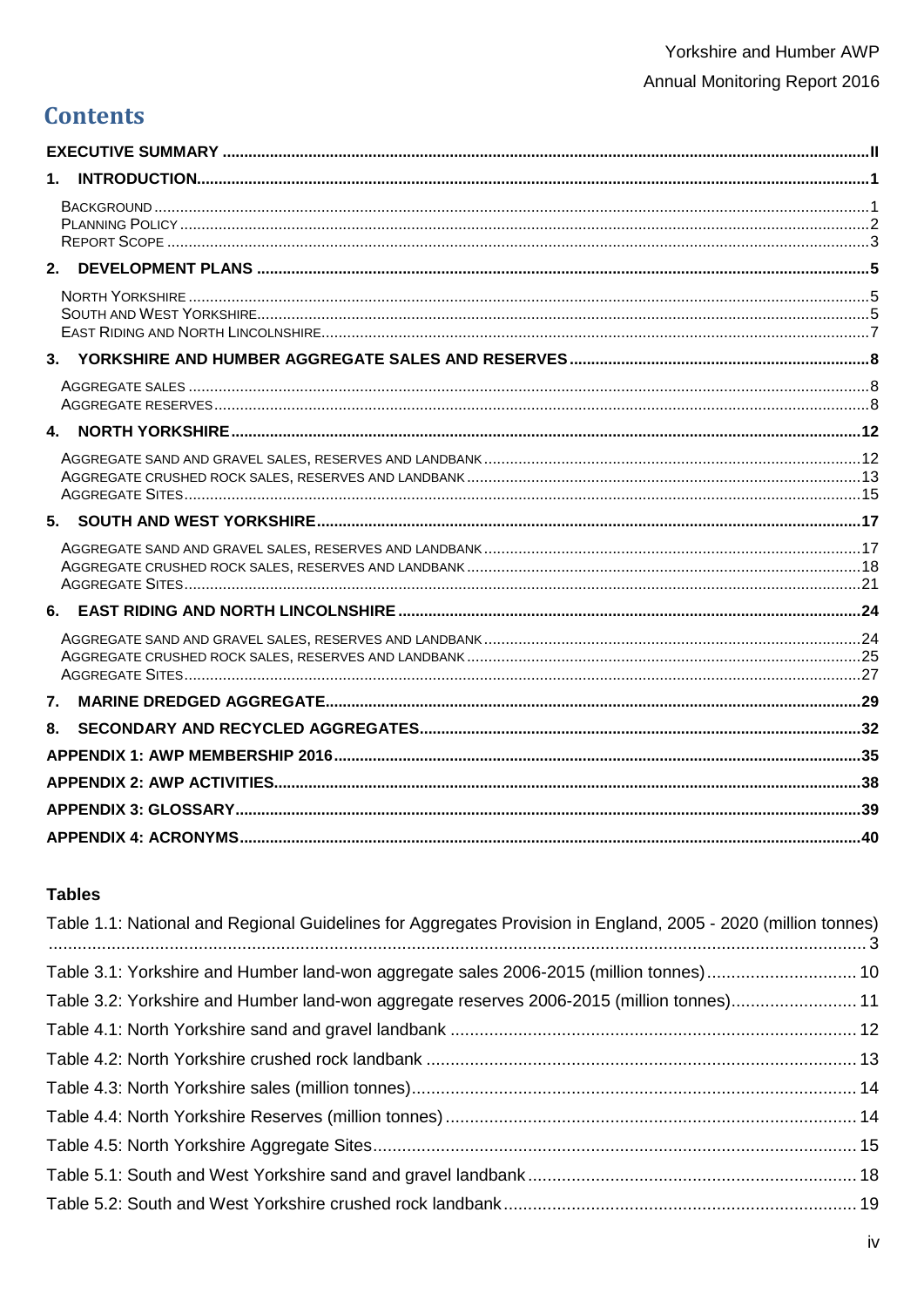# **Exercípion**

| Table 8.1 CD&E Arising's Produced and Handled in North Yorkshire (Environment Agency Waste Data |  |
|-------------------------------------------------------------------------------------------------|--|

## **Figures**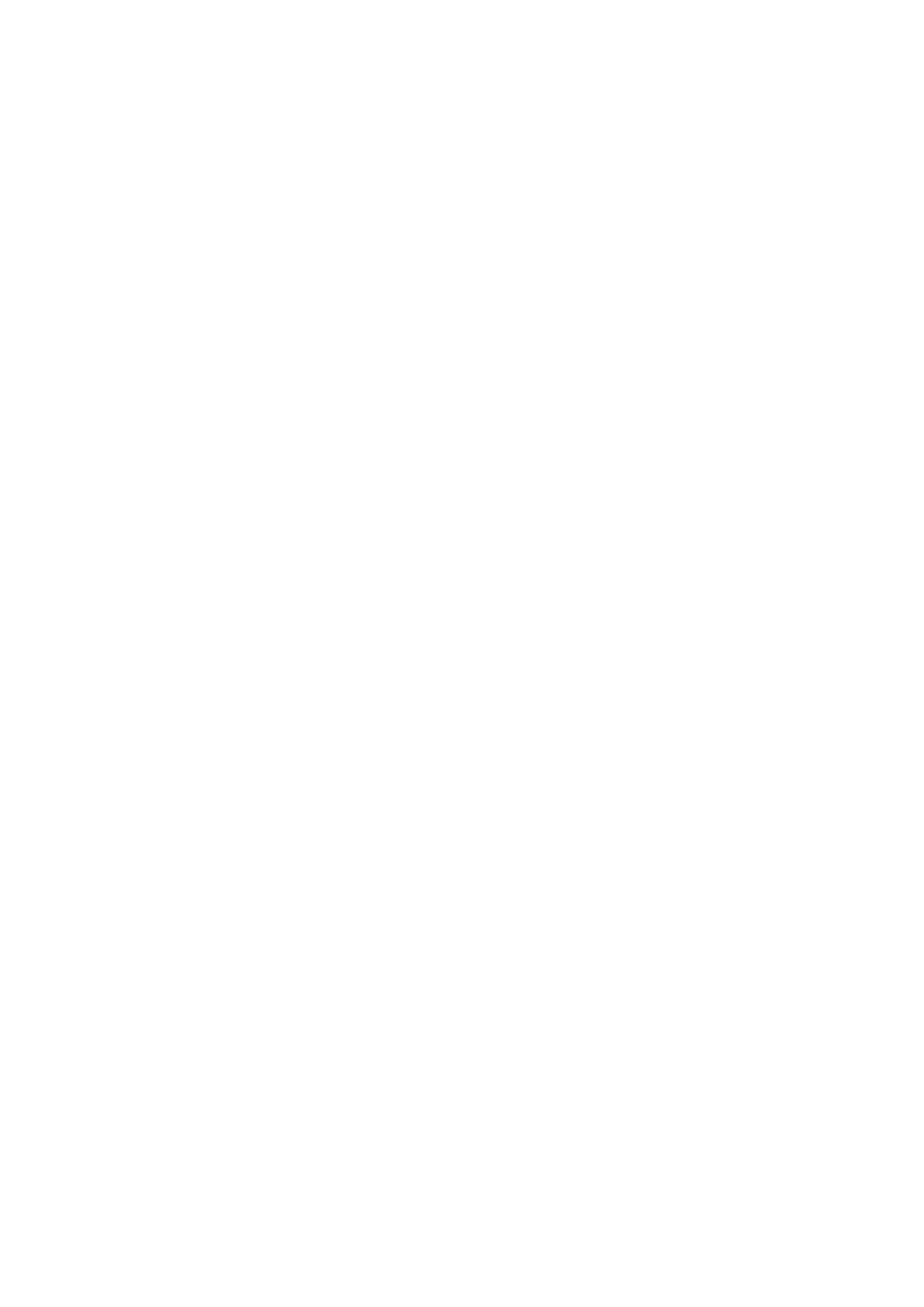

## <span id="page-8-0"></span>**1. Introduction**

1.1. This 2016 Annual Monitoring Report (AM2016) for Yorkshire and Humber has been prepared from returns made by the operators of quarries, wharves and rail depots in Yorkshire and Humber in response to a party wide survey. The report also puts the findings in the context of the National Planning Policy Framework and the Guidance on the Managed Aggregates Supply System.

#### <span id="page-8-1"></span>**Background**

-

- 1.2. The Aggregates Working Parties<sup>1</sup> (AWPs) were established in the 1970s to collect and monitor data on aggregates provision as an aid to minerals planning. AWPs are joint local government-central government-industry bodies that monitor the supply of, demand for, and reserves of, all aggregates including both primary aggregate and alternative sources in local authority areas. They also consider the implications of supply to, and from, these areas. They are not policy-making bodies, but provide information to facilitate the work of Mineral Planning Authorities (MPAs), national government agencies and the minerals industry. They also feed regional views to the Government through the national forum and the National Coordinating Group (NCG).
- 1.3. The core functions of the AWP, as set out in the Planning Practice Guidance, are to:
	- consider, scrutinise and provide advice on the Local Aggregate Assessments of each mineral planning authority in its area;
	- provide an assessment of the position of overall demand and supply for the Aggregate Working Party area; and
	- obtain, collect and report on data on minerals activity in their area.
- 1.4. The AWPs operate under contracts between the Secretary of State for Communities and Local Government and the Secretariat of the AWPs, and receive funding from the Department to prepare papers, reports, and data collations as recommended by the NCG.

 $1$  Were previously known as Regional Aggregate Working Parties but has now changed to reflect national guidelines.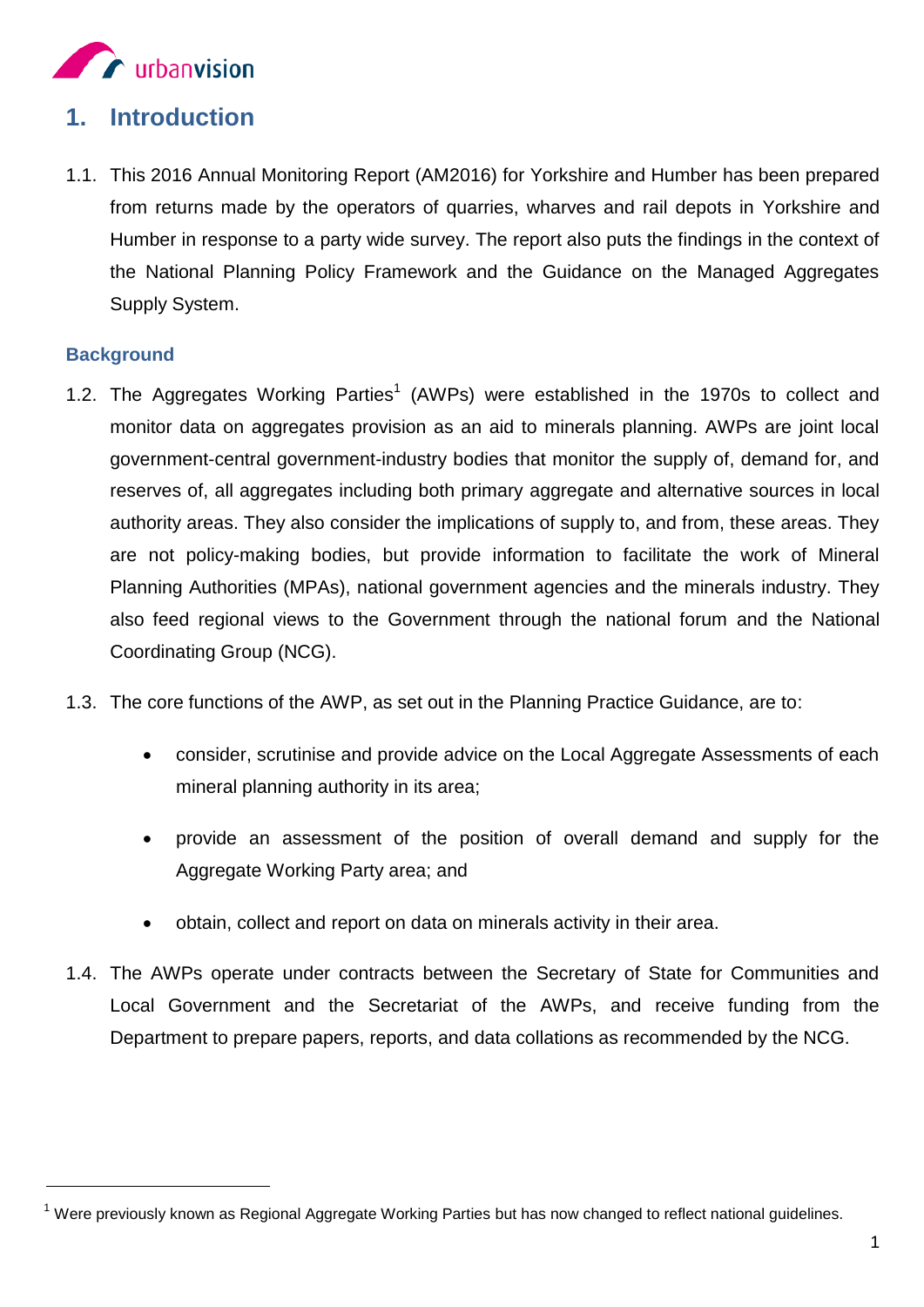#### Annual Monitoring Report 2016

- 1.5. The Yorkshire and Humber Aggregates Working Party (Y&HAWP) comprises the following sub-regions:
	- North Yorkshire
	- South Yorkshire
	- West Yorkshire
	- East Riding and North Lincolnshire
- 1.6. Y&HAWP is chaired by a Chief Planning Officer or Director from one of the MPAs. The 2016 Chairperson was Vicky Perkin, Head of Planning Services, North Yorkshire County Council. The AWP is also serviced by a Technical Secretary, who for 2016 was Jonathan Evans from Urban Vision. The membership of the Y&HAWP for 2015 is set out in Appendix 1. The main matters that the Y&HAWP considered at the AWP meetings held in 2015 are set out in Appendix 2.

### <span id="page-9-0"></span>**Planning Policy**

#### The National Planning Policy Framework (NPPF)

- 1.7. The NPPF requires MPAs to make provision for a steady and adequate supply of minerals; to define mineral safeguarding areas; to safeguard wharves, rail heads and certain aggregate processing facilities and plant.
- 1.8. The NPPF requires MPAs to participate in an Aggregates Working Party (AWP); to prepare an annual Local Aggregates Assessment (LAA); to make provision for the land won or other elements of their LAA in their mineral plans, taking account of the advice of the AWP and the National Aggregate Coordinating Group (NCG) as appropriate.

#### Guidance on the Managed Aggregate Supply System (MASS)

1.9. AWPs are to produce an annual report on minerals activity in their area, provide technical advice to MPAs on the adequacy of an LAA, and provide an assessment on the position of overall demand and supply in its area, including whether, in its view, the area is making a full contribution towards meeting both national and local needs.

#### National and Regional Guidelines for Aggregates Provision 2009

1.10.The most recent National and Sub National Guidelines are the National and Regional Guidelines for Aggregates Provision in England 2005-2020 published on 29 June 2009. The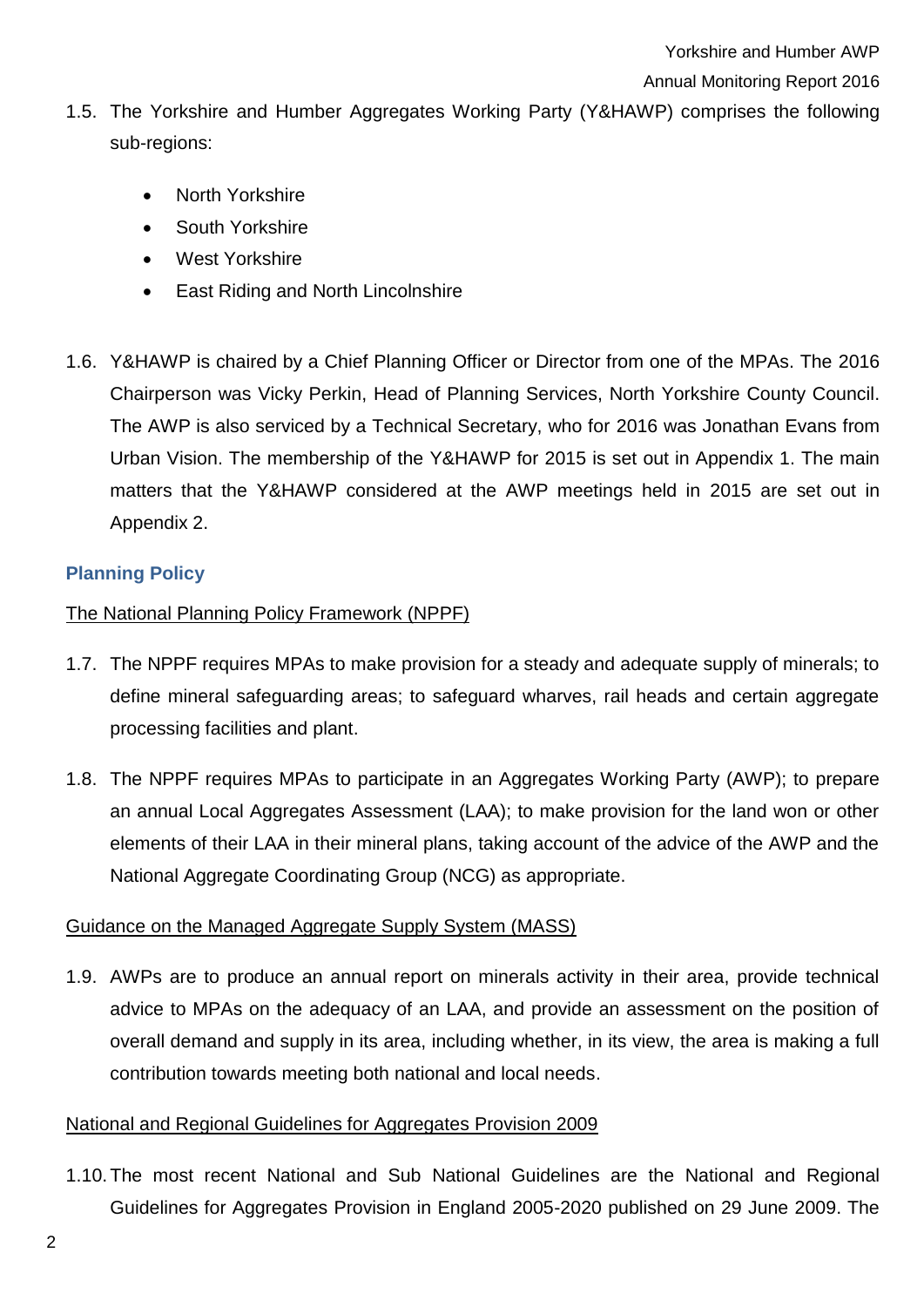# **A** urbanvision

levels of provision set out in the Guidelines are summarised in **Error! Reference source not** 

**found.**.1 below.

<span id="page-10-1"></span>

| Table 1.1: National and Regional Guidelines for Aggregates Provision in England, 2005 - 2020 |  |  |  |
|----------------------------------------------------------------------------------------------|--|--|--|
| (million tonnes)                                                                             |  |  |  |

|                                     |                                     | <b>Guidelines for land-won</b><br>production in Region |                                          | <b>Assumptions</b>                            |                                         |
|-------------------------------------|-------------------------------------|--------------------------------------------------------|------------------------------------------|-----------------------------------------------|-----------------------------------------|
| <b>New Regions</b><br>Mt.           | Land-won<br>Sand &<br><b>Gravel</b> | Land-won<br><b>Crushed</b><br><b>Rock</b>              | <b>Marine</b><br>Sand &<br><b>Gravel</b> | <b>Alternative</b><br><b>Materials</b><br>(a) | <b>Net Imports to</b><br><b>England</b> |
| <b>South East</b><br><b>England</b> | 195                                 | 25                                                     | 121                                      | 130                                           | 31                                      |
| London                              | 18                                  | 0                                                      | 72                                       | 95                                            | 12                                      |
| East of<br><b>England</b>           | 236                                 | 8                                                      | 14                                       | 117                                           | $\overline{7}$                          |
| <b>East Midlands</b>                | 174                                 | 500                                                    | $\mathbf 0$                              | 110                                           | $\mathbf 0$                             |
| <b>West Midlands</b>                | 165                                 | 82                                                     | $\overline{0}$                           | 100                                           | 23                                      |
| <b>South West</b>                   | 85                                  | 412                                                    | 12                                       | 142                                           | 5                                       |
| <b>North West</b>                   | 52                                  | 154                                                    | 15                                       | 117                                           | 55                                      |
| Yorkshire & the<br><b>Humber</b>    | 78                                  | 212                                                    | 5                                        | 133                                           | 3                                       |
| <b>North East</b>                   | 24                                  | 99                                                     | 20                                       | 50                                            | $\overline{0}$                          |
| <b>ENGLAND</b>                      | 1028                                | 1492                                                   | 259                                      | 993                                           | 136                                     |

### **Report Scope**

- <span id="page-10-0"></span>1.11. As with previous AM surveys, this AM2016 report is primarily a monitor on the Yorkshire and Humber wide scale. Data on primary aggregates sales from land-won sand and gravel sites, wharves and rail depots for 2015 has been provided by operators via the AWP technical secretary who collated the individual site returns. An inventory of quarries, wharves and rail depots is provided within each sub-region's section.
- 1.12. Other information on secondary and recycled aggregates and events of interest is also provided along with information on planning decisions and progress on Development Plan Documents. In order to provide an indication of trends, this Annual Report compares data for 2015 with data for earlier years.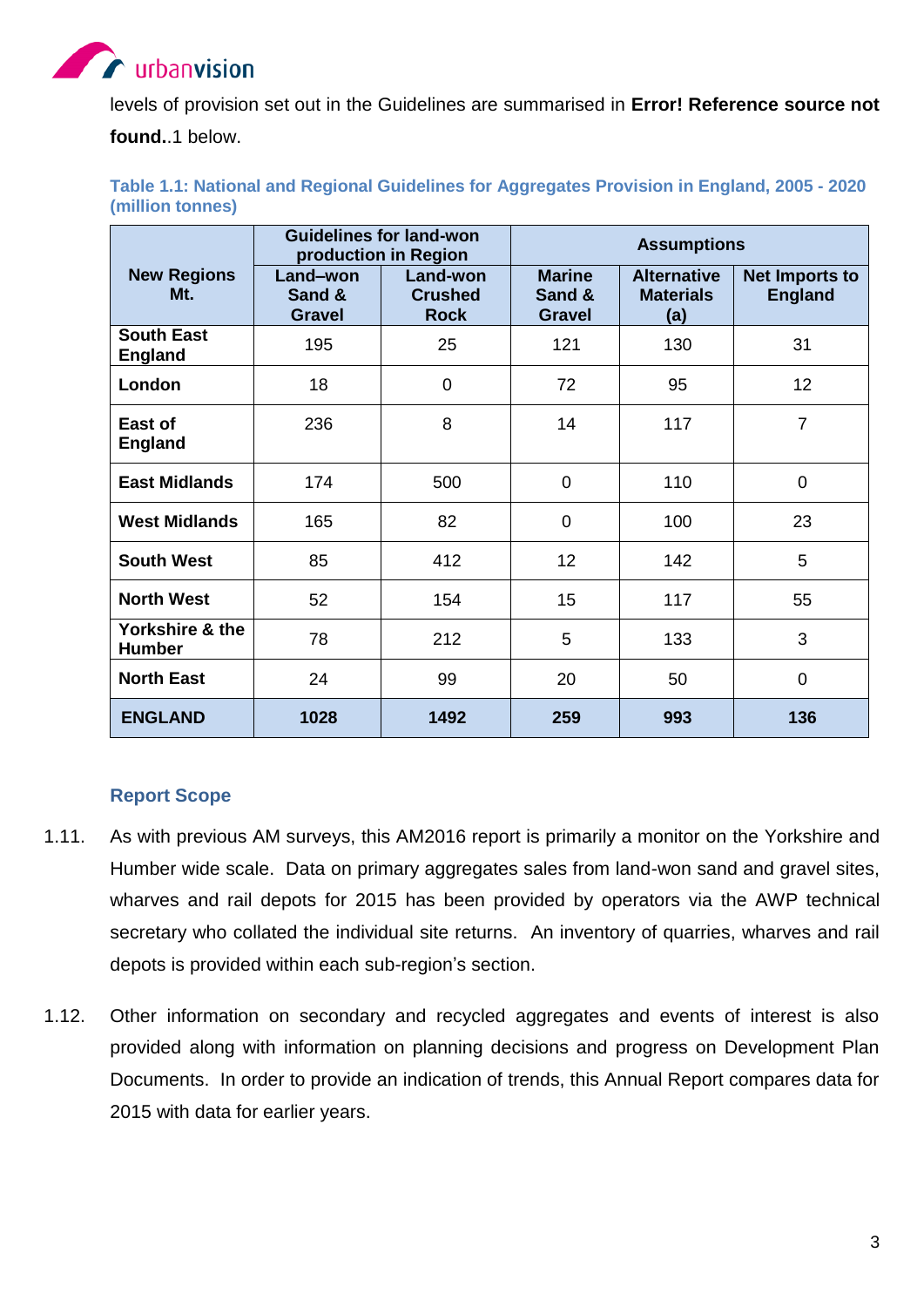Annual Monitoring Report 2016

1.13. The planning context for this report is the National Planning Policy Framework<sup>2</sup> (NPPF) and Guidance on the Managed Aggregate Supply System<sup>3</sup> at the national level, and relevant Local Plans as the overall strategic plan for the area.

-

<sup>&</sup>lt;sup>2</sup> National Planning Policy Framework, DCLG March 2012

<sup>&</sup>lt;sup>3</sup> Guidance on the Managed Aggregate Supply System, DCLG October 2012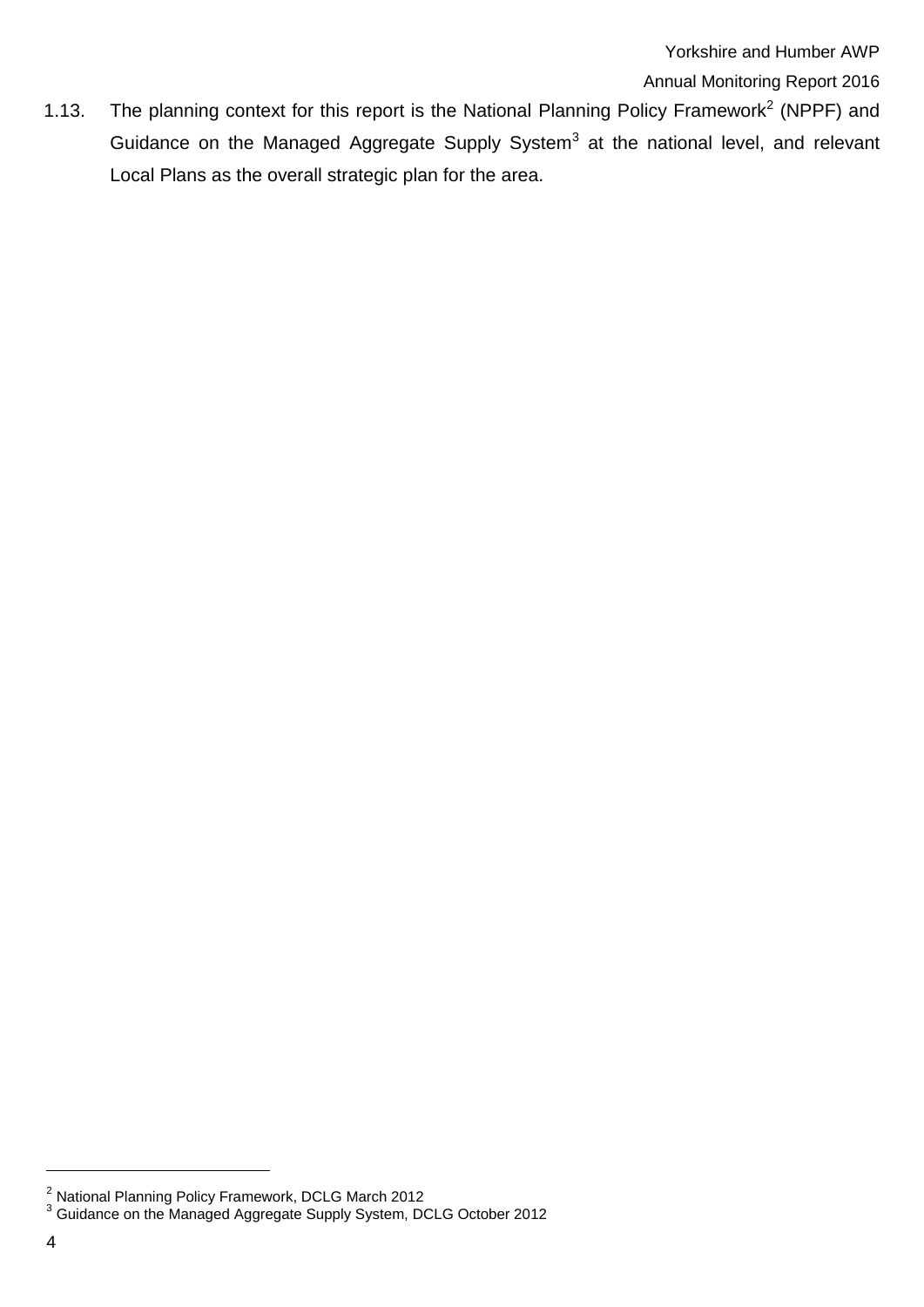<span id="page-12-0"></span>

#### <span id="page-12-1"></span>**North Yorkshire**

North Yorkshire County Council (including City of York Council and North York Moors National Park)

2.1. North Yorkshire County Council, City of York Council and the North York Moors National Park Authority are preparing a Joint Minerals and Waste Local Plan which will contain new strategic policies and site allocations for aggregate. A preferred options consultation will be carried out in late 2015 / early 2016, with a publication draft expected after the summer 2016. Submission for examination is expected by spring 2017.

#### Yorkshire Dales National Park

2.2. Minerals policies form part of the Yorkshire Dales Local Plan which was submitted for examination in January 2016. The Inspector's report is awaited.

#### <span id="page-12-2"></span>**South and West Yorkshire**

#### Doncaster Metropolitan Borough Council

2.3. The overarching minerals policies are contained within the Core Strategy adopted in 2012. The authority is however working toward the production of a Local Plan, which will supersede the Core Strategy and saved policies in the Unitary Development Plan. The Local Development Scheme is currently being updated and proposed publication of the Local Plan is now autumn 2017, with examination in spring 2018 and adoption summer 2018. It should be noted that 'route refinement' consultation on the HS2 route commenced in mid November 2016 and is due to be completed by March 2017. As the route impacts on the western part of the Doncaster borough it may affect the timing of the Local Plan and / or site proposals currently being considered.

#### Barnsley Metropolitan Borough Council

2.4. The Minerals Plan is combined with the Local Plan. The consultation draft of the Local Plan went out to public consultation from 10<sup>th</sup> Nov 2014 till the 11<sup>th</sup> Jan 2015. The Local Plan will replace the existing Core Strategy and Unitary Development Plan. Following the consultation individual comments will be assessed and inform the plan and site selection. If insufficient sites are identified then additional sites will be brought forward. Additional sites consultation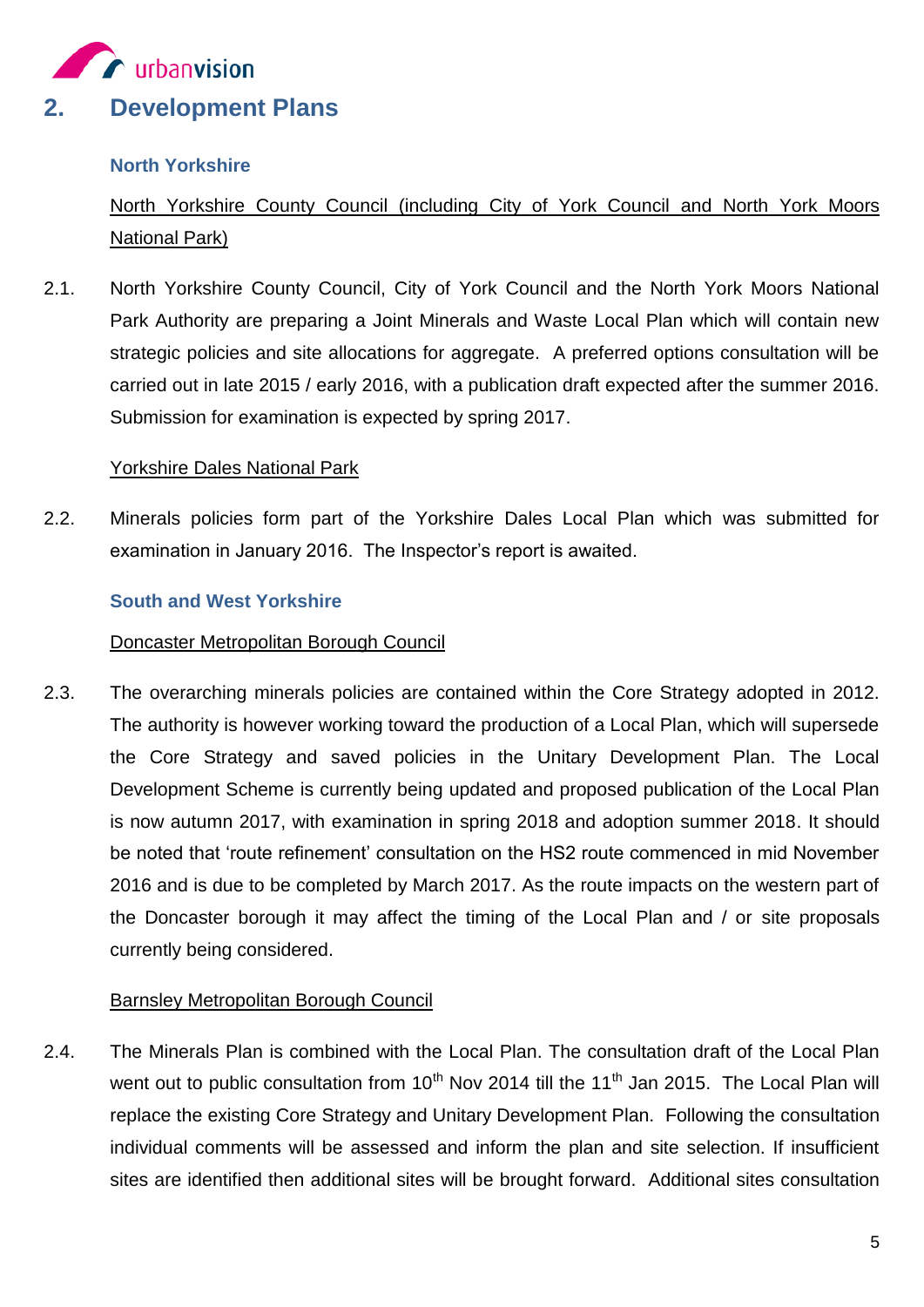Annual Monitoring Report 2016

will take place at the end of 2015. Aim to send draft to Full Council in spring 2016 followed by publication consultation. The plan is anticipated to be adopted mid-2017.

#### Rotherham Metropolitan Borough Council

2.5. Rotherham Core Strategy was adopted in Sept 2014, the Sites and Policies DPD final draft consultation began in Oct 2014 and is expected to be submitted late 2015 / early 2016.

#### Sheffield City Council

2.6. Sheffield has made the decision to cease work on the pre-submission draft version of the City Policies and Sites document and start work on a new Sheffield Plan. The first round of consultation, "City-wide Options for Growth to 2034" is planned for Autumn 2015 with adoption of the Plan expected in 2018.

#### Leeds City Council

2.7. Natural Resources and Waste Local Plan adopted January 2013. 'Policies Minerals 13 and 14 regarding protection of railway sidings and wharves for freight use, including minerals freight were adopted in September 2015'.

#### Bradford Metropolitan District Council

2.8. Minerals policies are contained within core strategy. Local Plan Core Strategy submitted for Examination in Public 12 December 2014. Plan has been to examined and found sound with modifications by the Inspector. A site allocation DPD will include minerals.

#### Kirklees Metropolitan District Council

2.9. Minerals form part of the wider local plan in Kirklees rather than a separate plan document. Early engagement exercises have been carried out and preferred options are being developed with a view to producing a draft Local Plan for consultation in late summer/autumn 2015.

#### Wakefield Metropolitan District Council

2.10. Wakefield has a fully adopted Local Development Framework: Core Strategy (2009); Development Policies Document (2009); Site Specific Policies Local Plan (2012); and a separate Waste Development Plan (2009).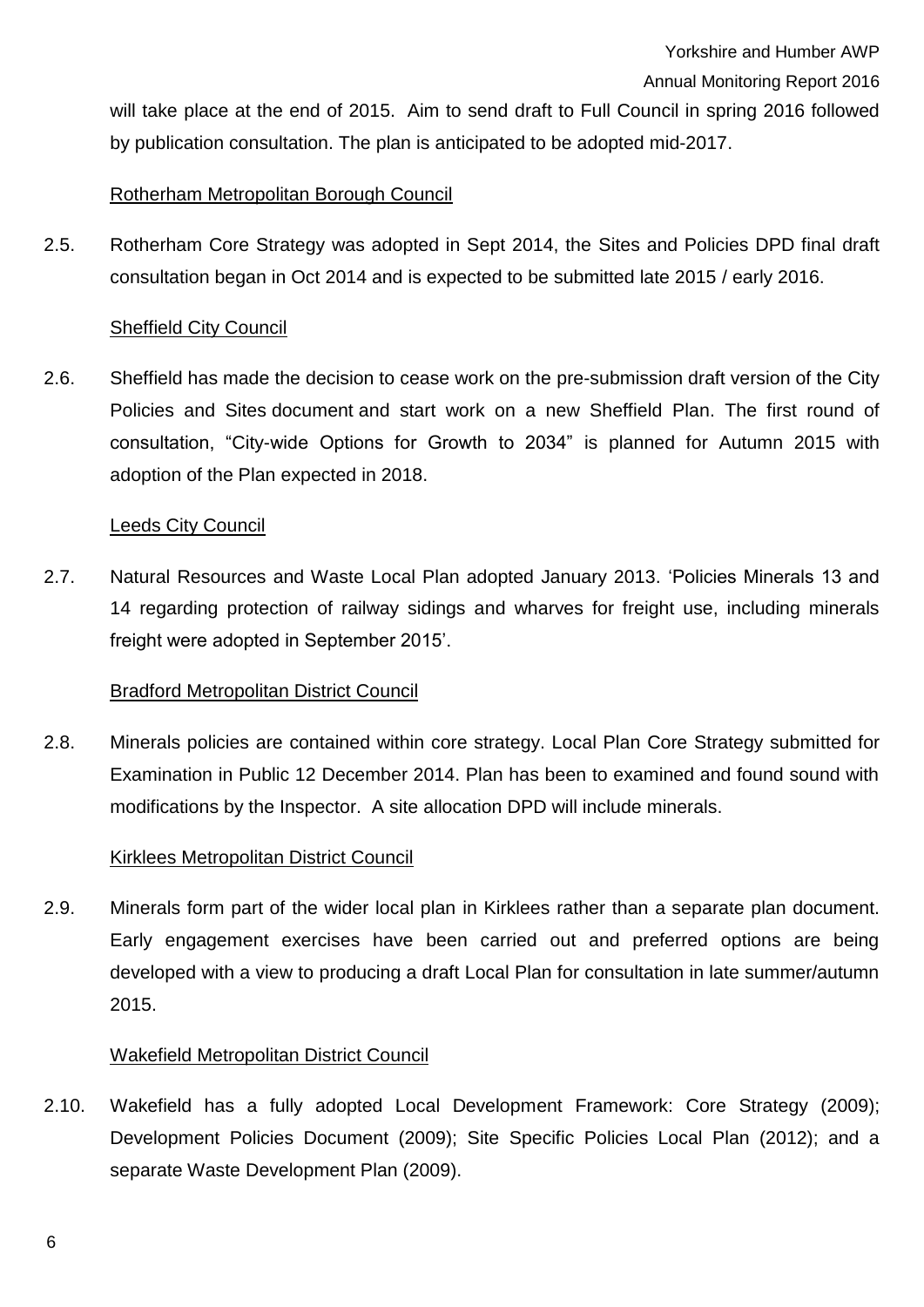

2.11. Minerals policies and sites will be part of a single Local Plan, current timetable targets a publication version for end of 2016.

#### <span id="page-14-0"></span>**East Riding and North Lincolnshire**

#### East Riding of Yorkshire Council and Kingston upon Hull City Council

Consultation on Revised Preferred Approach - March 2016 - April 2016 Publication of Document- September 2016 - October 2016 Submission to Secretary of State - January 2017 Independent examination- February 2017 - May 2017 Receive and consider Inspector's Report - August 2017 Adopt Document - November 2017

#### North Lincolnshire Council

2.12. The Core Strategy DPD was adopted in June 2011 setting out the broad development strategy for the area up to 2026. This includes a strategic policy for minerals. In respect of minerals, a separate Minerals & Waste DPD is included within the Local Development Scheme (April 2014). However, the timescales for its preparation are not firmly established and are dependent on progress with other DPDs*.*

#### North East Lincolnshire Council

2.13. The Pre Submission draft is expected to be sent out for consultation at the end of 2015/ start of 2016. Submission is expected late spring/ early summer 2016 with the plan being adopted in spring 2017.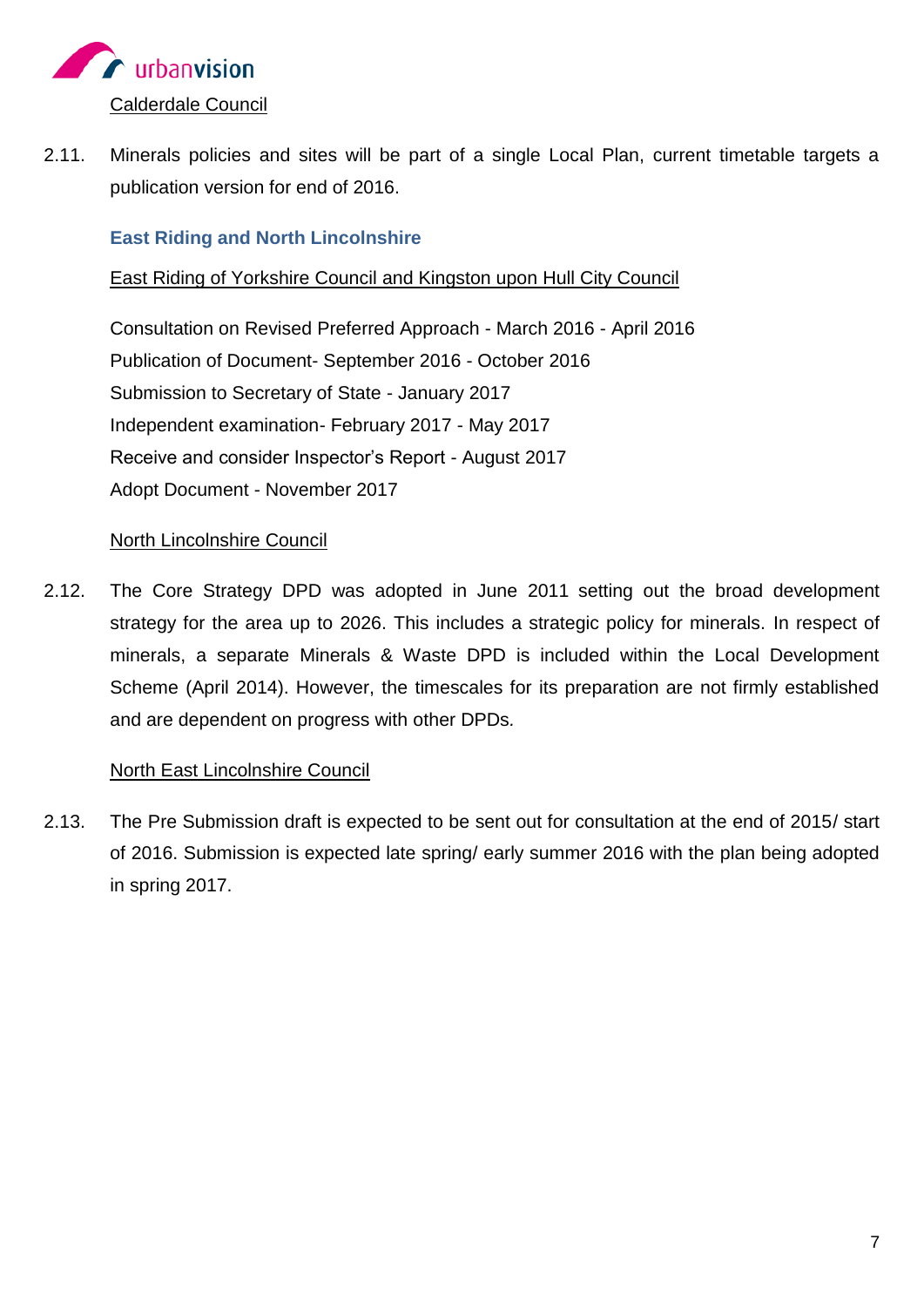Yorkshire and Humber AWP Annual Monitoring Report 2016

# <span id="page-15-0"></span>**3. Yorkshire and Humber Aggregate Sales and Reserves**

#### **Aggregate sales**

- <span id="page-15-1"></span>3.1. During the 2015 monitoring period total aggregate land-won sand and gravel sales increased by 11.6% from 2.83mt in 2014 to 3.16mt. This is above the three year average of 2.9mt per annum but below the ten year average of 3.2mt per annum. The data illustrates a steady increase in sales since 2012 when sales were recorded at a low of 2.4mt. The sales figure still remains below those experienced between 2004 and 2008 when sales recorded averaged 4.31mt per annum but is a reflection of the wider economic market.
- 3.2. During the 2015 monitoring period total aggregate crushed rock sales increased by 6.6% from 10.52mt in 2014 to 11.22mt. This may represent a steadying of sales following four years of increase since a ten year low of 6.16mt in 2011. Sales fell sharply in 2009 from a pre-2008 average of approximately 12mt per annum, the current three year average has risen to 9.8mt.
- 3.3. Analysis of marine dredged aggregate sand and gravel removal and landing rates is included within Chapter 7 Marine Dredged Aggregate. The data shows that 25,561 tonnes of material was landed in the Humber which is an increase on 2014 when no landings were recorded but down when compared to historic sales.

#### **Aggregate reserves**

- <span id="page-15-2"></span>3.4. Aggregate sand and gravel reserves increased by 13.5% during 2015 from 27.97mt in 2014 to 31.75mt as at 31 December 2015. This increase is due to a growth in reserves within North Yorkshire of 15.4%, South Yorkshire of 51.9% and West Yorkshire by 12.5%. Reserves fell in East Riding and North Lincolnshire by 10.6%. The sand and gravel reserves across the sub-region will need to be closely monitored to assess any future changes to reserve figures.
- 3.5. Aggregate crushed rock reserves increased by 0.1% during the 2015 monitoring period from 282.16mt as at 31 December 2014 to 282.7mt. The increase is due to an increase in reserve in East Riding and North Lincolnshire of 3.4% and West Yorkshire by 31.2%. These increases relate to reassessment of reserves by quarry operators in East Riding and an anomaly in West Yorkshire 2014 returns, rather than new permissions being granted. The North Yorkshire reserve fell by 3.7% in line with sales. The South Yorkshire reserve fell by 1.8% which is below the sales figure and is due to an increase in reserves at some quarries due to a reappraisal by the operators. As with sand and gravel reserves it will be important to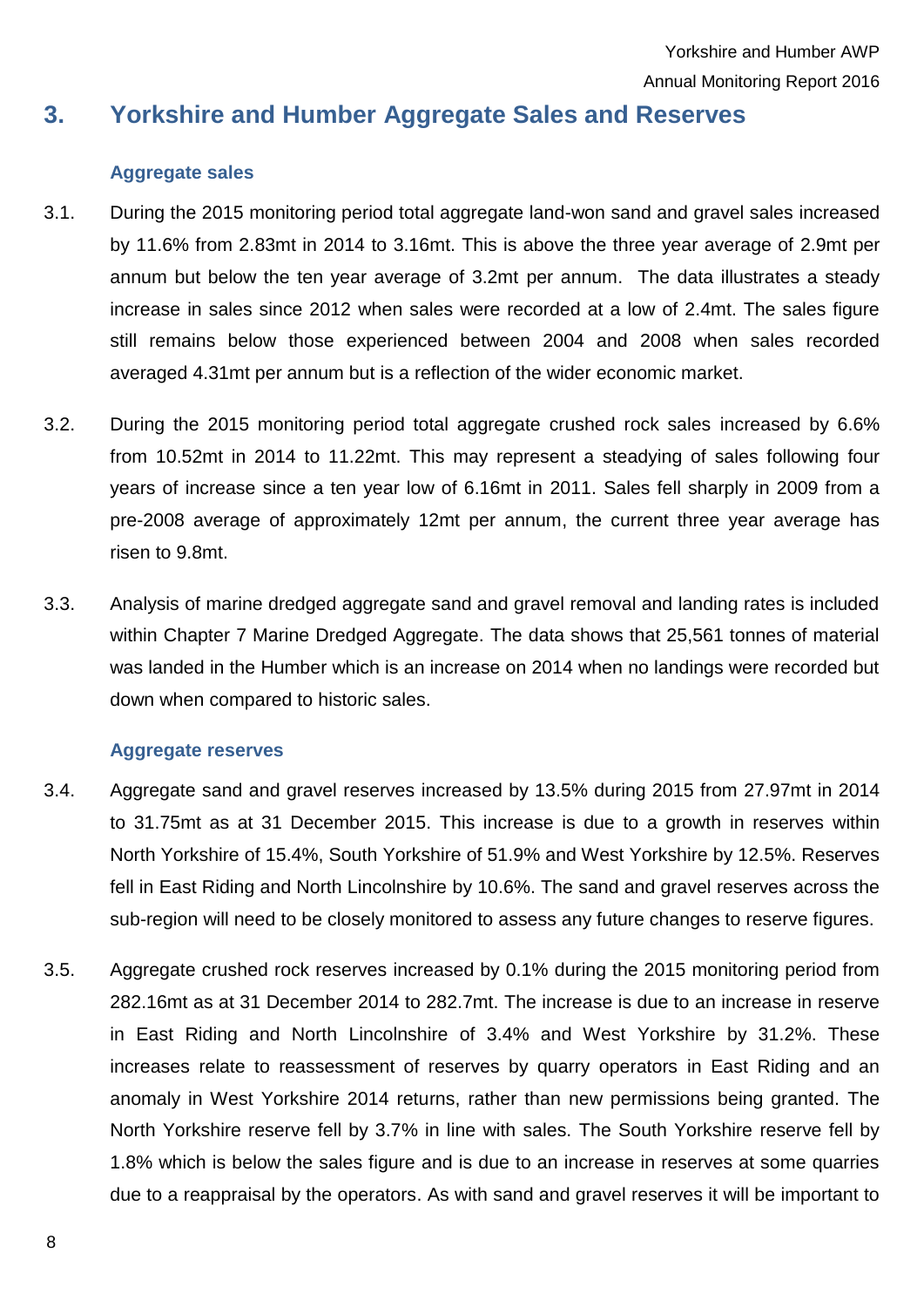

closely monitor any changes in reported reserve figures for crushed rock in both the Annual Monitoring Reports and authority's Local Aggregate Assessments.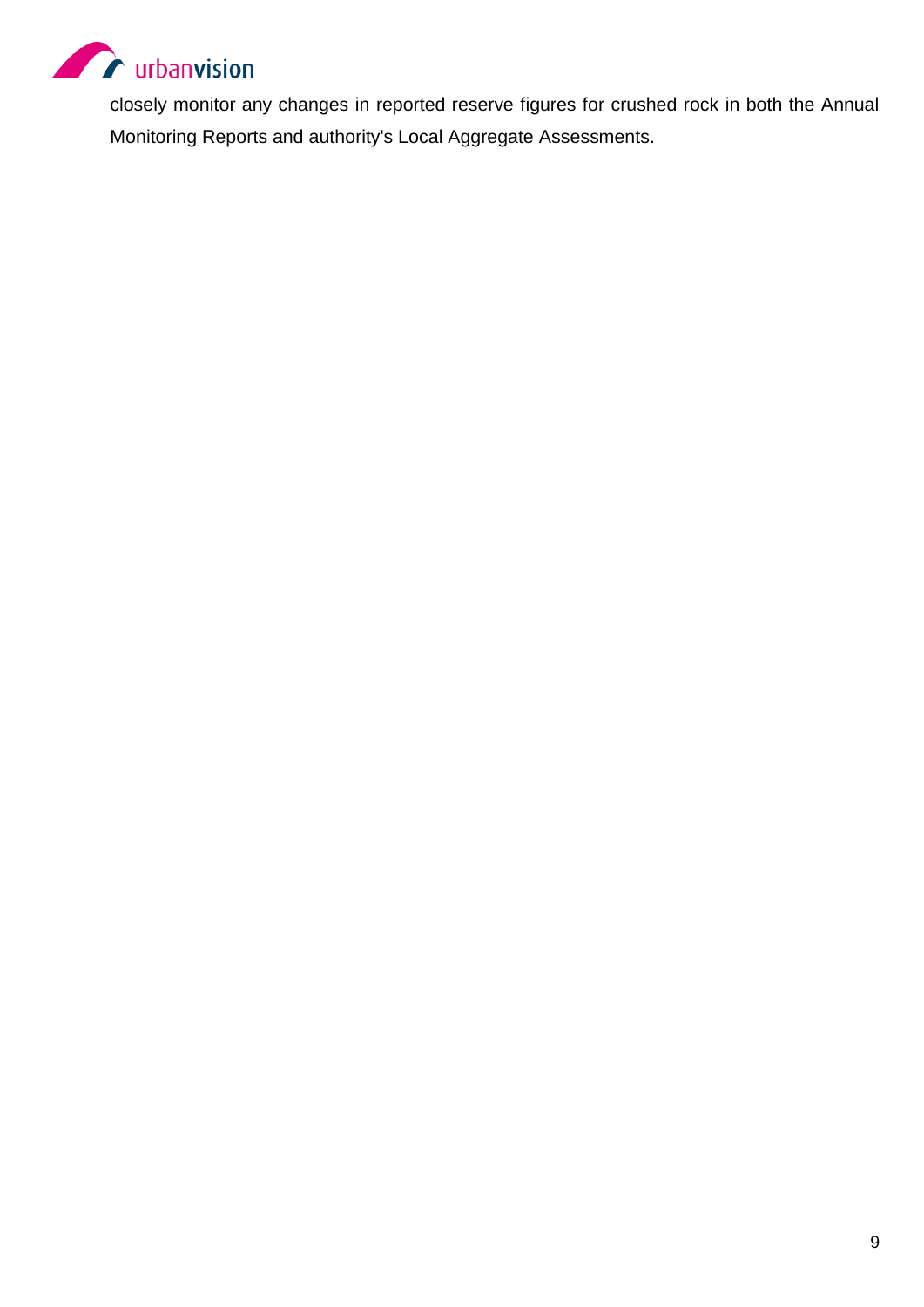#### Yorkshire and Humber AWP

Annual Monitoring Report 2016

| <b>Sub-Region</b>                      | 2006 | 2007 | 2008 | 2009 | 2010 | 2011 | 2012 | 2013 | 2014  | 2015  |
|----------------------------------------|------|------|------|------|------|------|------|------|-------|-------|
| <b>Aggregate Sand and Gravel Sales</b> |      |      |      |      |      |      |      |      |       |       |
| North Yorkshire                        | 2.7  | 2.7  | 2.3  | 1.7  | 1.6  | 1.7  | 1.6  | 1.5  | 1.7   | 1.7   |
| South and West Yorkshire <sup>1</sup>  | 0.5  | 0.4  | 0.4  | 0.5  | 0.26 | 0.24 | 0.24 | 0.18 | 0.21  | 0.54  |
| East Riding and North Lincolnshire     | 1.2  | 1.3  | 1.13 | 1.0  | 0.59 | 0.71 | 0.56 | 0.91 | 0.93  | 0.92  |
| <b>Total Yorkshire and Humber</b>      | 4.4  | 4.4  | 3.83 | 3.2  | 2.45 | 2.65 | 2.4  | 2.59 | 2.83  | 3.16  |
| <b>Aggregate Crushed Rock Sales</b>    |      |      |      |      |      |      |      |      |       |       |
| North Yorkshire                        | 7.7  | 8.3  | 7.7  | 5.3  | 5.51 | 4.45 | 5.33 | 5.65 | 6.49  | 7.04  |
| South Yorkshire                        | 2.6  | 2.3  | 2.2  | 1.4  | 1.1  | 1.05 | 1.14 | 1.27 | 2.25  | 2.4   |
| West Yorkshire                         | 1.1  | 1.1  | 0.9  | 0.9  | 0.53 | 0.43 | 0.79 | 0.78 | 1.03  | 1.03  |
| East Riding and North Lincolnshire     | 0.3  | 0.3  | 0.2  | 0.1  | 0.16 | 0.23 | 0.21 | 0.21 | 0.75  | 0.75  |
| <b>Total Yorkshire and Humber</b>      | 11.7 | 12.0 | 11.0 | 7.7  | 7.30 | 6.16 | 7.47 | 7.91 | 10.52 | 11.22 |

#### **Table 3.1: Yorkshire and Humber land-won aggregate sales 2006-2015 (million tonnes)**

<span id="page-17-0"></span>1. Sand and Gravel Sales Combined to maintain commercial confidentiality.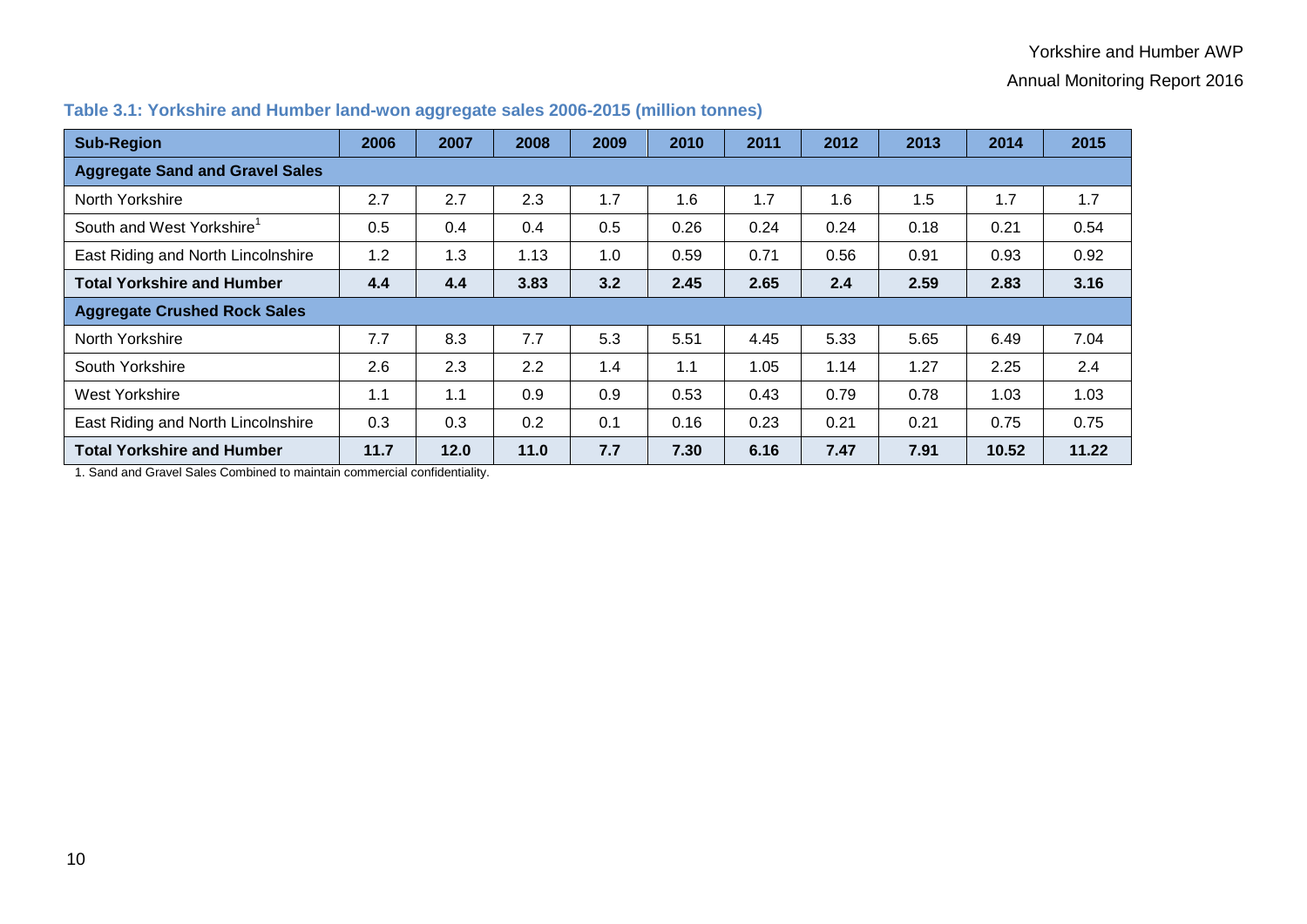

#### **Table 3.2: Yorkshire and Humber land-won aggregate reserves 2006-2015 (million tonnes)**

| <b>Sub-Region</b>                                  | 2006                     | 2007  | 2008  | 2009   | 2010          | 2011          | 2012   | 2013   | 2014   | 2015   |
|----------------------------------------------------|--------------------------|-------|-------|--------|---------------|---------------|--------|--------|--------|--------|
| <b>Aggregate Land-won Sand and Gravel Reserves</b> |                          |       |       |        |               |               |        |        |        |        |
| North Yorkshire                                    | 22.85                    | 20.65 | 20.02 | 18.4   | 17.98         | 16.24         | 19.1   | 18.63  | 16.9   | 19.5   |
| South Yorkshire                                    | 10.3                     | 10.14 | 10    | 5      | 5.7           | 5.79          | 5.67   | 5.95   | 2.29   | 4.2    |
| West Yorkshire                                     | $\overline{\phantom{a}}$ |       |       | 0.33   | 0.25          | 0.2           | 0.14   | 0      | 0.88   | 0.99   |
| East Riding and North Lincolnshire                 | ٠                        | ۰     | ٠     | 14.4   | 9.3           | 11.1          | 9.7    | 8.1    | 7.9    | 7.06   |
| <b>Total Yorkshire and Humber</b>                  | 33.15                    | 30.79 | 30.02 | 38.13  | 33.23         | 33.33         | 34.61  | 32.68  | 27.97  | 31.75  |
| <b>Aggregate crushed rock Reserves</b>             |                          |       |       |        |               |               |        |        |        |        |
| North Yorkshire                                    | 233.2                    | 225.1 | 220.7 | 210.1  | 204.6         | 202.2         | 191.82 | 189.79 | 185.91 | 178.99 |
| South Yorkshire                                    | 62.8                     | 60.8  | 58.8  | 63.4   | 62.4          | 61.23         | 60.8   | 59.5   | 57.6   | 56.58  |
| West Yorkshire                                     | 41.8                     | 40.8  | 40    | 27.14  | $15.74^{(1)}$ | $15.44^{(1)}$ | 28.5   | 30.4   | 25.7   | 33.74  |
| East Riding and North Lincolnshire                 | $\overline{\phantom{a}}$ | ۰     | Ξ.    | 1.7    | 5.6           | 10.78         | 10.88  | 12.7   | 12.95  | 13.39  |
| <b>Total Yorkshire and Humber</b>                  | 337.8                    | 326.7 | 319.5 | 302.34 | 288.34        | 289.65        | 292    | 292.39 | 282.16 | 282.7  |

<span id="page-18-0"></span>1. Data incomplete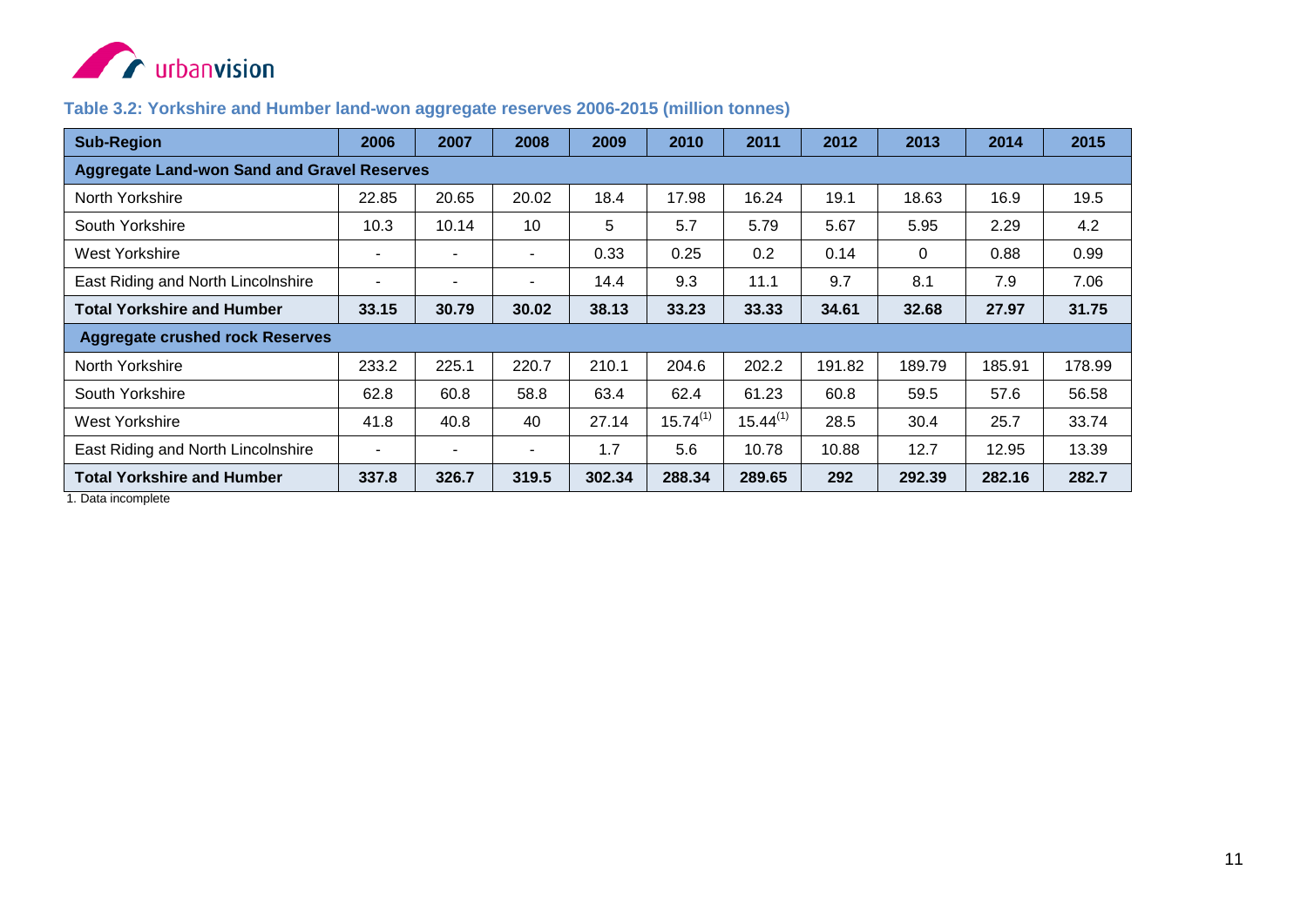## <span id="page-19-0"></span>**4. North Yorkshire**

4.1. The North Yorkshire sub-region is comprised of North Yorkshire County Council, Yorkshire Dales National Park, City of York Council and North York Moors National Park. Aggregate extraction only takes place in North Yorkshire County Council and Yorkshire Dales National Park plan areas.

#### **Aggregate sand and gravel sales, reserves and landbank**

- <span id="page-19-1"></span>4.2. Tables 4.3 and 4.4 detail reserve and sales data for land-won aggregate sand and gravel for the annual monitoring period 2006 to 2015. This data relates solely to sites within the North Yorkshire County Council area because the Yorkshire Dales National Park Authority does not contain any permitted reserves of aggregate sand and gravel.
- 4.3. Sales of aggregate land-won sand and gravel have remained unchanged during the 2015 monitoring period at 1.7mt. This is the sixth year of relatively stable sales following a fall from 2.7mt in 2007.
- 4.4. Reserves of aggregate land-won sand and gravel have increased by 15.4% from 16.9mt as at 31 December 2014 to 19.5mt. This increase in reserve is due to a 4mt extension being granted and reappraisal of reserves by some operators within the area.
- 4.5. The landbank for aggregate land-won sand and gravel has increased by two years from 8.3 years in 2013 to 10.3 years in 2015. This increase is due to both an increase in reserve and a drop in the 10 year average sales figure used to calculate the landbank. The landbank is in excess of the minimum seven year requirement set out in the National Planning Policy Framework (NPPF) and will continue to be reviewed on an annual basis through the AWP annual monitoring report and North Yorkshire County Council's Local Aggregate Assessment.

|                                          | Landbank as at | <b>Permitted reserves as</b> | 10 year average   | Landbank as at |
|------------------------------------------|----------------|------------------------------|-------------------|----------------|
|                                          | 31.12.2014     | at 31.12.2015                | sales             | 31.12.2015     |
| North Yorkshire<br><b>County Council</b> | 8.3 years      | 19.5mt                       | 1.9 <sub>mt</sub> | 10.3 years     |

#### <span id="page-19-2"></span>**Table 4.1: North Yorkshire sand and gravel landbank**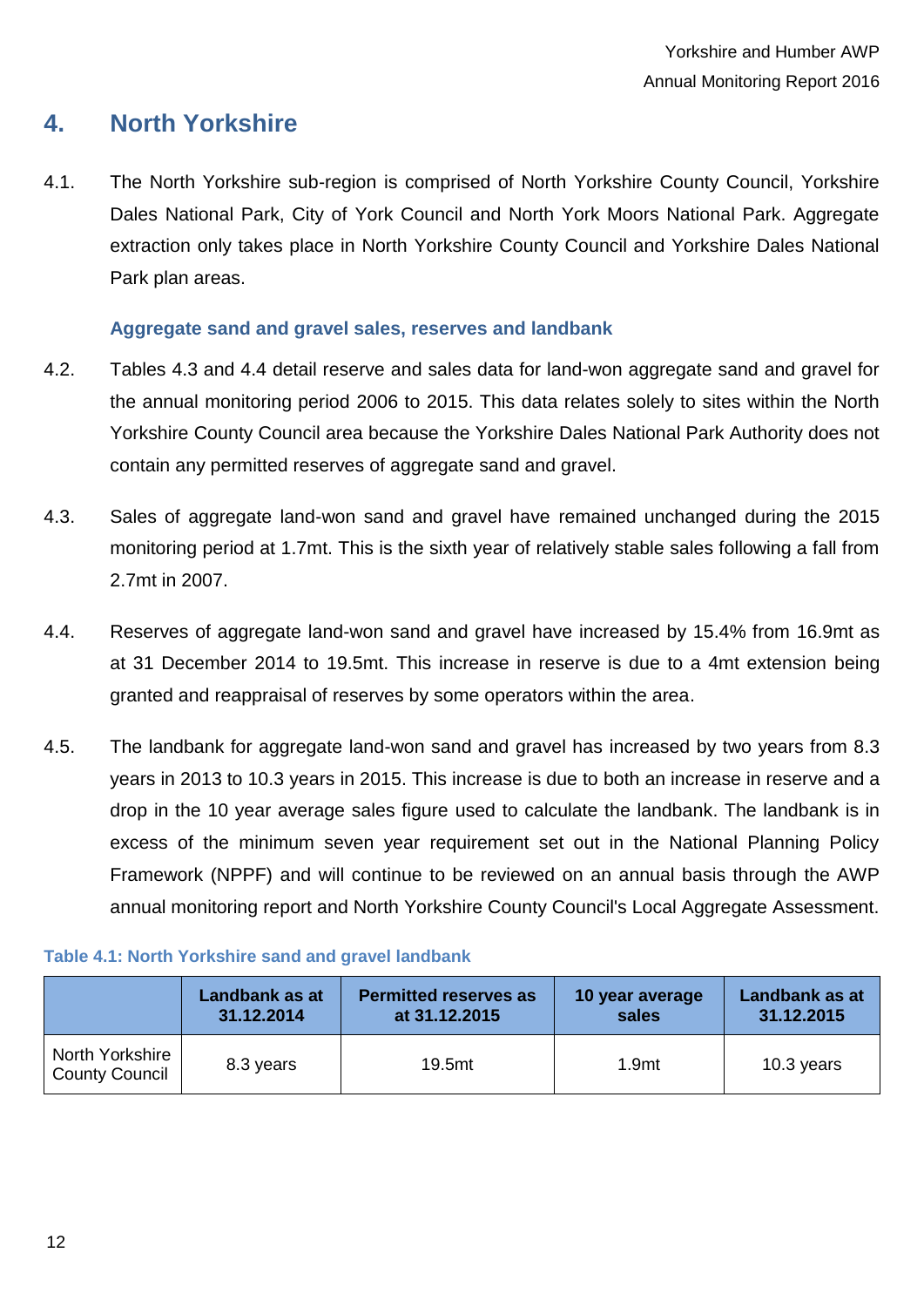# **A** urbanvision

**Aggregate crushed rock sales, reserves and landbank**

- <span id="page-20-0"></span>4.6. Tables 4.3 and 4.4 provide reserve and sales data for land-won crushed rock in the North Yorkshire sub-region for the monitoring periods 2006 to 2015. Table 4.2 provides crushed rock landbank data for the sub-region. Figures for North Yorkshire, as with last year, also include figures for Wakefield (West Yorkshire) which has insufficient sites to ensure commercial confidentiality and has historically partnered with North Yorkshire.
- 4.7. Sales of aggregate crushed rock increased by 8.5% during the monitoring period from 6.49mt in 2014 to 7.04mt. This continues the upward trend and is the highest recorded figure since 2008. However, sales remain lower than levels experienced prior to 2009 when average sales figures were 7.92mt per annum. The Yorkshire Dales National Park saw an increase in sales of 8.1% from 3.09mt in 2014 to 3.34mt in 2015. Sales from the North Yorkshire County Council area also increased at a rate of 8.8% from 3.4mt in 2014 to 3.7mt.
- 4.8. Reserves of crushed rock aggregate reduced by 3.7% from 185.91mt at the end of 2014 to 178.99mt as at 31 December 2015. The decrease in reserve is in line with sales figures for the monitoring period. Reserves in the Yorkshire Dales National Park area fell by 2% from 85.31mt in 2014 to 83.59mt as at 31 December 2015. Reserves in North Yorkshire decreased by 3.2% from 100.6mt in 2014 to 95.4mt as at 31 December 2015. Landbank figures for both areas have remained above the minimum ten year requirement set out in the National Planning Policy Framework but have reduced from 2014 figures to 29.8 years in North Yorkshire County Council and 26.1 years in the Yorkshire Dales National Park.

|                                                | Landbank as at<br>31.12.2014 | <b>Permitted reserves as</b><br>at 31.12.2015 | 10 year<br>average sales | <b>Landbank as</b><br>at 31.12.2015 |
|------------------------------------------------|------------------------------|-----------------------------------------------|--------------------------|-------------------------------------|
| North Yorkshire County<br>Council              | 31.6 years                   | 95.4mt                                        | 3.2 <sub>mt</sub>        | 29.8 Years                          |
| <b>Yorkshire Dales</b><br><b>National Park</b> | 26.4 years                   | 83.59mt                                       | 3.2 <sub>mt</sub>        | 26.1 Years                          |
| <b>North Yorkshire</b>                         | 29 years                     | 178.99mt                                      | 6.3mt                    | 28.4 Years                          |

#### <span id="page-20-1"></span>**Table 4.2: North Yorkshire crushed rock landbank**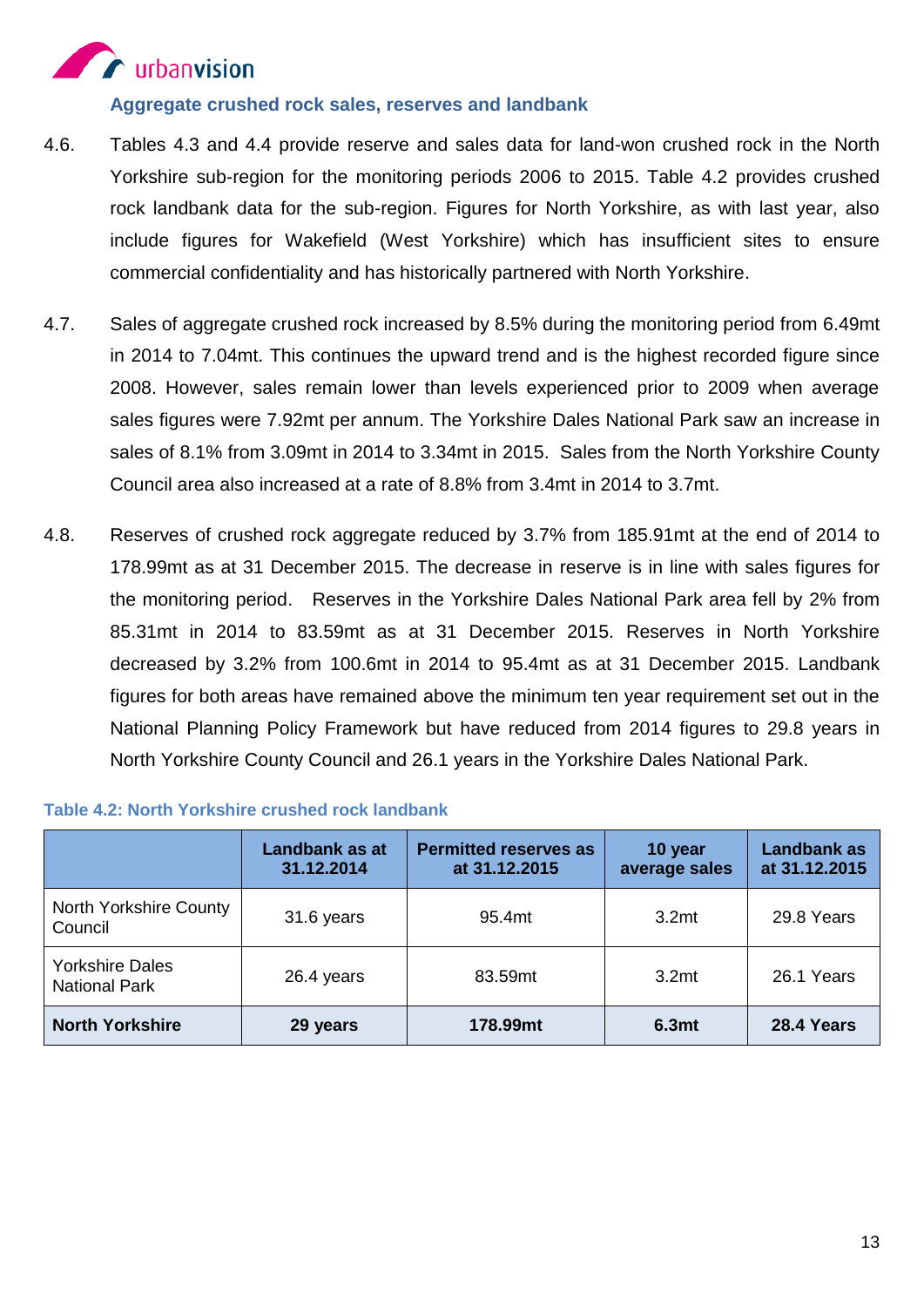#### **Table 4.3: North Yorkshire sales (million tonnes)**

| <b>Monitoring Period</b>               | 2006 | 2007 | 2008 | 2009 | 2010 | 2011 | 2012 | 2013 | 2014        | 2015        |
|----------------------------------------|------|------|------|------|------|------|------|------|-------------|-------------|
| <b>Aggregate Sand and Gravel Sales</b> |      |      |      |      |      |      |      |      |             |             |
| North Yorkshire County Council         | 2.7  | 2.7  | 2.3  | 1.7  | 1.6  | 1.7  | 1.6  | .5   | 1.7         | 1.7         |
| <b>Total Sales</b>                     | 2.7  | 2.7  | 2.3  | 1.7  | 1.6  | 1.7  | 1.6  | 1.5  | 1.7         | 1.7         |
| <b>Aggregate Crushed Rock Sales</b>    |      |      |      |      |      |      |      |      |             |             |
| North Yorkshire County Council         | 3.8  | 4.3  | 3.8  | 2.6  | 2.9  | 1.9  | 2.4  | 2.8  | $3.4^{(1)}$ | $3.7^{(1)}$ |
| <b>Yorkshire Dales National Park</b>   | 3.9  | 4.0  | 3.9  | 2.7  | 2.61 | 2.64 | 2.63 | 2.85 | 3.09        | 3.34        |
| <b>Total Sales</b>                     | 7.7  | 8.3  | 7.7  | 5.3  | 5.51 | 4.54 | 5.03 | 5.65 | 6.49        | 7.04        |

1. Sales figures include Wakefield Figures to ensure commercial confidentiality

#### **Table 4.4: North Yorkshire Reserves (million tonnes)**

<span id="page-21-1"></span><span id="page-21-0"></span>

| <b>Monitoring Period</b>                  | 2006  | 2007  | 2008  | 2009  | 2010  | 2011  | 2012   | 2013   | 2014   | 2015   |
|-------------------------------------------|-------|-------|-------|-------|-------|-------|--------|--------|--------|--------|
| <b>Aggregate Sand and Gravel Reserves</b> |       |       |       |       |       |       |        |        |        |        |
| North Yorkshire County Council            | 22.85 | 20.65 | 20.02 | 18.4  | 17.98 | 16.24 | 19.1   | 18.63  | 16.9   | 19.5   |
| <b>Total Reserves</b>                     | 22.85 | 20.65 | 20.02 | 18.4  | 17.98 | 16.24 | 19.1   | 18.63  | 16.9   | 19.5   |
| <b>Aggregate Crushed Rock Reserves</b>    |       |       |       |       |       |       |        |        |        |        |
| North Yorkshire County Council            | 105.2 | 101.1 | 100.5 | 103.9 | 101.0 | 97.7  | 102.6  | 104.4  | 100.6  | 95.4   |
| <b>Yorkshire Dales National Park</b>      | 128.0 | 124.0 | 120.2 | 106.2 | 103.6 | 104.5 | 89.22  | 85.39  | 85.31  | 83.59  |
| <b>Total Reserves</b>                     | 233.2 | 225.1 | 220.7 | 210.1 | 204.6 | 202.2 | 191.82 | 189.79 | 185.91 | 178.99 |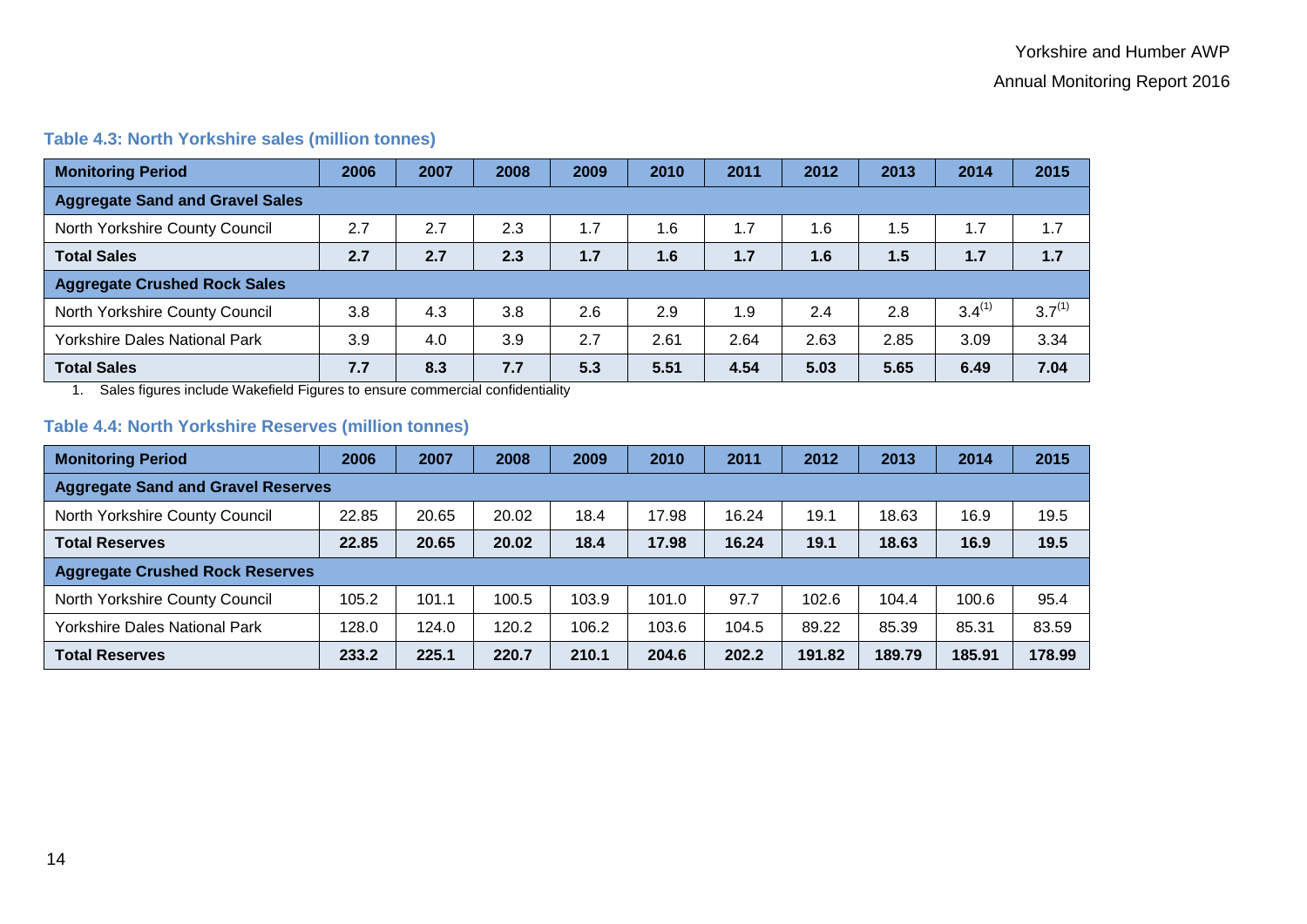

## **Aggregate Sites**

#### <span id="page-22-1"></span><span id="page-22-0"></span>**Table 4.5: North Yorkshire Aggregate Sites**

| <b>Site Name</b>                                                                                                                                                             | <b>Material</b>        | <b>Operator name</b>                      | <b>Authority</b>                                            | <b>Status in 2015</b>                         |
|------------------------------------------------------------------------------------------------------------------------------------------------------------------------------|------------------------|-------------------------------------------|-------------------------------------------------------------|-----------------------------------------------|
| <b>Allerton Park Quarry</b>                                                                                                                                                  | Sand and<br>Gravel     | Hanson                                    | North Yorkshire CC                                          | Closed                                        |
| <b>Arcow Quarry</b>                                                                                                                                                          | <b>HSA</b>             | Tarmac                                    | <b>Yorkshire Dales</b><br><b>National Park</b><br>Authority | <b>Reserves</b><br>depleted at<br>end of 2015 |
| <b>Barnsdale Bar Quarry</b>                                                                                                                                                  | Limestone              | <b>FCC Environmental</b>                  | North Yorkshire CC                                          | Active                                        |
| <b>Barton Quarry</b>                                                                                                                                                         | Limestone              | <b>Sherburn Stone</b><br>Company Ltd      | North Yorkshire CC                                          | Active                                        |
| <b>Black/Leyburn Quarry</b>                                                                                                                                                  | Limestone              | Cemex                                     | North Yorkshire CC                                          | Active                                        |
| <b>Bridge Farm Quarry</b>                                                                                                                                                    | Sand and<br>Gravel     | Cemex                                     | North Yorkshire CC                                          | Active                                        |
| Brotherton Quarry/<br><b>Foxcliffe Quarry</b>                                                                                                                                | Limestone              | <b>FCC Environmental</b>                  | North Yorkshire CC                                          | Inactive                                      |
| Darrington Quarry/<br><b>Criddling Stubbs</b><br><b>NB Minerals extracted</b><br>in Wakefield but<br>processed in North<br>Yorkshire (data provide<br>in North Yorkshire CC) | Limestone              | <b>FCC Environmental</b>                  | North Yorkshire CC                                          | Active                                        |
| <b>Drax Power Station</b>                                                                                                                                                    | Ash                    | <b>Drax Power Station</b>                 | North Yorkshire CC                                          | Active                                        |
| Dry Rigg Quarry                                                                                                                                                              | <b>HSA</b>             | Tarmac                                    | <b>Yorkshire Dales</b><br><b>National Park</b><br>Authority | Active                                        |
| <b>Eggborough Power</b><br><b>Station</b>                                                                                                                                    | Ash                    | <b>Eggborough Power</b><br><b>Station</b> | North Yorkshire CC                                          | Active                                        |
| Ellerton/ Manor Farm<br>Quarry                                                                                                                                               | Sand and<br>Gravel     | Tarmac                                    | North Yorkshire CC                                          | Inactive                                      |
| <b>Forcett Quarry</b>                                                                                                                                                        | Limestone              | Hanson                                    | North Yorkshire CC                                          | Inactive                                      |
| Gebdykes Quarry                                                                                                                                                              | Limestone              | <b>Lightwater Quarries</b>                | North Yorkshire CC                                          | Active                                        |
| <b>Horton Quarry</b>                                                                                                                                                         | Limestone              | Hanson UK                                 | <b>Yorkshire Dales</b><br><b>National Park</b><br>Authority | Active                                        |
| Hovingham                                                                                                                                                                    | <b>Crushed Rock</b>    | Cemex                                     | North Yorkshire CC                                          | Inactive                                      |
| Ingleton Quarry                                                                                                                                                              | <b>HSA</b>             | Hanson UK                                 | <b>Yorkshire Dales</b><br><b>National Park</b><br>Authority | Active                                        |
| Ings Farm, Yedingham                                                                                                                                                         | Sand and<br>Gravel     | <b>Morley Brothers</b>                    | North Yorkshire CC                                          | Active                                        |
| Jackdaw Crag Quarry                                                                                                                                                          | Limestone              | <b>FCC Environmental</b>                  | North Yorkshire CC                                          | Active                                        |
| Kellingley                                                                                                                                                                   | Coal/Colliery<br>Spoil | <b>UK Coal Operations Ltd</b>             | North Yorkshire CC                                          | Active                                        |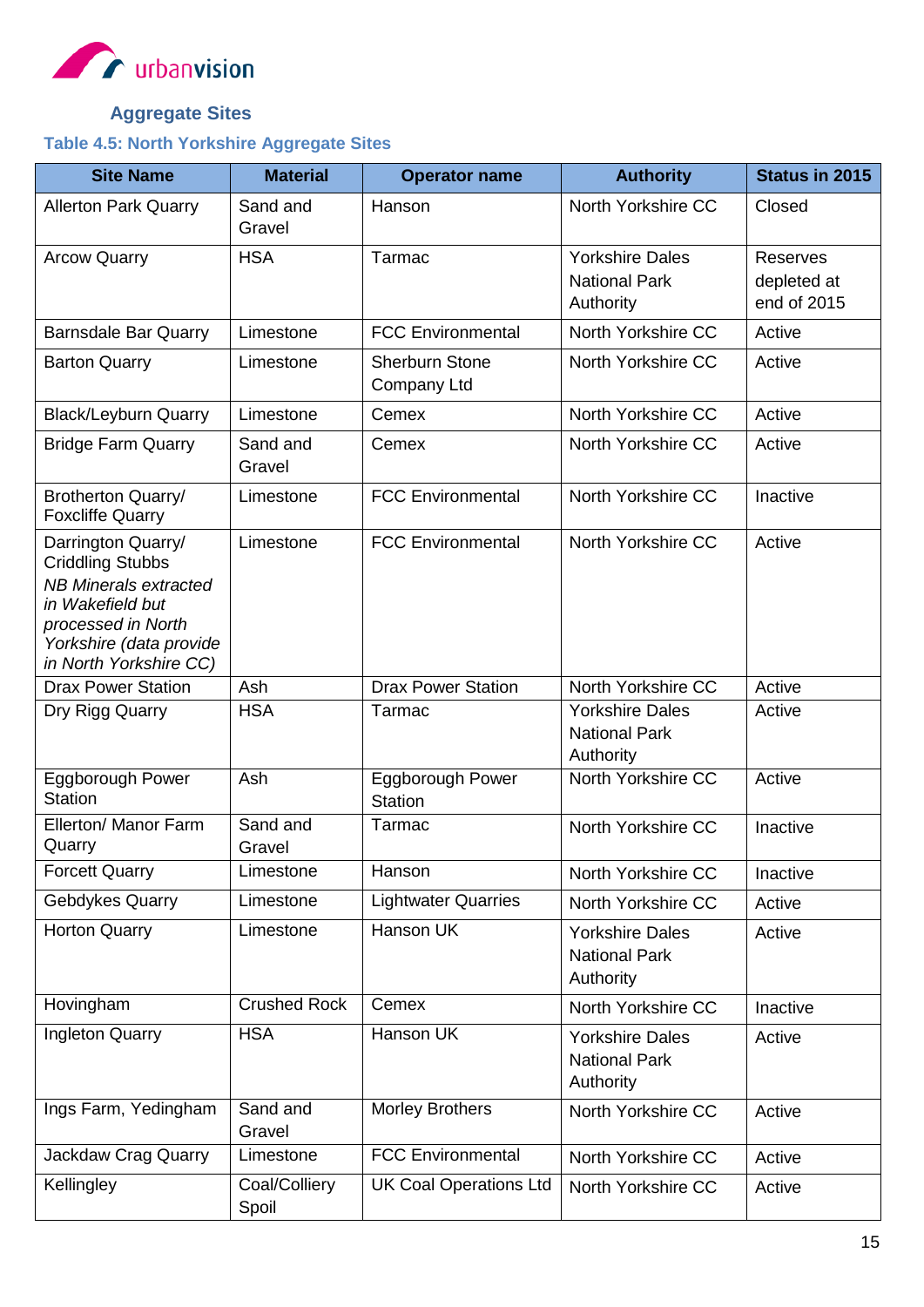Yorkshire and Humber AWP

Annual Monitoring Report 2016

| <b>Site Name</b>                            | <b>Material</b>      | <b>Operator name</b>         | <b>Authority</b>                                            | <b>Status in 2015</b>    |
|---------------------------------------------|----------------------|------------------------------|-------------------------------------------------------------|--------------------------|
| Marfield                                    | Sand and<br>Gravel   | Tarmac                       | North Yorkshire CC                                          | Active                   |
| Melsonby/ Low Grange<br>Quarry              | Limestone            | Low Grange Quarry<br>Limited | North Yorkshire CC                                          | Active                   |
| Mill Balk Quarry                            | Sand                 | Plasmor                      | North Yorkshire CC                                          | Inactive                 |
| New Road/ Broach<br>Road/Hensall Quarry     | <b>Building Sand</b> | <b>FCC Environmental</b>     | North Yorkshire CC                                          | Active                   |
| <b>Newbridge Quarry</b>                     | Limestone            | Cemex                        | North Yorkshire CC                                          | Active                   |
| Newthorpe Quarry                            | Limestone            | <b>FCC Environmental</b>     | North Yorkshire CC                                          | Inactive                 |
| <b>Nosterfield Quarry</b>                   | Sand and<br>Gravel   | Tarmac                       | North Yorkshire CC                                          | Active                   |
| Pallett Hill Quarry                         | Sand and<br>Gravel   | Cemex                        | North Yorkshire CC                                          | Active                   |
| Pateley Bridge/<br><b>Coldstones Quarry</b> | Limestone            | Hanson                       | North Yorkshire CC                                          | Active                   |
| Potgate Quarry                              | Limestone            | <b>Lightwater Quarries</b>   | North Yorkshire CC                                          | Active                   |
| <b>Ripon City Quarry</b>                    | Sand and<br>Gravel   | Aggregates Industries        | North Yorkshire CC                                          | Active                   |
| <b>Ripon Quarry</b>                         | Sand and<br>Gravel   | Hanson                       | North Yorkshire CC                                          | Active                   |
| <b>Scorton Quarry</b>                       | Sand and<br>Gravel   | Tarmac                       | North Yorkshire CC                                          | Active                   |
| <b>Settrington Quarry</b>                   | Limestone            | <b>Fenstone Quarries Ltd</b> | North Yorkshire CC                                          | Active                   |
| <b>Skipton Quarry</b>                       | Crushed Rock         | Tarmac                       | North Yorkshire CC                                          | Inactive                 |
| <b>Smaws Quarry</b>                         | Crushed Rock         | S Smith and Son              | North Yorkshire CC                                          | Closed being<br>restored |
| <b>Swinden Quarry</b>                       | Limestone            | Tarmac                       | <b>Yorkshire Dales</b><br><b>National Park</b><br>Authority | Active                   |
| <b>Wath Quarry</b>                          | Limestone            | Tarmac                       | North Yorkshire CC                                          | Active                   |
| Weeland Road/<br><b>Hensall Quarry</b>      | Sand                 | <b>FCC Environment</b>       | North Yorkshire CC                                          | Active                   |
| <b>Wensley Quarry</b>                       | Limestone            | Tarmac                       | North Yorkshire CC                                          | Active                   |
| Went Edge Quarry                            | Limestone            | <b>Meakin Properties</b>     | North Yorkshire CC                                          | Active                   |
| <b>West Heslerton Quarry</b>                | Sand                 | Cook and Son                 | North Yorkshire CC                                          | Active                   |
| <b>Whitewall Quarry</b>                     | Limestone            | W C Watts Ltd                | North Yorkshire CC                                          | Active                   |
| <b>Wykeham Quarry</b>                       | Sand and<br>Gravel   | Hanson                       | North Yorkshire CC                                          | Active                   |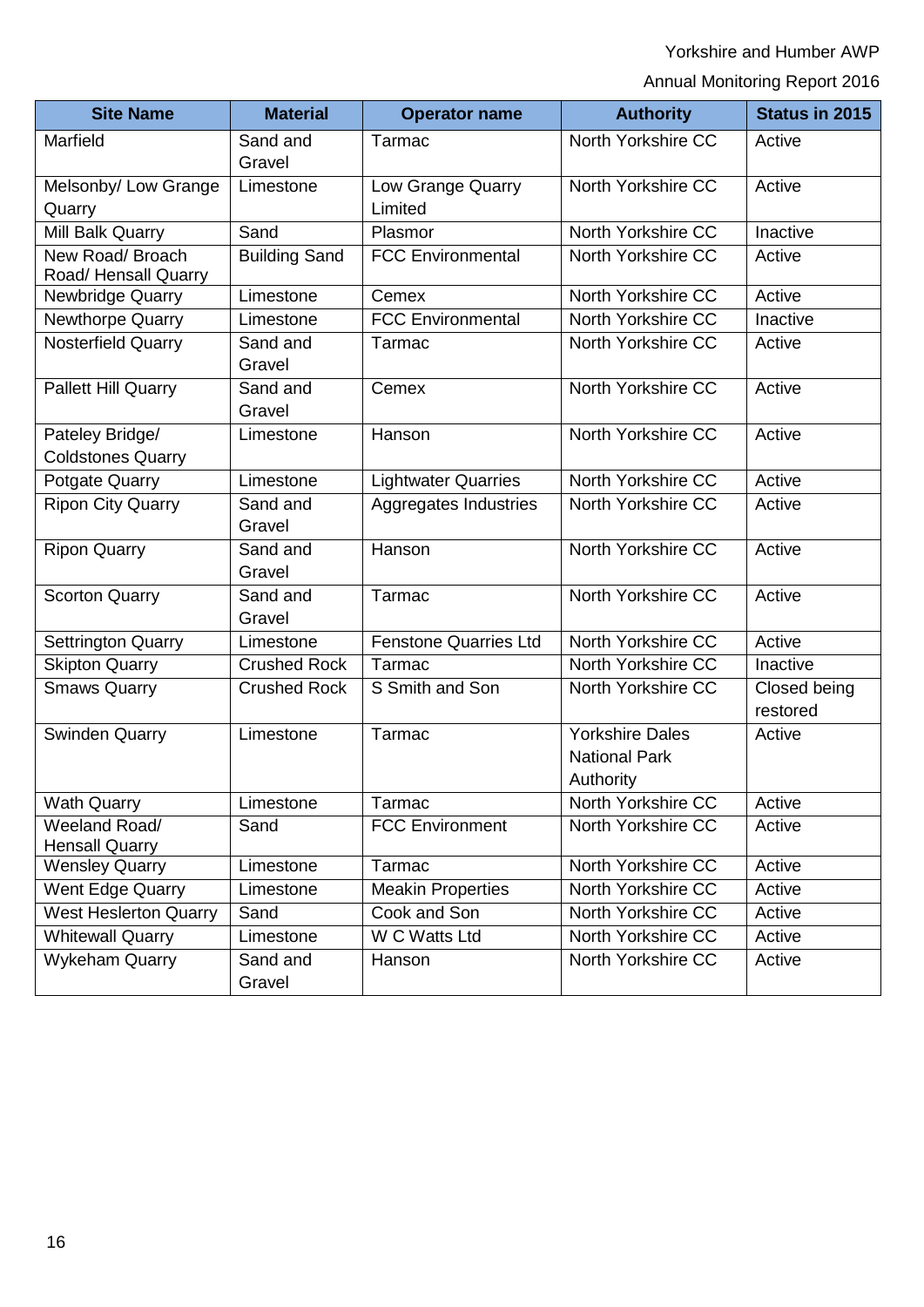

- <span id="page-24-0"></span>5.1. The South Yorkshire sub-region is comprised of Doncaster, Barnsley and Rotherham Metropolitan Borough Councils and Sheffield City Council. All active aggregate sites within this sub-region are located in the Doncaster Metropolitan Borough Council area. Rotherham has one crushed rock site with extant permission, which is not active.
- 5.2. The West Yorkshire sub-region comprises Leeds City Council, Bradford, Kirklees and Wakefield Metropolitan District Councils and Calderdale Council.
- 5.3. Sand and gravel data for the South Yorkshire sub-region and West Yorkshire sub-region has been combined in some previous monitoring periods at the request of operators. Where data is available for the separate sub-regions, this will be reported.
- 5.4. Please note some data for the 2010 and 2011 monitoring periods remains unavailable for the West Yorkshire sub-region. This data will be reported in future monitoring reports if it becomes available.

#### **Aggregate sand and gravel sales, reserves and landbank**

- <span id="page-24-1"></span>5.5. Table 5.3 provides sales data for land-won aggregate sand and gravel for the monitoring periods 2006 to 2015. Some of the reported data includes officer estimates for both sales and reserves where operators have not returned survey figures for the relevant monitoring period. Data for sales of non-aggregate sand and gravel have also been included in total sales figures up to and including the 2008 monitoring period. It is therefore difficult to assess the sales pattern of aggregate sand and gravel prior to 2009. It should also be noted that one site within the South Yorkshire sub-region straddles two administrative boundaries and extraction frequently moves between South Yorkshire and Nottinghamshire. Extraction has taken place within the South Yorkshire sub region part of the site in 2015.
- 5.6. During the 2015 monitoring period sales have increased by 158.6% from 0.21mt in 2014 to 0.54mt in 2015. This is due to Finningley Quarry production switching from Nottinghamshire to Doncaster and will reduce again when production switches back. Mineral operators have indicated through their returns that sharp sand and gravel resources in Doncaster are nearly depleted.
- 5.7. Reserves of land-won sand and gravel fell during the 2009 monitoring period but remained relatively stable up to 2013. Reserves increased during 2015 by 63.7% from 3.17mt in 2014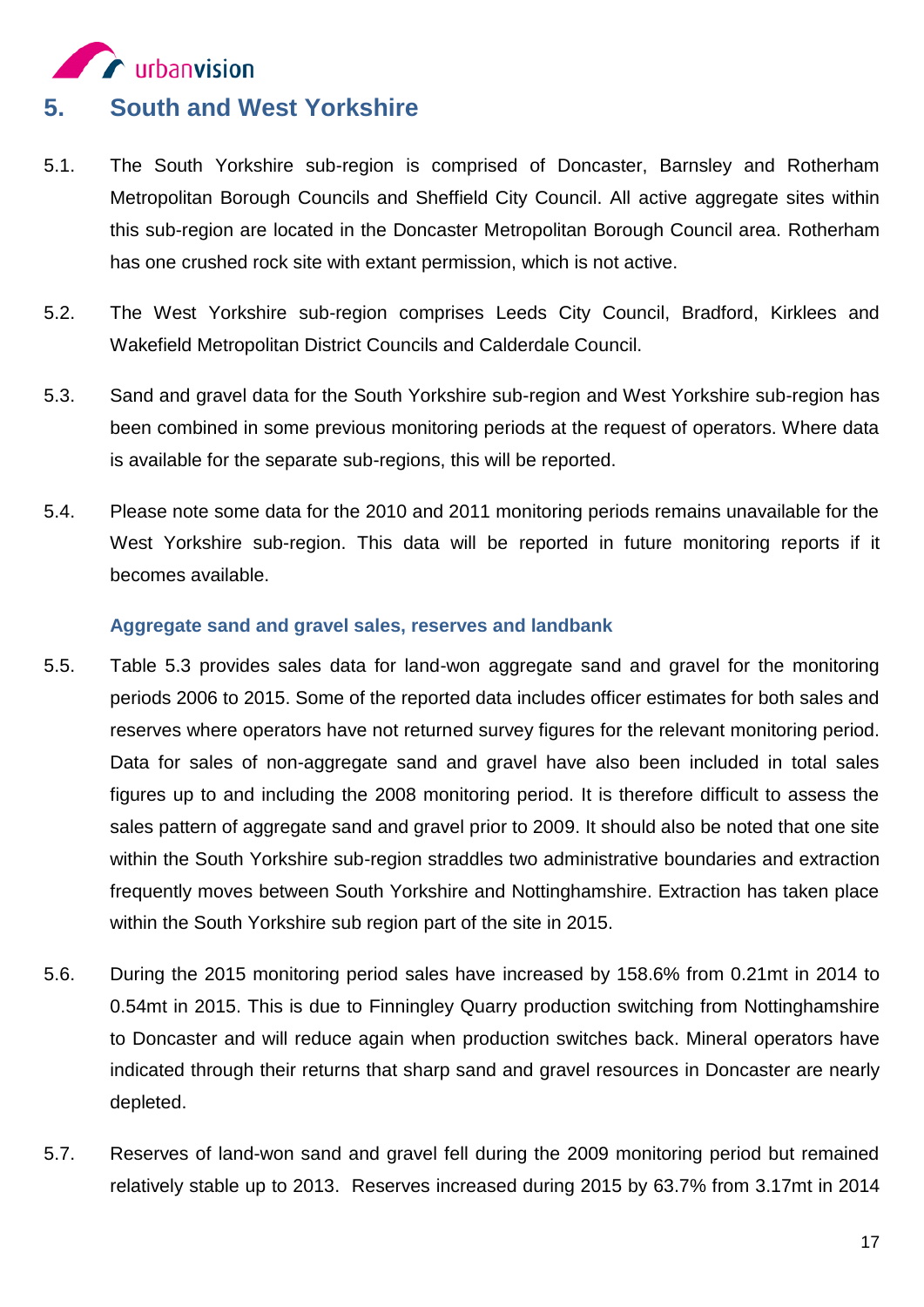Annual Monitoring Report 2016

to 5.19mt. This was due to an increase of reserve in both South and West Yorkshire. South Yorkshire's reserve increased by 83.4% from 2.29mt in 2014 to 4.2mt in 2015. This increase is the result of a reassessment of reserves by some operators and a 0.7mt approval at Austerfield Quarry. The West Yorkshire reserve increased by 12.5% from 0.88mt in 2014 to 0.99mt in 2015. The effect of this will need to be monitored and assessed in future monitoring reports and Local Aggregate Assessments within the sub-region and surrounding areas.

- 5.8. Separate landbank figures have not previously been available due to the collated sales figures for both sub-regions. The landbank has increased due to the increase in reserves and falling 10 year sales, from 9.3 years in 2014 to 17.3 years as at 31 December 2015. This is above the seven year minimum required by the NPPF but will need to be monitored and assessed in future monitoring reports and Local Aggregate Assessments within the subregion.
- 5.9. It should be noted that reserves of sand and gravel in South Yorkshire are almost exclusively made up of soft sand deposits. Furthermore the Doncaster Core Strategy states 'For sand and gravel, the evidence indicates that it will be difficult to maintain a supply of sand and gravel to meet the apportionment up to the end of the plan period.' This will need to be kept under close review through both the Annual Monitoring Report and Local Aggregate Assessments.

<span id="page-25-1"></span>

| Table 5.1: South and West Yorkshire sand and gravel landbank |  |  |  |  |  |
|--------------------------------------------------------------|--|--|--|--|--|
|--------------------------------------------------------------|--|--|--|--|--|

|                                   | Landbank as at | <b>Permitted reserves as</b> | 10 year           | Landbank as   |
|-----------------------------------|----------------|------------------------------|-------------------|---------------|
|                                   | 31.12.2014     | at 31.12.2015                | average sales     | at 31.12.2015 |
| <b>South &amp; West Yorkshire</b> | 9.3 years      | 5.19mt                       | 0.3 <sub>mt</sub> | 17.3 years    |

**Aggregate crushed rock sales, reserves and landbank**

- <span id="page-25-0"></span>5.10. Total sales of crushed rock increased by 5.1% from 3.28mt in 2014 to 3.45mt as of 31 $^{\rm st}$ December 2015. The increase was due to an increase in South Yorkshire of 7.5%, whilst sales remained steady in West Yorkshire.
- 5.11. Total reserves of crushed rock aggregate have increased by 8.4% from 83.3mt in 2014 to 90.3mt. This increase is due to a 31.2% increase in West Yorkshire reserve from 25.7mt in 2014 to 33.74mt. The South Yorkshire reserve decreased from 57.6mt in 2014 to 56.58mt, a decrease of 1.7%.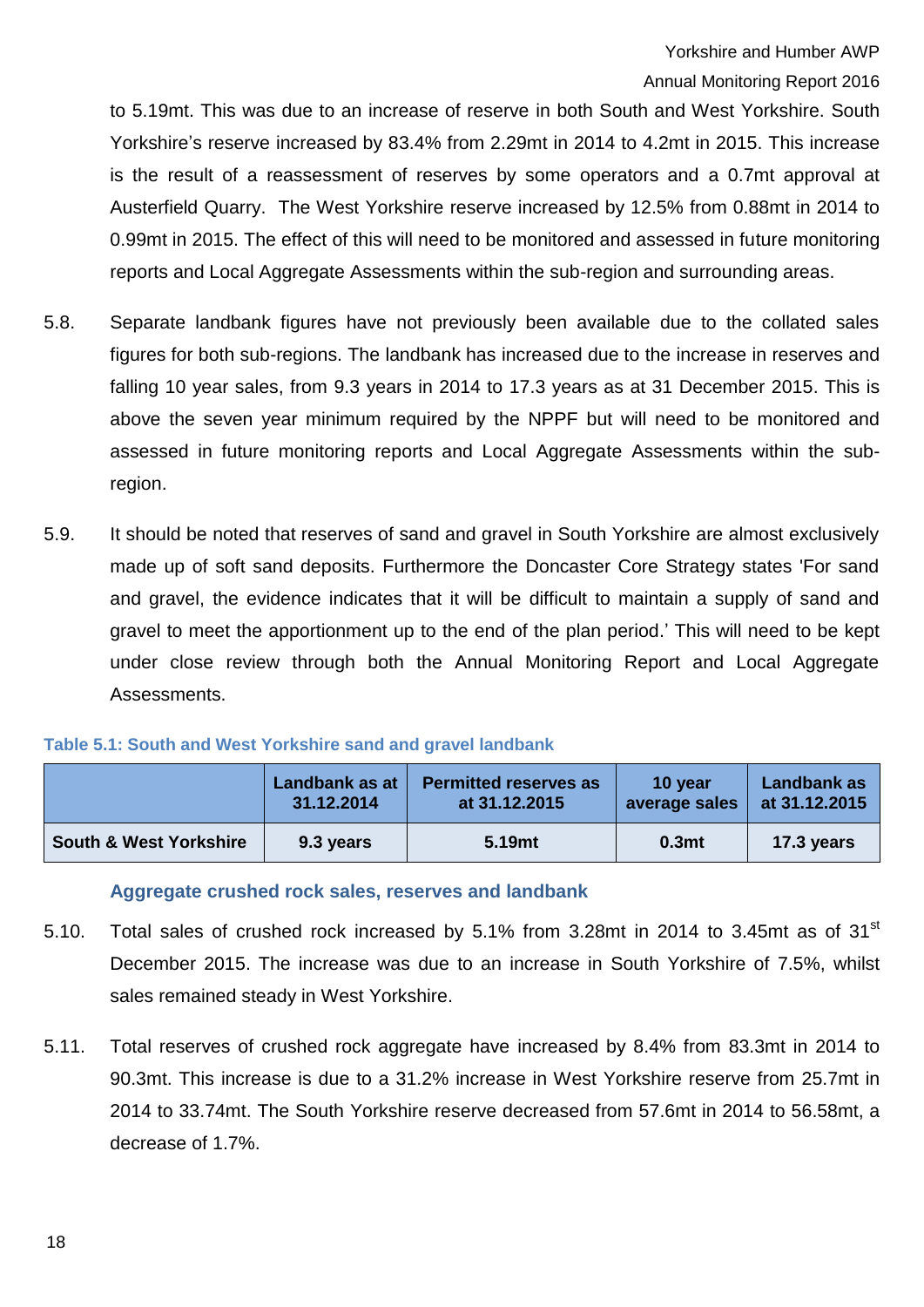

5.12. The total landbank for crushed rock aggregate as at 31 December 2015 is 34.7 years, an increase from 30.8 years in 2014. This increase is due to an anomaly in returns in West Yorkshire in 2014, rather than an increase in reserve, with the landbank increasing by 10 years from 29.2 in 2014 to 39.2 years in 2015. It should be noted that this figure differs from that recorded in West Yorkshire LAA which includes a thirty per cent uplift to account for future growth plans across the sub-region. South Yorkshires land bank also increased by over a year from 31.5 in 2014 to 33.2 in 2015. The landbanks for both areas remains far in excess of the minimum ten year requirement set out in the NPPF. Reserve and landbank figures should be monitored closely within future LAAs and AMRs.

<span id="page-26-0"></span>

|--|

|                                   | Landbank as at<br>31.12.2014 | <b>Permitted reserves as</b><br>at 31.12.2015 | 10 year<br>average sales | <b>Landbank as</b><br>at 31.12.2015 |
|-----------------------------------|------------------------------|-----------------------------------------------|--------------------------|-------------------------------------|
| South Yorkshire                   | 31.5 years                   | 56.58mt                                       | 1.7 <sub>mt</sub>        | 33.2 years                          |
| West Yorkshire                    | 29.2 years                   | 33.74mt                                       | 0.86mt                   | 39.2 years                          |
| <b>South &amp; West Yorkshire</b> | 30.8 years                   | 90.32mt                                       | 2.6mt                    | 34.7 years                          |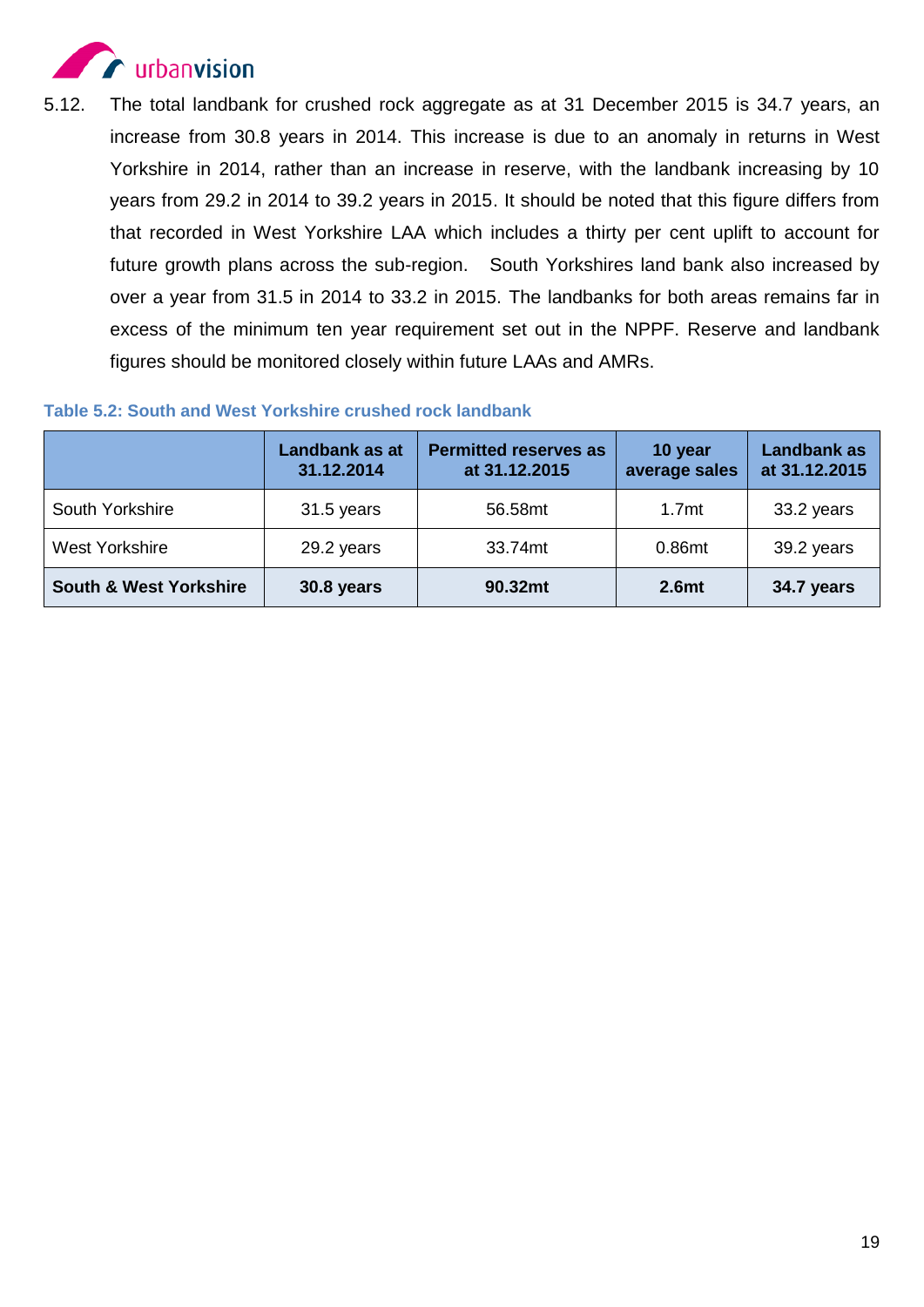#### Annual Monitoring Report 2016

#### **Table 5.3: South and West Yorkshire sales (million tonnes)**

| <b>Monitoring Period</b>               | 2006 | 2007 | 2008 | 2009 | 2010 | 2011 | 2012 | 2013 | 2014 | 2015 |
|----------------------------------------|------|------|------|------|------|------|------|------|------|------|
| <b>Aggregate Sand and Gravel Sales</b> |      |      |      |      |      |      |      |      |      |      |
| South Yorkshire                        | 0.5  | 0.4  | 0.4  | 0.5  | 0.26 | 0.24 | 0.24 | 0.18 | 0.21 | 0.54 |
| West Yorkshire                         |      |      |      |      |      |      |      |      |      |      |
| <b>Total Sales</b>                     | 0.5  | 0.4  | 0.4  | 0.5  | 0.26 | 0.24 | 0.24 | 0.18 | 0.21 | 0.54 |
| <b>Aggregate Crushed Rock Sales</b>    |      |      |      |      |      |      |      |      |      |      |
| South Yorkshire                        | 2.6  | 2.3  | 2.2  | 1.4  | 1.1  | 1.05 | 1.14 | 1.27 | 2.25 | 2.4  |
| West Yorkshire                         | 1.1  | 1.1  | 0.9  | 0.9  | 0.53 | 0.43 | 0.79 | 0.78 | 1.03 | 1.03 |
| <b>Total Sales</b><br>.                | 3.7  | 3.4  | 3.1  | 2.3  | 1.63 | 1.48 | 1.93 | 2.05 | 3.28 | 3.43 |

1. Sand and Gravel Sales Combined to maintain commercial confidentiality.

#### **Table 5.4: South and West Yorkshire Reserves (million tonnes)**

<span id="page-27-0"></span>

| <b>Monitoring Period</b>                  | 2006                     | 2007  | 2008   | 2009  | 2010          | 2011          | 2012 | 2013         | 2014         | 2015  |
|-------------------------------------------|--------------------------|-------|--------|-------|---------------|---------------|------|--------------|--------------|-------|
| <b>Aggregate Sand and Gravel Reserves</b> |                          |       |        |       |               |               |      |              |              |       |
| South Yorkshire                           | 10.3                     | 10.14 | 10.0   | 5.0   | 5.7           | 5.79          | 5.67 | 5.95         | 2.29         | 4.2   |
| West Yorkshire <sup>(1)</sup>             | $\overline{\phantom{a}}$ |       | $\sim$ | 0.33  | 0.25          | 0.2           | 0.14 | $0.00^{(2)}$ | 0.88         | 0.99  |
| <b>Total Reserves</b>                     | 10.3                     | 10.14 | 10.0   | 5.33  | 5.95          | 5.99          | 5.81 | 5.95         | 3.17         | 5.19  |
| <b>Aggregate Crushed Rock Reserves</b>    |                          |       |        |       |               |               |      |              |              |       |
| South Yorkshire                           | 62.8                     | 60.8  | 58.8   | 63.4  | 62.4          | 61.23         | 60.8 | 59.5         | 57.6         | 56.58 |
| West Yorkshire                            | 41.8                     | 40.8  | 40     | 27.14 | $15.74^{(3)}$ | $15.44^{(3)}$ | 28.5 | 30.4         | $25.7^{(3)}$ | 33.74 |
| <b>Total Reserves</b>                     | 104.6                    | 101.6 | 98.8   | 90.54 | $78.14^{(3)}$ | $76.67^{(3)}$ | 89.3 | 89.9         | $83.3^{(3)}$ | 90.32 |

1. No data available before 2009

2. Reserves depleted in this sub-region

<span id="page-27-1"></span>3. Incomplete data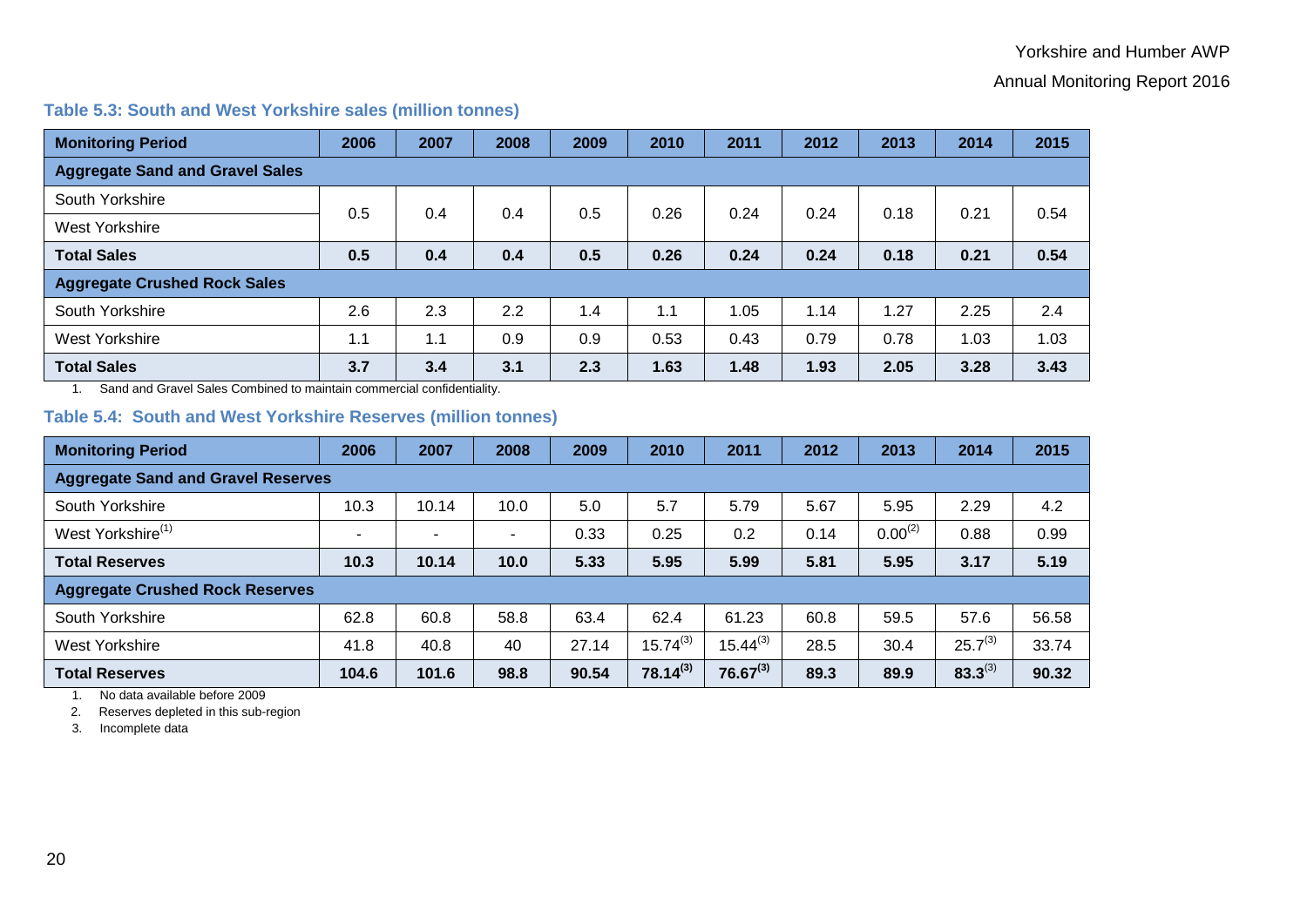

## **Aggregate Sites**

## <span id="page-28-1"></span><span id="page-28-0"></span>**Table 5.5: South and West Yorkshire Aggregate Sites**

| <b>Site Name</b>                                                                                                                                                                                             | <b>Material</b>       | <b>Operator name</b>                            | <b>Authority</b>             | <b>Status in 2014</b>                             |
|--------------------------------------------------------------------------------------------------------------------------------------------------------------------------------------------------------------|-----------------------|-------------------------------------------------|------------------------------|---------------------------------------------------|
| <b>Airfield Quarry</b>                                                                                                                                                                                       | Sand and<br>Sandstone | <b>Johnsons Wellfield</b><br>Quarries           | <b>Kirklees Council</b>      | Active                                            |
| <b>Appleton Quarry</b>                                                                                                                                                                                       | Sandstone             | <b>Marshalls Natural Stone</b>                  | <b>Kirklees Council</b>      | Active                                            |
| <b>Austerfield Quarry</b>                                                                                                                                                                                    | Sand                  | Hanson UK                                       | Doncaster                    | Active                                            |
| <b>Arthington Quarry</b>                                                                                                                                                                                     | Sandstone             | Assoc Waste<br>Management Ltd                   | <b>Leeds City Council</b>    | Active                                            |
| <b>Bank Top Quarry</b>                                                                                                                                                                                       | Sandstone             | M & M Yorkshire Stone                           | <b>Bradford</b>              | Active                                            |
| <b>Barnsdale Bar</b><br><b>NB Straddles two</b><br>administrative areas<br>(North Yorkshire<br><b>County Council and</b><br>Doncaster Metropolitan<br><b>Borough Council)</b>                                | Limestone             | <b>Darrington Quarries</b>                      | North Yorkshire<br>Doncaster | Active (inactive<br>in Doncaster<br>Area of site) |
| <b>Beacon Lodge Quarry</b>                                                                                                                                                                                   | Sandstone             | Leo Group Ltd                                   | Calderdale                   | Active                                            |
| <b>Blackhill Quarry</b>                                                                                                                                                                                      | Sandstone             | Mone Bros Excavation Ltd                        | <b>Leeds City Council</b>    | Active                                            |
| <b>Blaxton Quarry</b>                                                                                                                                                                                        | Sand                  | Vigo Group                                      | Doncaster                    | Inactive                                          |
| <b>Bolton Woods Quarry</b>                                                                                                                                                                                   | Sandstone             | The Pickard Group/Hard<br><b>York Quarries</b>  | <b>Bradford</b>              | Active                                            |
| <b>Britannia Quarry</b>                                                                                                                                                                                      | Sandstone             | <b>Woodkirk Stone Sales Ltd</b>                 | <b>Leeds City Council</b>    | Active                                            |
| <b>Cadeby Quarry</b>                                                                                                                                                                                         | Limestone             | <b>Grants Precast Ltd</b>                       | Doncaster                    | Active but not<br>for aggregate                   |
| <b>Cromwell Quarry</b>                                                                                                                                                                                       | Sandstone             | <b>Marshalls Plc</b>                            | Calderdale                   | Active                                            |
| <b>Crows Nest</b>                                                                                                                                                                                            | Sandstone             | <b>Marshalls Plc</b>                            | Calderdale                   | Inactive                                          |
| Darrington Quarry<br><b>NB Straddles two</b><br>administrative areas<br>(North Yorkshire<br>County<br>Council and Wakefield)<br>- data is included with<br>that for North Yorkshire<br><b>County Council</b> | Limestone             | <b>FCC Environment</b>                          | Wakefield                    | Active                                            |
| <b>Dunsville</b>                                                                                                                                                                                             | Sand                  | <b>Breedon Aggregates</b>                       | Doncaster                    | Active                                            |
| <b>Elland Edge Quarry</b>                                                                                                                                                                                    | Sandstone             | Rand & Asquith                                  | Calderdale                   | Active                                            |
| <b>Fagley Quarry</b>                                                                                                                                                                                         | Sandstone             | The Pickard Group/ Hard<br><b>York Quarries</b> | <b>Bradford</b>              | Active                                            |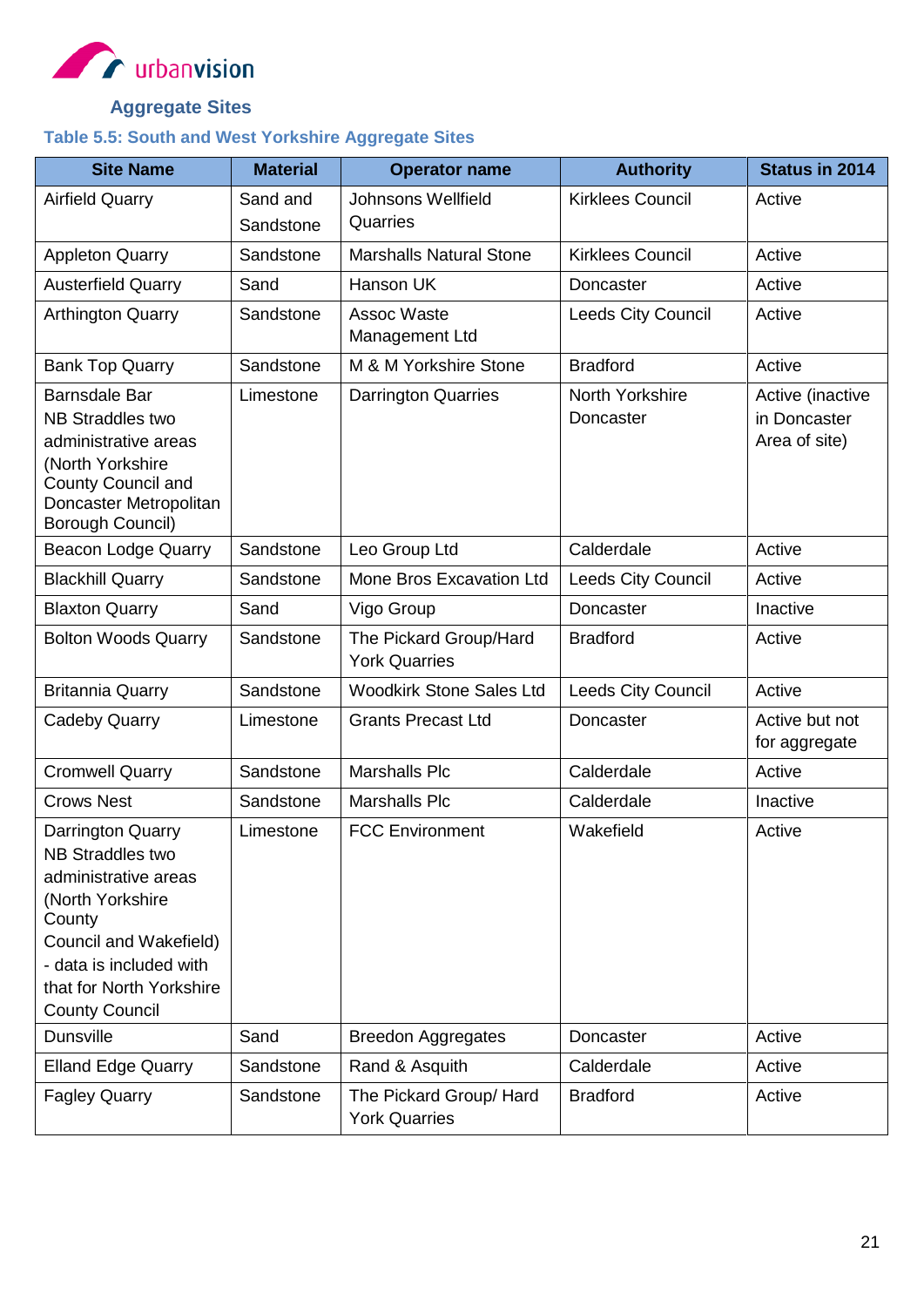Yorkshire and Humber AWP

Annual Monitoring Report 2016

| <b>Site Name</b>                                                                                                  | <b>Material</b>    | <b>Operator name</b>                       | <b>Authority</b>          | Status in 2014                                                 |
|-------------------------------------------------------------------------------------------------------------------|--------------------|--------------------------------------------|---------------------------|----------------------------------------------------------------|
| <b>Finningley Quarry</b><br><b>NB Straddles two</b><br>administrative areas<br>(Doncaster and<br>Nottinghamshire) | Sand and<br>Gravel | Tarmac                                     | Doncaster                 | Inactive<br>(Active in<br>Nottinghamshire<br>area of the site) |
| <b>Fly Flatts Delph Quarry</b>                                                                                    | Sandstone,<br>Grit | Rand & Asquith                             | Calderdale                | Active                                                         |
| Gibb Lane Quarry                                                                                                  | Sandstone          | Smiths Haulage &<br><b>Contracting Ltd</b> | Calderdale                | Active                                                         |
| <b>Hainsworth Shaw</b><br>Quarry                                                                                  | Sandstone          | <b>Hainworth Shaw Quarries</b>             | <b>Bradford</b>           | Active                                                         |
| Harrycroft                                                                                                        | Limestone          | Tarmac                                     | Rotherham                 | Inactive                                                       |
| <b>Hawksworth Quarry</b>                                                                                          | Sandstone          | <b>Apperley Bridge Transport</b><br>Ltd    | <b>Leeds City Council</b> | Active                                                         |
| <b>Hazel Lane</b>                                                                                                 | Limestone          | <b>Cat Plant Ltd</b>                       | Doncaster                 | Active                                                         |
| <b>High Moor Quarry</b>                                                                                           | Limestone          | Sam Smith Old Brewery<br>Ltd               | <b>Leeds City Council</b> | Active                                                         |
| <b>Holme Hall Quarry</b>                                                                                          | Limestone          | <b>Hope Construction</b>                   | Doncaster                 | Active                                                         |
| <b>Howley Park Quarry</b>                                                                                         | Sandstone          | Marshalls Mono Ltd                         | <b>Leeds City Council</b> | Active                                                         |
| Moor Top Quarry                                                                                                   | Sandstone          | <b>RG Stone Sales Ltd</b>                  | Leeds City Council        | Active                                                         |
| <b>Moselden Quarry</b>                                                                                            | Sandstone          | <b>Marshalls Natural Stone</b>             | <b>Kirkless Council</b>   | Active                                                         |
| <b>Mount Tabor Quarry</b>                                                                                         | Sandstone,<br>Grit | <b>Hard York Quarries</b>                  | Calderdale                | Active                                                         |
| Naylor Hill Quarry                                                                                                | Sandstone          | Dennis Gillson & Son<br>Haworth Ltd        | <b>Bradford</b>           | Active                                                         |
| Northowram Hill Quarry                                                                                            | Sandstone          | Mr R Farrar                                | Calderdale                | Active                                                         |
| Partridge Hill Quarry<br>(High Common Lane,<br>Austerfield                                                        | Sand               | Misson Sand and Gravel                     | Doncaster                 | Unknown                                                        |
| <b>Pasture House Quarry</b>                                                                                       | Sandstone          | <b>Marshalls Plc</b>                       | Calderdale                | Active                                                         |
| <b>Pinnar Lane Quarry</b>                                                                                         | Sandstone          | W S Crossley                               | Calderdale                | Active                                                         |
| Park Balk Farm Quarry                                                                                             | Limestone          | <b>Plasmor Ltd</b>                         | Wakefield                 | Active                                                         |
| Pond Quarry                                                                                                       | Sandstone          | <b>Hard York</b>                           | Calderdale                | Active                                                         |
| Pule Hill Quarry                                                                                                  | Sandstone          | <b>Cleanmet Ltd</b>                        | Calderdale                | Active                                                         |
| <b>Scout Quarry</b>                                                                                               | Sandstone          | <b>Cleanmet Ltd</b>                        | Calderdale                | Active                                                         |
| Sovereign                                                                                                         | Sandstone          | <b>Marshalls Natural Stone</b>             | <b>Kirkless Council</b>   | Active                                                         |
| <b>Spring Hill Quarry</b>                                                                                         | Sandstone          | <b>Springhill Stone Ltd</b>                | Calderdale                | Active                                                         |
| <b>Stainton (Glen) Quarry</b>                                                                                     | Limestone          | <b>Marshalls Natural Stone</b>             | Doncaster                 | Active                                                         |
| Sunny Bank Farm                                                                                                   | Sandstone          | <b>Mytholm Stone Sales</b>                 | Calderdale                | Active                                                         |
| <b>Temple Quarry</b>                                                                                              | Sandstone          | <b>Holgate Excavations Ltd</b>             | <b>Kirklees Council</b>   | Active                                                         |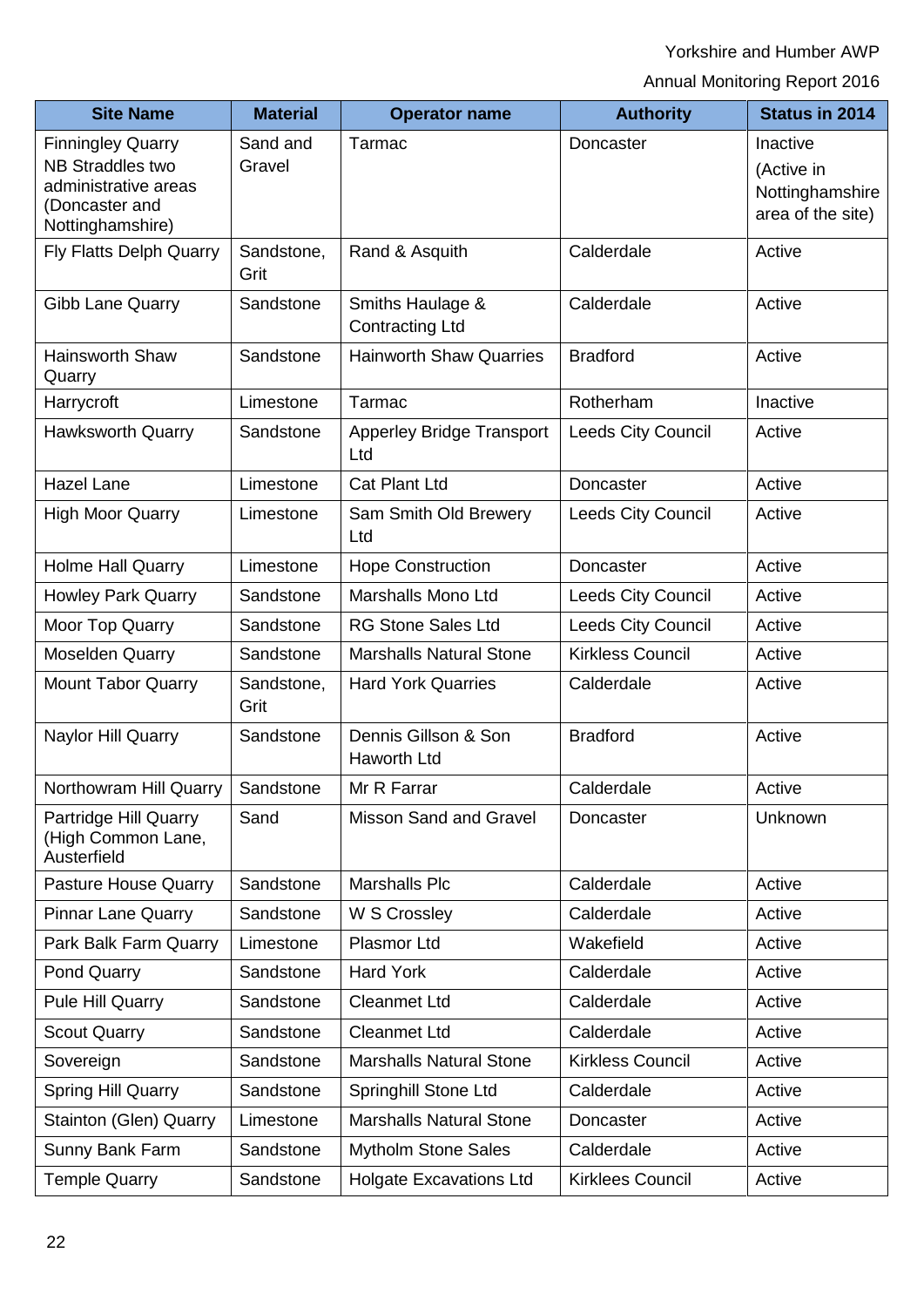

| <b>Site Name</b>         | <b>Material</b>                                        | <b>Operator name</b>         | <b>Authority</b> | <b>Status in 2014</b> |
|--------------------------|--------------------------------------------------------|------------------------------|------------------|-----------------------|
| <b>Warmsworth Quarry</b> | Limestone<br>(primarly for<br>industrial<br>processes) | Sibelco UK                   | Doncaster        | Active                |
| <b>White Rock Quarry</b> | Sandstone                                              | <b>Marshalls Plc</b>         | Calderdale       | Inactive              |
| <b>Windyridge Quarry</b> | Sandstone                                              | S & R. M. Peel               | <b>Kirklees</b>  | Active                |
| <b>Wood Top Quarry</b>   | Sandstone                                              | <b>Cleanmet Ltd</b>          | Calderdale       | Active                |
| <b>Wroot Road Quarry</b> | Sand <sup>(1)</sup>                                    | Yorkshire Aggregates         | Doncaster        | Active                |
| 58s Road                 | Sand and<br>Gravel                                     | Rotherham Sand and<br>Gravel | Doncaster        | Inactive              |

1. Horticultural sand only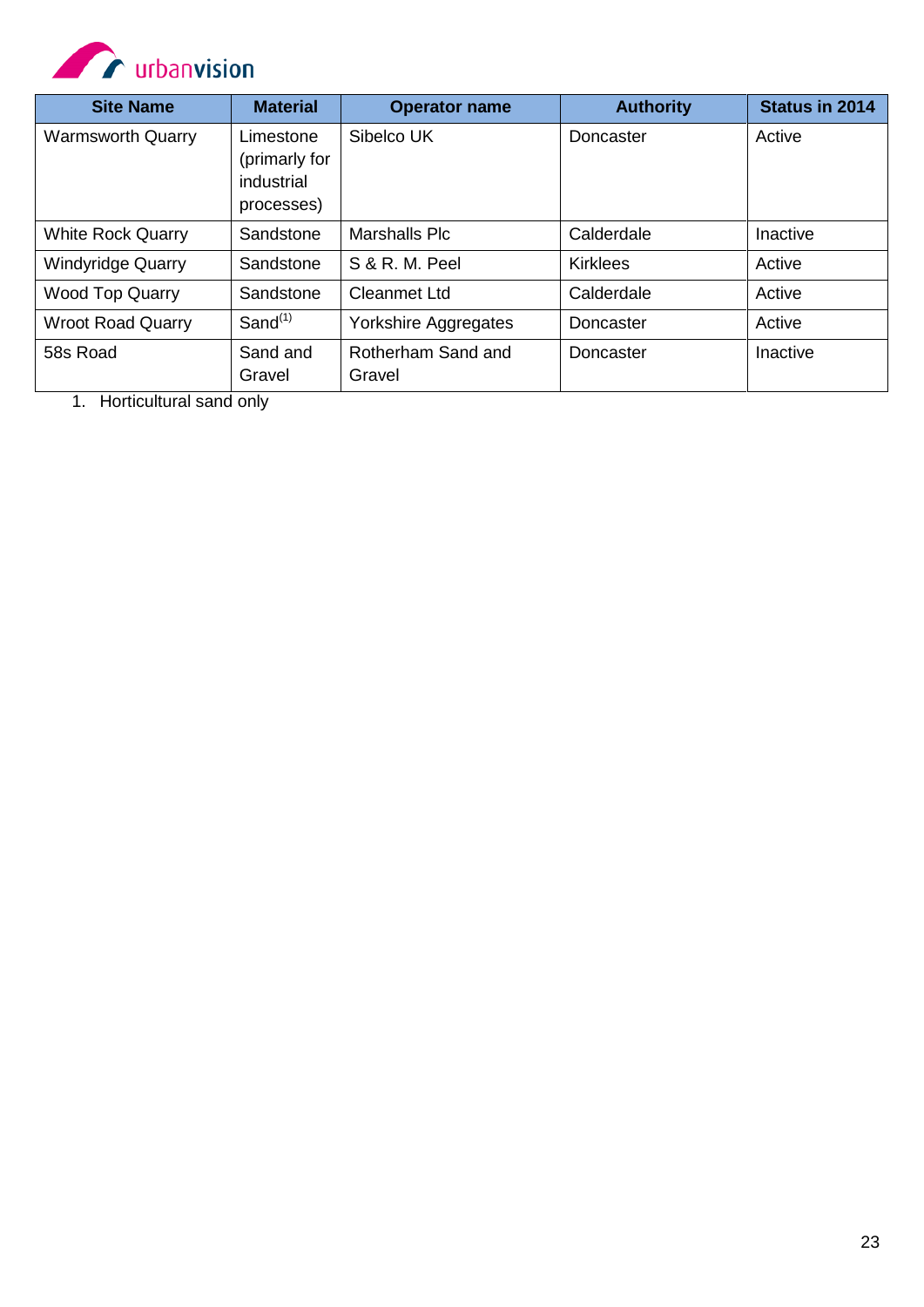## <span id="page-31-0"></span>**6. East Riding and North Lincolnshire**

- 6.1. The East Riding and North Lincolnshire sub-region comprises East Riding of Yorkshire Council, North Lincolnshire Council, North East Lincolnshire Council and Kingston upon Hull City Council. All aggregate sites within this sub-region are located within North Lincolnshire and East Riding of Yorkshire Council areas. A number of secondary and recycled aggregate sites are however located within North East Lincolnshire. Minerals imported from mainland Europe are also landed at wharfs in Kingston upon Hull.
- 6.2. Please note that some data for this sub-region is unavailable. If this data becomes available it will be reported in future monitoring reports. Crushed rock data currently includes sales and reserves of chalk sold as aggregate; this will be reviewed on an ongoing basis in future Annual Monitoring Reports.

#### **Aggregate sand and gravel sales, reserves and landbank**

- <span id="page-31-1"></span>6.3. Table 6.3, below, provides sales data for land-won aggregate sand and gravel for the monitoring periods 2006 to 2015. Some data includes officer estimates for both sales and reserves due to a low response rate.
- 6.4. Data for sales of non-aggregate sand and gravel has been included in total sales figures up to and including the 2008 monitoring period. It is therefore difficult to assess the sales pattern of aggregate sand and gravel prior to 2009. Sales across East Riding and North Lincolnshire have remained at 0.92mt in 2015. Sales in East Riding rose by 1.3% from 0.81mt in 2014 to 0.82mt, this is the third year of steady sales. Sales in North Lincolnshire decreased by 9.1% from 0.11mt in 2014 to 0.1mt in 2015.
- 6.5. Total recorded reserves as at 31 December 2015 were 7.06mt, down from 7.9mt in 2014, a decrease of 10.6%. Landbank figures for North Lincolnshire cannot be calculated due to the lack of available sales data. However, if this data becomes available landbanks will be reported in future reports. The sand and gravel landbank in East Riding has decreased, from 8.7 years to 6.2 years as at 31 December 2015. This has fallen below the 7 year minimum landbank required by the NPPF and will be closely monitored in future annual monitoring reports and the authority's Local Aggregate Assessments.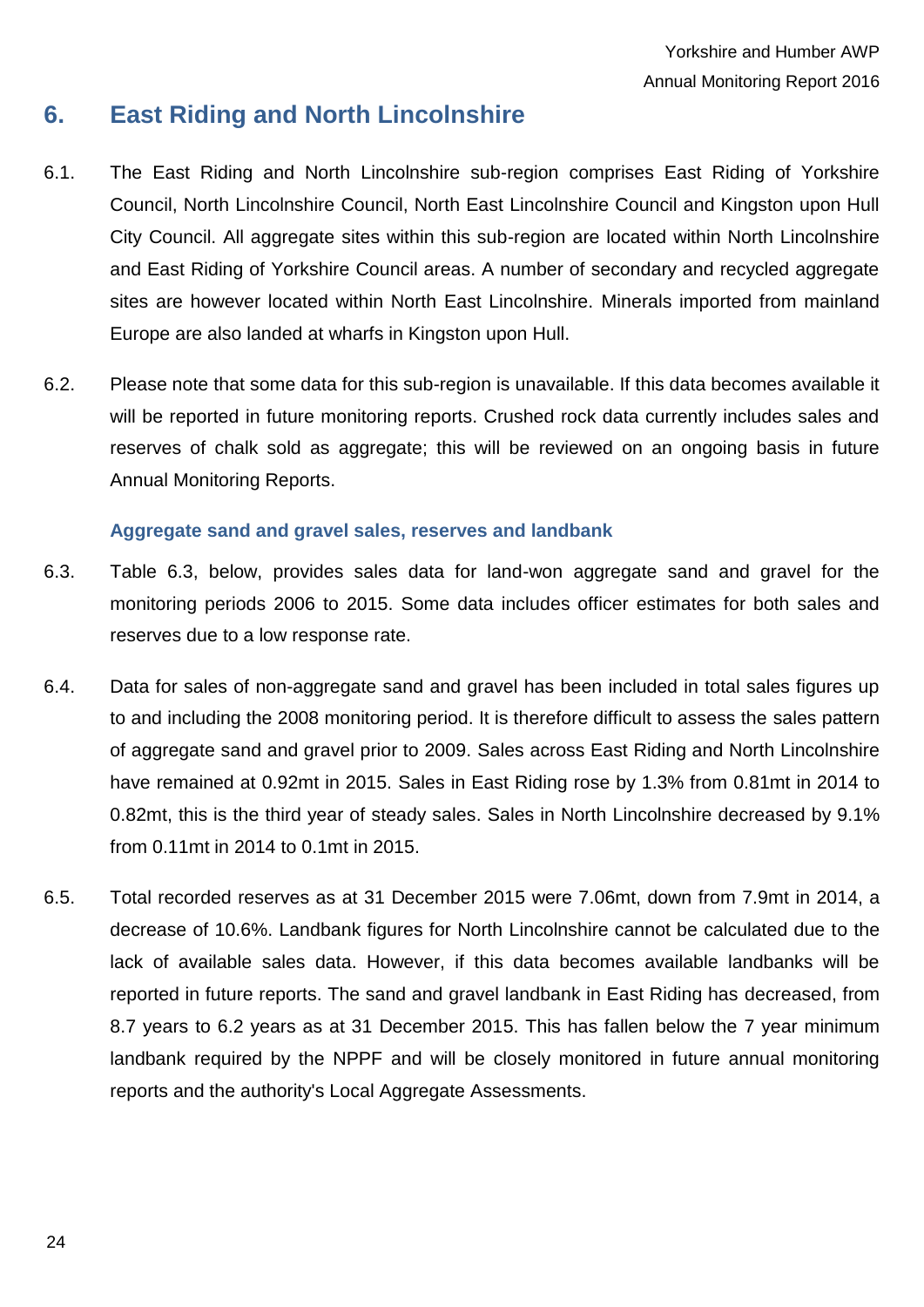

|                              | Landbank as at<br>31.12.2014 | <b>Permitted reserves as at</b><br>31.12.2015 | 10 year average<br>sales | Landbank as at<br>31.12.2015 |
|------------------------------|------------------------------|-----------------------------------------------|--------------------------|------------------------------|
| East Riding                  | 8.7 years                    | 5.66mt                                        | 0.9 <sub>mt</sub>        | 6.2 years                    |
| <b>North</b><br>Lincolnshire |                              | ***Insufficient data available***             |                          |                              |

#### <span id="page-32-1"></span>**Table 6.1 : East Riding and North Lincolnshire sand and gravel landbank**

#### **Aggregate crushed rock sales, reserves and landbank**

- <span id="page-32-0"></span>6.6. Sales of aggregate crushed rock had been relatively stable in the sub-region throughout the period 2006-2013 apart from a brief decline in 2008. The increase in sales seen in 2014 has been repeated in 2015 with sales of 0.75mt. This increase is based on a rise in East Riding's sales by 56.5% from 0.08mt in 2014 to 0.13mt in 2015. Sales in North Lincolnshire dropped during 2015 by 7.5% from 0.67mt in 2014 to 0.62mt in 2015.
- 6.7. Reserve data for this sub-region is limited and therefore landbank data should be treated with caution. Reserves as at 31 December 2015 were recorded at 6.19mt in East Riding, a decrease of 1.8%. Reserves in North Lincolnshire as at December 2015 were recorded at 7.2mt, an increase of 8.3%. The East Riding landbank is above the ten year minimum requirement having increased to 61.9 years and is due to a falling 10 year average sale figure. North Lincolnshire is above the ten year minimum at 36 years but this is down 15.2 years from 51.2 years recorded as at December 2014. Whilst there was an increase in the landbank of 0.44mt, the 10 year average sales figure has been increasing due to a significant increase in sales seen in 2014 and 2015. The North Lincolnshire landbank will need to be monitored closely if sales remain consistent with those seen in 2014 and 2015 as the 10 year average sales increase and the landbank continues to fall.

|                                              | Landbank as at<br>31.12.2014 | <b>Permitted reserves</b><br>as at 31.12.2015 | 10 year<br>average sales | Landbank as at<br>31.12.2015 |
|----------------------------------------------|------------------------------|-----------------------------------------------|--------------------------|------------------------------|
| East Riding                                  | 39.4 years                   | 6.19mt                                        | 0.1 <sub>mt</sub>        | 61.9 years                   |
| <b>North Lincolnshire</b>                    | 51.2 years                   | 7.20mt                                        | 0.2 <sub>mt</sub>        | 36 years                     |
| <b>East Riding and North</b><br>Lincolnshire | 44.7 years                   | 13.39mt                                       | 0.3 <sub>mt</sub>        | 44.6 years                   |

#### <span id="page-32-2"></span>**Table 6.2: East Riding and North Lincolnshire crushed rock landbank**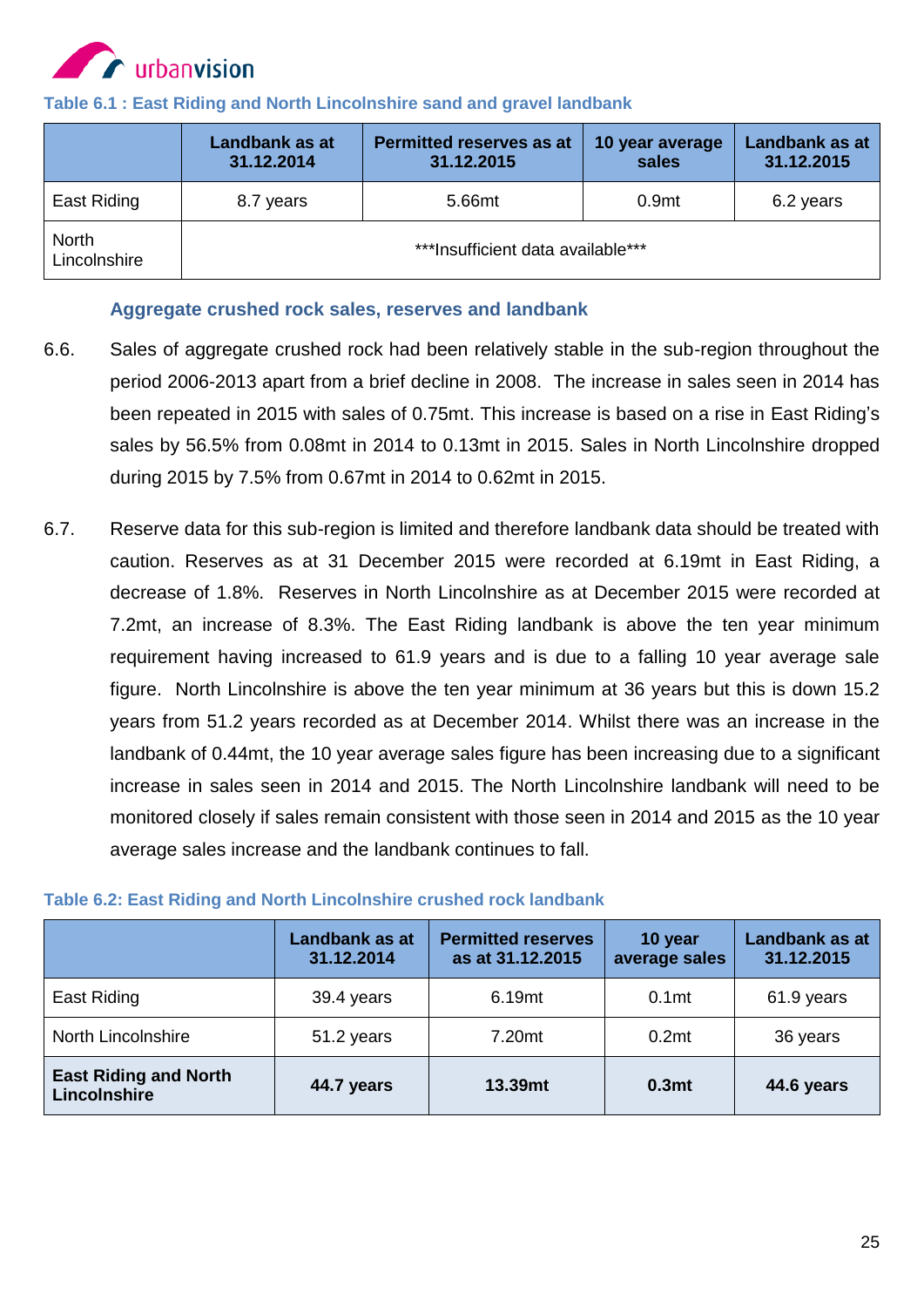

#### **Table 6.3 East Riding and North Lincolnshire sales (million tonnes)**

| <b>Monitoring Period</b>               | 2006           | 2007           | 2008 | 2009           | 2010                     | 2011                     | 2012 | 2013 | 2014 | 2015 |
|----------------------------------------|----------------|----------------|------|----------------|--------------------------|--------------------------|------|------|------|------|
| <b>Aggregate Sand and Gravel Sales</b> |                |                |      |                |                          |                          |      |      |      |      |
| East Riding                            | 1.2            | 1.3            | 1.0  | 1.0            | 0.59                     | 0.71                     | 0.56 | 0.82 | 0.81 | 0.82 |
| North Lincolnshire                     | $\blacksquare$ | $\blacksquare$ | 0.13 | $\blacksquare$ | $\blacksquare$           | $\overline{\phantom{a}}$ | 0.0  | 0.1  | 0.11 | 0.1  |
| <b>Total Sales</b>                     | 1.2            | 1.3            | 1.13 | 1.0            | 0.59                     | 0.71                     | 0.56 | 0.92 | 0.92 | 0.92 |
| <b>Aggregate Crushed Rock Sales</b>    |                |                |      |                |                          |                          |      |      |      |      |
| East Riding                            | 0.2            | 0.3            | 0.1  | 0.1            | 0.16                     | 0.13                     | 0.1  | 0.1  | 0.08 | 0.13 |
| North Lincolnshire                     | 0.1            | $\blacksquare$ | 0.1  | $\blacksquare$ | $\overline{\phantom{a}}$ | 0.1                      | 0.11 | 0.11 | 0.67 | 0.62 |
| <b>Total Sales</b>                     | 0.3            | 0.3            | 0.2  | 0.1            | 0.16                     | 0.23                     | 0.21 | 0.21 | 0.75 | 0.75 |

#### **Table 6.4: East Riding and North Lincolnshire reserves (million tonnes)**

<span id="page-33-1"></span><span id="page-33-0"></span>

| <b>Monitoring Period</b>               | 2006                                      | 2007                     | 2008                     | 2009                     | 2010                     | 2011  | 2012  | 2013 | 2014  | 2015  |
|----------------------------------------|-------------------------------------------|--------------------------|--------------------------|--------------------------|--------------------------|-------|-------|------|-------|-------|
|                                        | <b>Aggregate Sand and Gravel Reserves</b> |                          |                          |                          |                          |       |       |      |       |       |
| East Riding                            | $\overline{\phantom{a}}$                  | $\blacksquare$           | $\overline{\phantom{a}}$ | 14.4                     | 9.3                      | 9.1   | 8.7   | 7.1  | 6.4   | 5.66  |
| North Lincolnshire                     | $\overline{\phantom{a}}$                  | $\overline{\phantom{0}}$ | $\overline{\phantom{a}}$ | $\overline{\phantom{0}}$ | $\blacksquare$           | 2.0   |       |      | 1.5   | 1.4   |
| <b>Total Reserves</b>                  | $\blacksquare$                            | $\overline{\phantom{0}}$ | $\overline{\phantom{a}}$ | 14.4                     | 9.3                      | 11.1  | 9.7   | 8.1  | 7.9   | 7.06  |
| <b>Aggregate Crushed Rock Reserves</b> |                                           |                          |                          |                          |                          |       |       |      |       |       |
| East Riding                            | $\overline{\phantom{0}}$                  | $\overline{\phantom{0}}$ | $\overline{\phantom{0}}$ | 0.6                      | 5.6                      | 6.6   | 6.7   | 6.5  | 6.3   | 6.19  |
| North Lincolnshire                     | $\overline{\phantom{a}}$                  | $\overline{\phantom{0}}$ | $\overline{\phantom{a}}$ | 1.1                      | $\overline{\phantom{a}}$ | 4.18  | 4.18  | 6.2  | 6.65  | 7.20  |
| <b>Total Reserves</b>                  | -                                         |                          | $\overline{\phantom{a}}$ | 1.7                      | 5.6                      | 10.78 | 10.88 | 12.7 | 12.95 | 13.39 |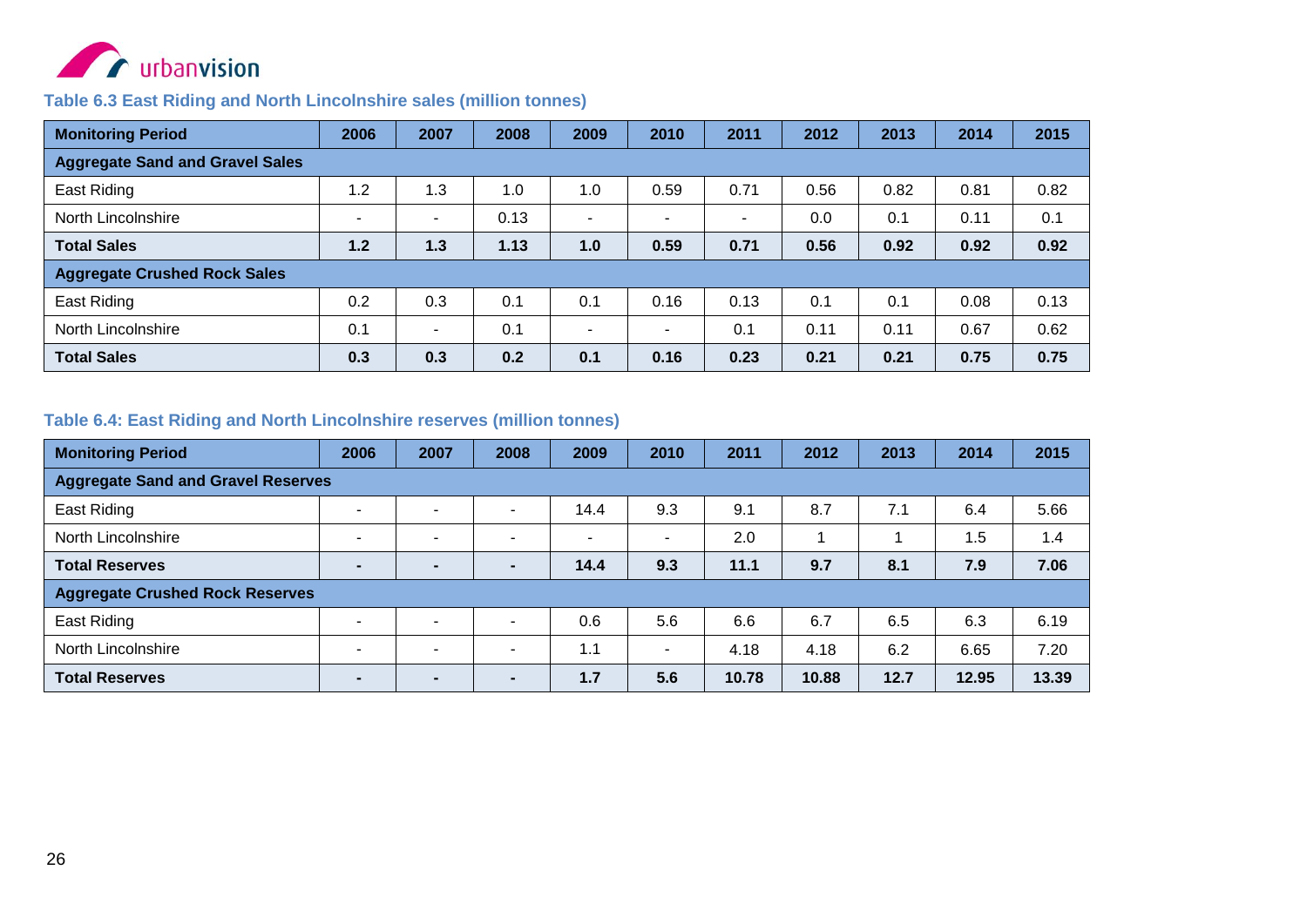

## **Aggregate Sites**

## <span id="page-34-1"></span><span id="page-34-0"></span>**Table 6.5: East Riding and North Lincolnshire Aggregate Sites**

| <b>Site Name</b>       | <b>Material</b>                                                   | <b>Operator name</b>         | <b>Authority</b>          | <b>Status in 2014</b> |
|------------------------|-------------------------------------------------------------------|------------------------------|---------------------------|-----------------------|
| <b>Brandesburton</b>   | Sand                                                              | Sandsfield                   | East Riding               | Active                |
| <b>Bringham Quarry</b> | Sand and<br>Gravel                                                | <b>Clifford Watts</b>        | East Riding               | Dormant               |
| Cove Farm              | sand                                                              | North Lincs Aggregates       | North Lincolnshire        | Active                |
| <b>Eastfield Farm</b>  | Silica sand                                                       | A.F. Dowson & Sons           | <b>North Lincolnshire</b> | Active                |
| Garton                 | Sand and<br>Gravel                                                | <b>Clifford Watts</b>        | <b>East Riding</b>        | Active                |
| Gransmoor              | Sand and<br>Gravel                                                | <b>Clifford Watts</b>        | East Riding               | Inactive              |
| Greenwick              | Chalk (sold as<br>aggregate)                                      | Fenstone                     | East Riding               | Active                |
| Huggate                | Chalk (sold as<br>aggregate)                                      | Fenstone                     | <b>East Riding</b>        | Active                |
| <b>Kettleby Parks</b>  | Sand and<br>Gravel                                                | <b>Breedon Aggregates</b>    | <b>North Lincolnshire</b> | Active                |
| <b>Kirton Lindsey</b>  | Limestone                                                         | <b>Welton Aggregates</b>     | <b>North Lincolnshire</b> | Active                |
| <b>Little Catwick</b>  | Sand and<br>Gravel                                                | Yarrows Aggregates           | <b>East Riding</b>        | Active                |
| Langtoft               | Chalk (sold as<br>aggregate)                                      | <b>Clifford Watts</b>        | <b>East Riding</b>        | Dormant               |
| Lowthorpe              | Chalk (sold as<br>aggregate)                                      | <b>Stablers</b>              | <b>East Riding</b>        | Active                |
| <b>Melton Ross</b>     | Chalk<br>(Industrial<br>chalk with<br>some<br>aggregate<br>sales) | Singleton Birch              | <b>North Lincolnshire</b> | Active                |
| Messingham             | Silica sand<br>(mainly for<br>industrial<br>processes)            | Sibelco UK                   | <b>North Lincolnshire</b> | Active                |
| Middleton              | Chalk (sold as<br>aggregate)                                      | Simpson                      | <b>East Riding</b>        | Active                |
| Mill Hill              | Sand and<br>Gravel                                                | <b>Holderness Aggregates</b> | <b>East Riding</b>        | Active                |
| <b>Nafferton Limes</b> | Chalk (sold as<br>aggregate)                                      | <b>Clifford Watts</b>        | <b>East Riding</b>        | Inactive              |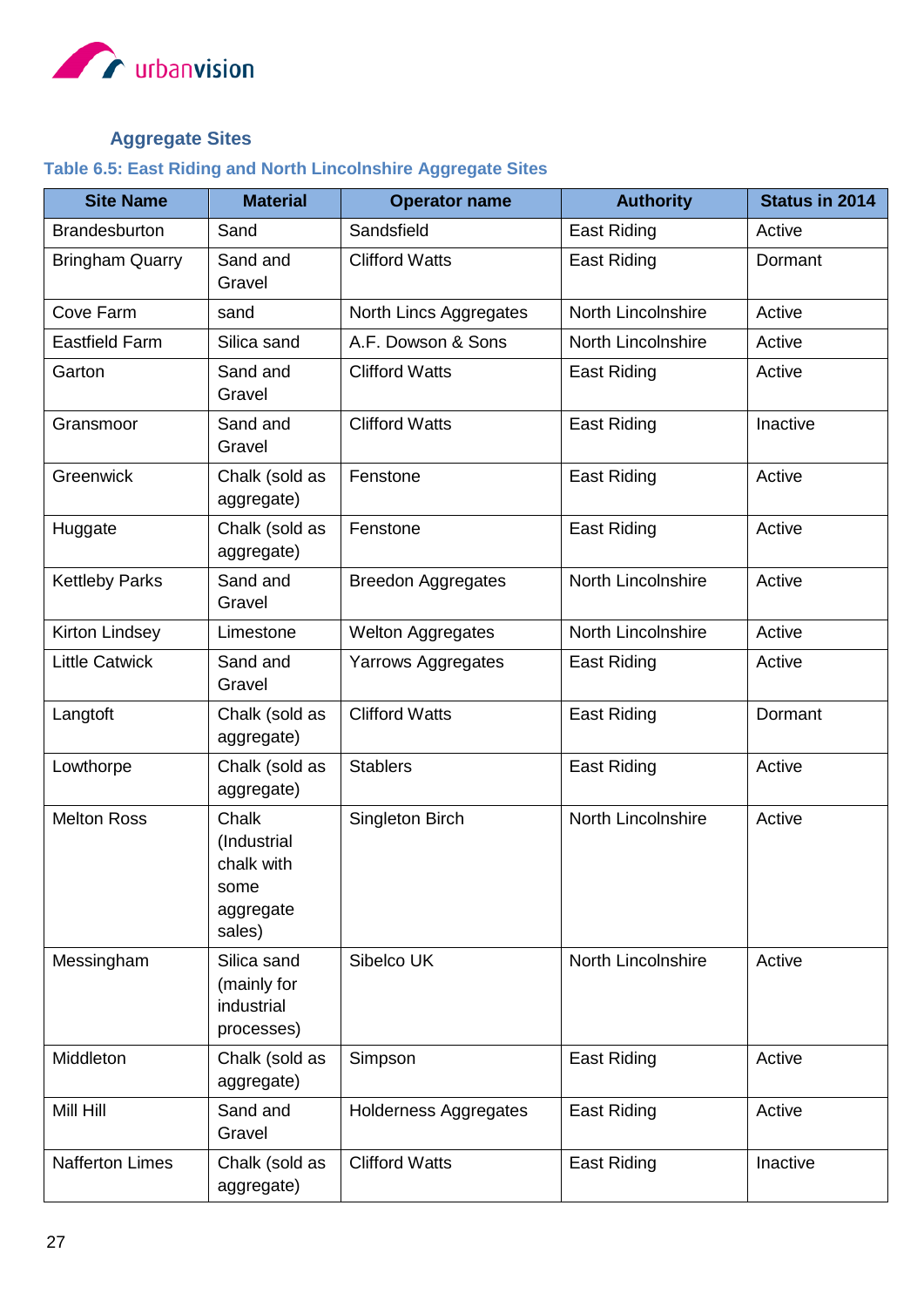

| <b>Site Name</b>        | <b>Material</b>                      | <b>Operator name</b>     | <b>Authority</b>          | Status in 2014 |
|-------------------------|--------------------------------------|--------------------------|---------------------------|----------------|
| North Cave              | Sand and<br>Gravel                   | Humberside Aggregates    | <b>East Riding</b>        | Active         |
| Park House Farm         | Sand and<br>Gravel                   | <b>Clifford Watts</b>    | <b>East Riding</b>        | Active         |
| Partridge Hall          | Chalk (sold as<br>aggregate)         | Simpson                  | <b>East Riding</b>        | Active         |
| Riplingham              | Chalk (sold as<br>aggregate)         | Stoneledge               | <b>East Riding</b>        | Active         |
| <b>Slate House Farm</b> | Limestone                            | <b>Welton Aggregates</b> | <b>North Lincolnshire</b> | Active         |
| South Ferriby           | Chalk (sold as<br>aggregate)         | Cemex                    | North Lincolnshire        | Active         |
| Swinescaife             | Chalk<br>(industrial)<br>Chalk only) | <b>Clifford Watts</b>    | <b>East Riding</b>        | Active         |
| <b>Turtle Hill</b>      | Sand and<br>Gravel                   | <b>Clifford Watts</b>    | <b>East Riding</b>        | Active         |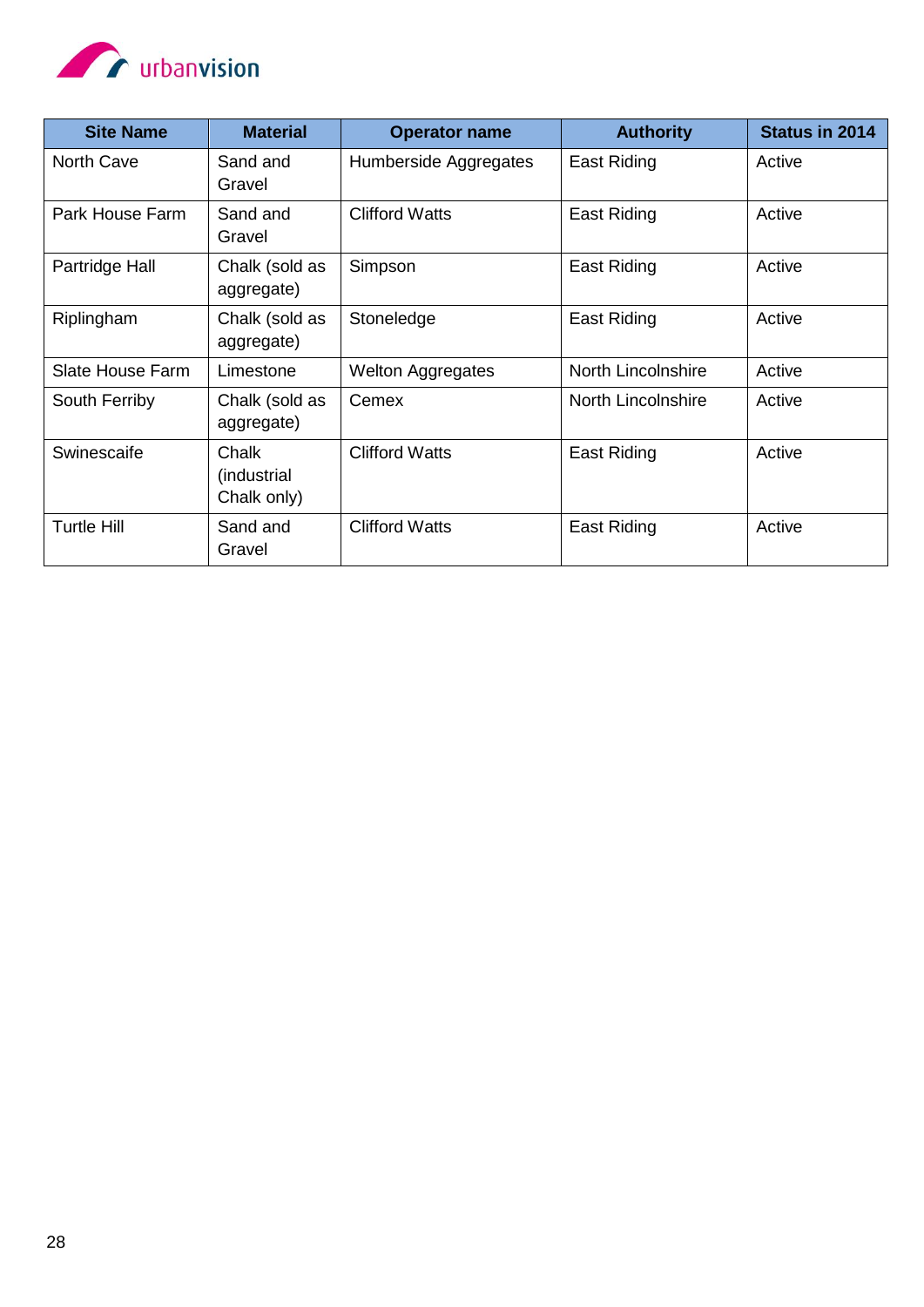

## <span id="page-36-0"></span>**7. Marine dredged aggregate**

- 7.1. The Crown Estate, along with the British Marine Aggregate Producers Association (BMAPA), publishes reserve and dredge statistics on an annual basis. The report 'Marine Aggregates The Crown Estate Licences Summary of Statistics 2015' provides summary statistics relating to the dredging and landing of marine dredged aggregate sand. Reserve information is published by The Crown Estate most recent Capability and Portfolio report for 2015 which provided the following information:
	- Total current primary aggregate reserves of 55.16 million tonnes off the Yorkshire and Humber coast (including North East)
	- 10 year average annual off-take for primary aggregate of 2.51 million tonnes
	- Three year average annual off-take for primary aggregate of 1.52 million tonnes
	- Annual average permitted off-take as at 31 March 2014 is 6.3 million tonnes
	- Regional reserve life calculated against the 10 year average off-take is 21.96 years.
- 7.2. In addition The Crown Estate and BMAPA publish a summary of the extraction activity in the Area Involved Report, the 18th of which was published in 2016. Table 7.1 provides detail of The Humber dredging areas, Tables 7.2 and 7.3 provide removal and landing statistics for The Humber for the years 2008 to 2015.
- 7.3. During the 2015 monitoring period there were 7 licences operating in waters off The Humber coast.

| Area no.                         | <b>Licence type</b> | <b>Licence</b><br>holder/applicant | <b>Operational status</b><br>2014 |
|----------------------------------|---------------------|------------------------------------|-----------------------------------|
| 514/1, 514/2, 514/3,<br>514/4    | Active dredge areas | Cemex UK Marine Ltd                | Active                            |
| 197                              | Active dredge areas | <b>Tarmac Marine Ltd</b>           | Active                            |
| 106/1, 106/2, 106/3,<br>400, 480 | Active dredge areas | Hanson Aggregates Marine<br>Ltd    | Active                            |
| 515/1, 515/2                     | Active dredge areas | Westminster Gravels Ltd            | Active                            |
| 481/1, 481/2                     | Active dredge areas | Van Oord Ltd                       | Active                            |

#### **Table 8.1 Active Humber Dredging Areas**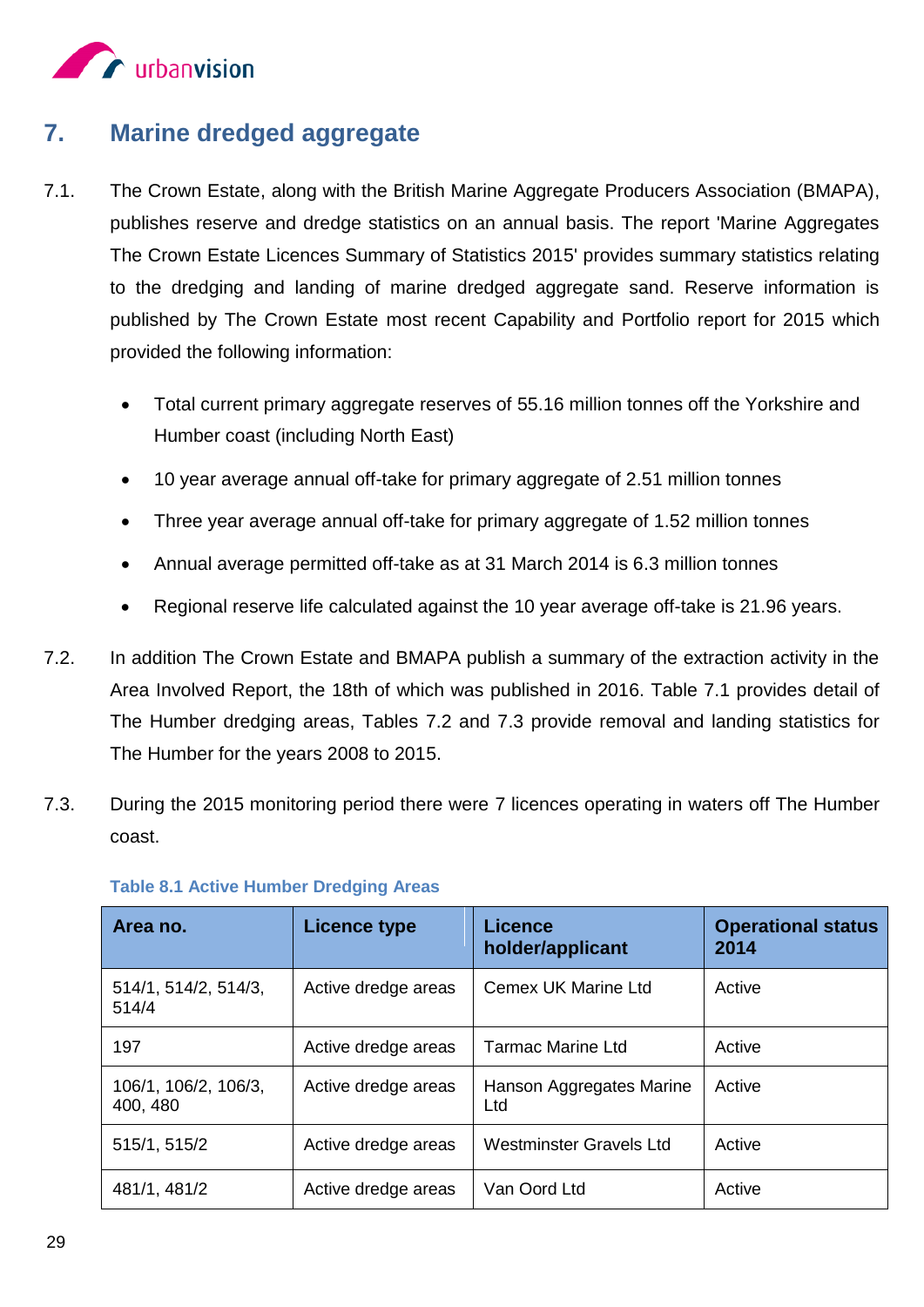

- 7.4. A total of 2,144,030 tonnes of material was removed from permitted dredging areas off the Humber coast during the 2015 monitoring period, a 2% decrease from 2014. Removal of primary aggregate had been steadily declining between 2008 and 2012 with the figure remaining steady after 2012 between 2.08mt and 2.18mt. Removal rates remain significantly below that recorded for 2008. The principal reason for this reduction in removal is due to the economic recession in Europe which has historically been the significant market for material removed off the Yorkshire and Humber coast. Removal of secondary beach nourishment material had been rising year on year since 2008 reaching a high of 730,033 in 2011 however, removal of this material seems to have steadied since 2012 with extraction between 611,787 and 633,821 tonnes.
- 7.5. Of the total 2,144,030 tonnes of material removed, only 595,891 tonnes was landed at permitted wharf locations in the Humber and the North East. Of this figure, a total of 25,561 tonnes were landed within the Humber Region. This is continuing the downward trend in landings since 2008, although up from no landings in 2014. A number of landings outside of the Humber have also increased from 2014 figures. At Blyth and River Tees wharves, landings increased by approximately 63% and 24%, respectively, from 2014 levels. At River Tyne wharves there has been a decrease of approximately 2% from 2014 levels. The area involved  $-18<sup>th</sup>$  annual report records for 2015 that 63.2% of the material removed from off the Humber coast was landed in mainland Europe with only 35.2% of the material being landed at locations within the Humber. The remainder was landed in the Thames Estuary, 1.5%, and on the South Coast, 0.1%.
- 7.6. Further work on the potential contribution of marine aggregates to the Yorkshire and Humber region was commissioned by Leeds City Council and undertaken by URS Infrastructure and Environment UK Limited in 2013<sup>4</sup>. This report highlighted, amongst other things, that whilst there is more than adequate capacity in relation to permitted removal rates and reserves, there remains low levels of landings due to the presence of only one operational wharf with limited onward distribution options. As of 2016 Leeds City Council has granted a planning consent for the construction of a new wharf at Stourton for the landing of marine won aggregate. It will be necessary to continue to monitor marine aggregate in future Annual Monitoring Reports and relevant Local Aggregate Assessments in order to analyse any changes in removal and landing rates.

-

<sup>4</sup> Marine Aggregate Study Final Report, URS, January 2014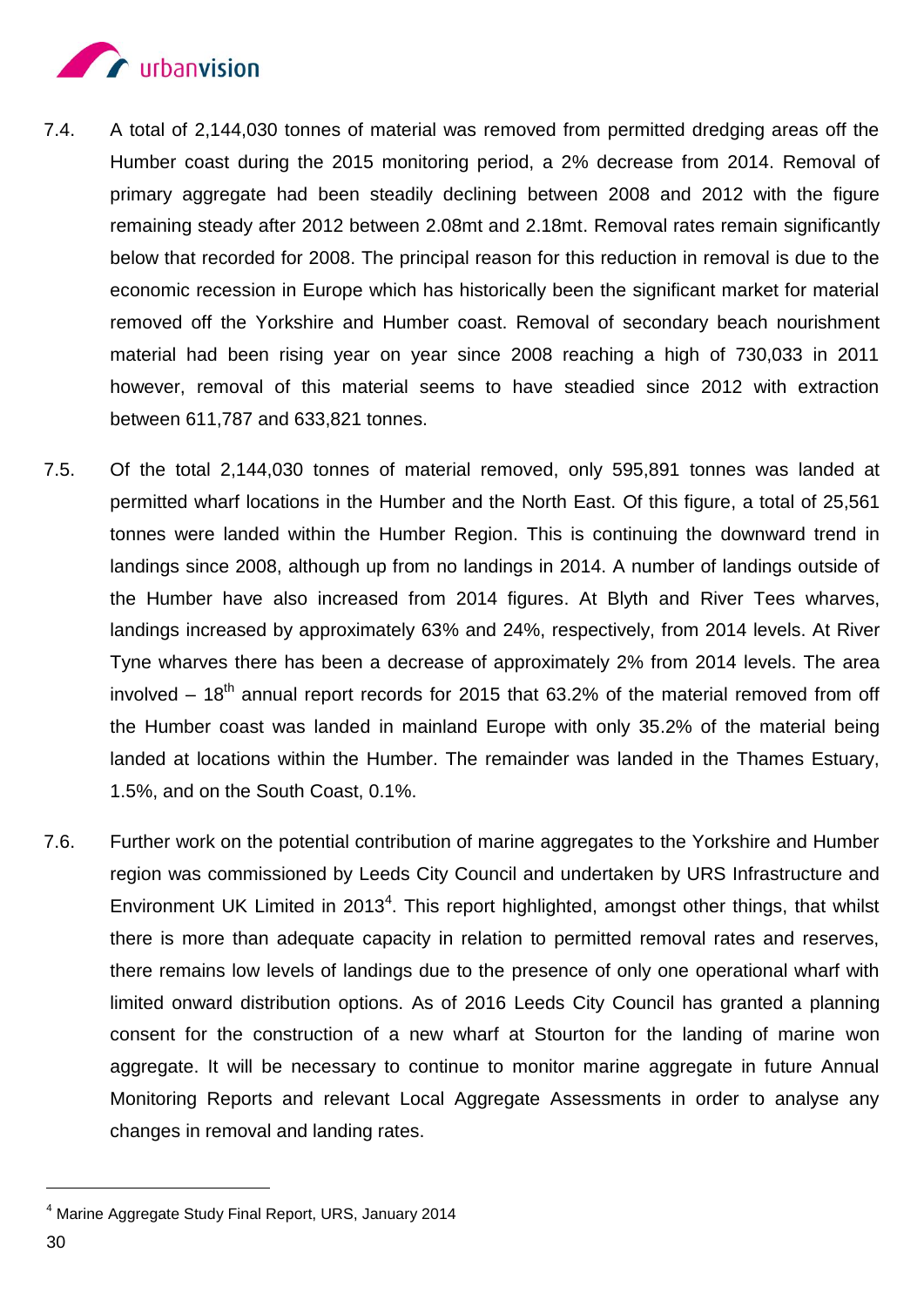

#### **Table 7.1: Marine dredged aggregate removed from off the Humber coast 2008-2015**

| <b>The Humber</b>               |                                     | 2008                     | 2009      | 2010      | 2011      | 2012      | 2013      | 2014                     | 2015      |
|---------------------------------|-------------------------------------|--------------------------|-----------|-----------|-----------|-----------|-----------|--------------------------|-----------|
| Primary                         | Aggregate                           | 3,154,070                | 2,524,328 | 2.622.126 | 2,175,846 | 1,451,742 | .528,399  | .566.850                 | 1,318,134 |
|                                 | <b>River &amp; Misc</b>             | $\overline{\phantom{0}}$ |           | -         | -         |           |           | $\overline{\phantom{a}}$ | 199.424   |
| Secondary                       | <b>Beach nourishment</b>            | 449.988                  | 545.127   | 545.874   | 730.033   | 633,821   | 611.787   | 620.422                  | 626,472   |
|                                 | <b>Contract fill</b>                | $\overline{\phantom{0}}$ |           | 18.573    |           |           |           | $\overline{\phantom{0}}$ |           |
| <b>Total aggregates removed</b> |                                     | 3,604,058                | 3,069,455 | 3,186,573 | 2,905,879 | 2,085,563 | 2,140,186 | 2,187,272                | 2,144,030 |
|                                 | Authorised limit of removal (mt/pa) | 4,400,000                | 5,050,000 | 5,050,000 | 5,050,000 | 4,800,000 | 4,800,000 | 4,560,000                | 4,700,000 |

#### **Table 7.2: Marine dredged aggregate landed at Humber coastal wharfs**

<span id="page-38-1"></span><span id="page-38-0"></span>

| <b>Landing Point</b>                | 2008      | 2009    | 2010                     | 2011    | 2012    | 2013    | 2014    | 2015    |
|-------------------------------------|-----------|---------|--------------------------|---------|---------|---------|---------|---------|
| <b>Blyth</b>                        |           |         | $\overline{\phantom{0}}$ | 4,046   | 11.156  | 27,489  | 22.946  | 37,452  |
| River Humber wharves                | 212,538   | 92,202  | 115,490                  | 108,927 | 90,194  | 76,102  | ۰       | 25,561  |
| <b>River Tees wharves</b>           | 314,862   | 189,890 | 257,062                  | 181,346 | 99,452  | 133,711 | 198,710 | 245,860 |
| River Tyne wharves                  | 508,773   | 314.599 | 362,223                  | 247,407 | 337,173 | 265,293 | 292.646 | 287,018 |
| <b>Total landings</b>               | 1,036,173 | 596,691 | 734,775                  | 541,726 | 537,975 | 502,595 | 514,302 | 595,891 |
| <b>Total landings in the Humber</b> | 212,538   | 92,202  | 115,490                  | 108,927 | 90,194  | 76,102  | ٠       | 25,561  |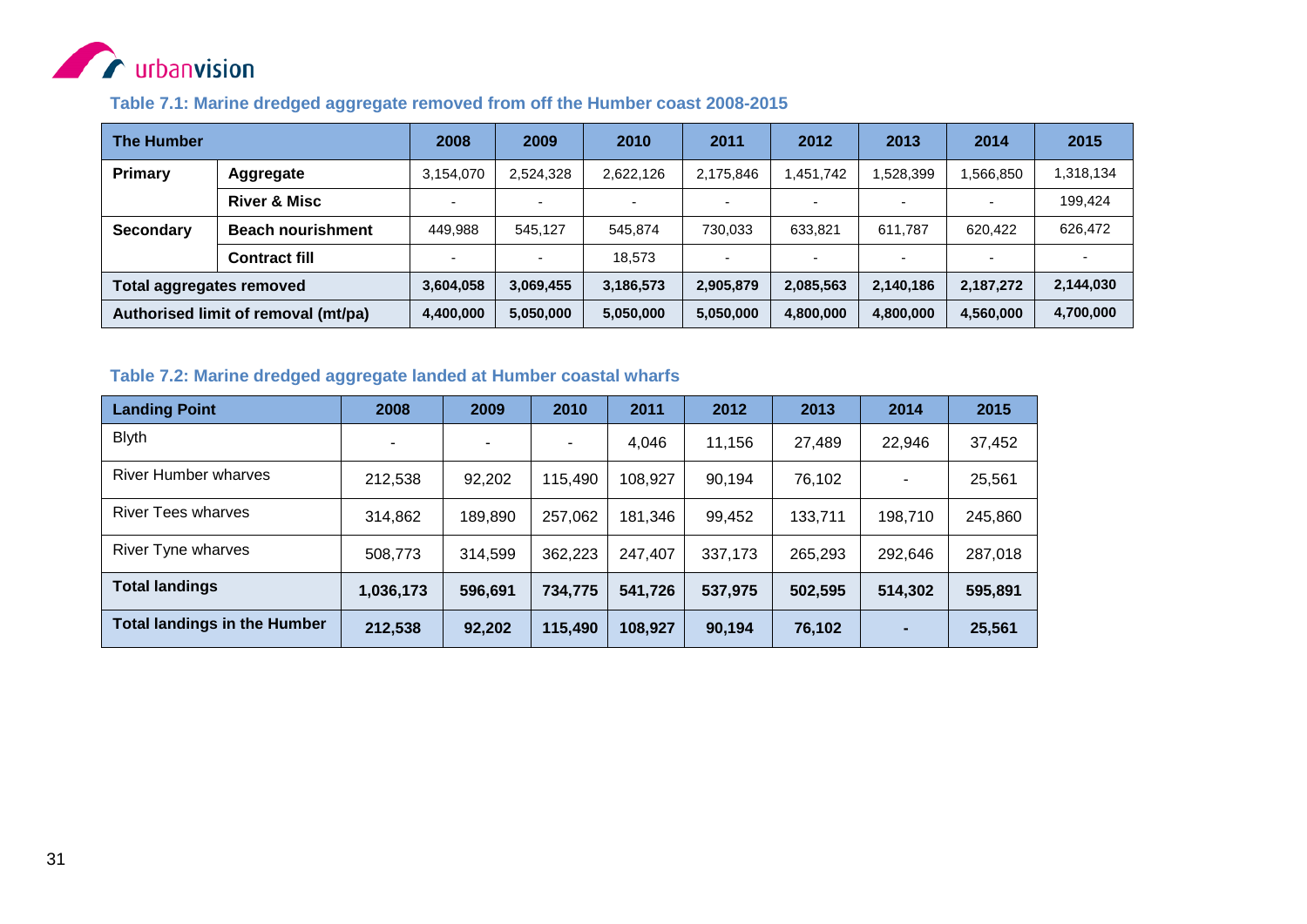

## <span id="page-39-0"></span>**8. Secondary and Recycled Aggregates**

- 8.1. Recycled Aggregate, which includes inert materials such as concrete, stone, brick and other similar materials, are reprocessed materials previously used for construction purposes and which are often taken from the Construction, Demolition and Excavation (CD&E) waste stream. Secondary aggregates are usually by-products of industrial processes and can include materials such as clay, ash and slag.
- 8.2. The use of secondary and recycled materials not only reduce the requirement for new production of primary aggregate, but also reduces the need for disposal to landfill of CD&E waste materials. The National Planning Policy Framework (para 163) recognises this and strongly promotes the use of secondary and recycled materials as an alternative to primary aggregate.
- 8.3. Data on secondary and recycled aggregate production and use is variable and incomplete. This is because, while some sites operate under license and can be monitored, much recycling and re-use occurs on individual construction sites, is temporary in nature and does not produce data. Insufficient data was obtained from the 2015 survey to report the returns received but it is hoped that this can be reported on in a future report. The Environment Agencies Waste Data Interrogator has been used to identify the amount of CD&E waste produced and handled within each Waste Authority and is presented in Table 8.1 below. Some Authorities have calculated CD&E waste for their areas but as the level of data and method of calculation varies only the Waste Data Interrogator has been used.
- 8.4. CD&E materials will be used for engineering works and restoration projects as well as creating secondary aggregates. An increase in the amount of CD&E being handled or produced in each area may represent an increase in the amount of recycled aggregate available for use. Given the limits to the data the findings should be used cautiously.
- 8.5. In 2015 North Yorkshire facilities handled 1.06mt, up from 0.99mt in 2014, an increase of 8.7%. The amount of CD&E produced also increased by 18.6% from 0.4mt in 2014 to 0.47mt in 2015. The increase was due to an increase in both produced and handled material in North Yorkshire and an increase in handled material in the City of York, although the amount produced fell.
- 8.6. In South & West Yorkshire Sub-Region there was an increase overall, in both production and handling of CD&E. The amount of handled CD&E increased by 20.5% from 4.9mt in 2014 to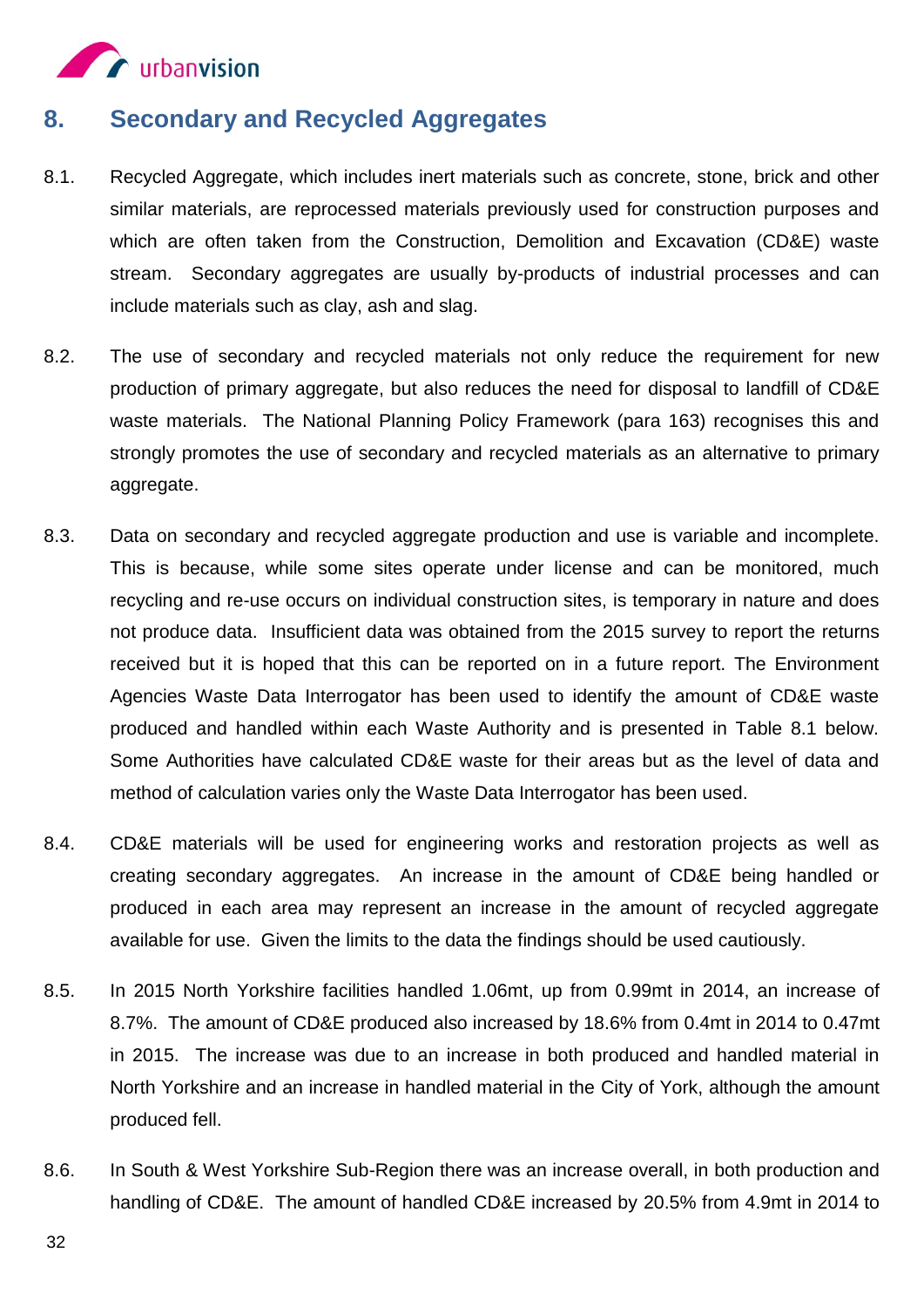

5.9mt in 2015. The amount of CD&E produced increased by 33.5% from 2.9mt in 2014 to 3.9mt in 2015.

8.7. In East Riding and North Lincolnshire there was an increase in both handled and production of CD&E. Handled CD&E increased by 32.9% from 1.4mt in 2013 to 1.8mt in 2014. Production of CD&E increased by 14.4% from 0.8mt in 2014 to 0.9mt in 2015.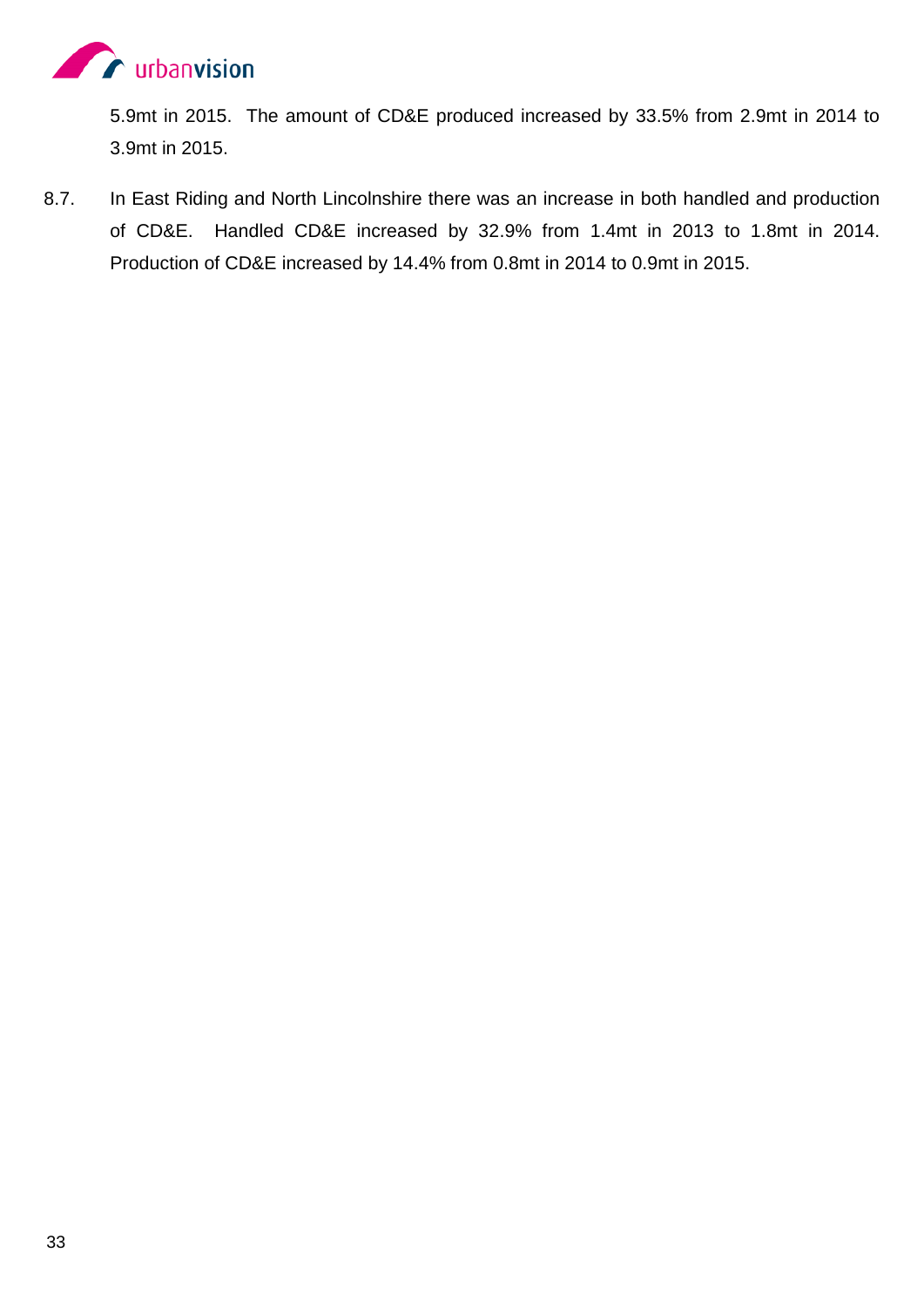

**Table 8.1 CD&E Arising's Produced and Handled in North Yorkshire (Environment Agency Waste Data Interrogator, 2012, 2013, 2014 and 2015)**

<span id="page-41-0"></span>

| <b>Minerals Planning</b>                     |                 | 2012           |                 | 2013           | 2014            |                | 2015            |                |  |
|----------------------------------------------|-----------------|----------------|-----------------|----------------|-----------------|----------------|-----------------|----------------|--|
| <b>Authority</b>                             | <b>Produced</b> | <b>Handled</b> | <b>Produced</b> | <b>Handled</b> | <b>Produced</b> | <b>Handled</b> | <b>Produced</b> | <b>Handled</b> |  |
| North Yorkshire WPA                          | 74,636          | 680,249        | 390,941         | 905,227        | 285,879         | 850,820        | 400,551         | 924,771        |  |
| York, City of WPA                            | 69,912          | 99,195         | 100,192         | 145,121        | 115,519         | 134,974        | 75,617          | 140,253        |  |
| <b>North Yorkshire</b>                       | 144,548         | 779,445        | 491,133         | 1,050,347      | 401,398         | 985,794        | 476,168         | 1,065,025      |  |
| Barnsley WPA                                 | 123,132         | 75,521         | 150,852         | 103,529        | 155,639         | 89,746         | 116,949         | 83,988         |  |
| Doncaster WPA                                | 308,053         | 760,158        | 336,965         | 814,035        | 331,463         | 1,047,392      | 687,812         | 1,387,346      |  |
| Rotherham WPA                                | 148,308         | 421,211        | 232,861         | 684,363        | 238,573         | 565,003        | 266,415         | 452,648        |  |
| Sheffield WPA                                | 454,390         | 513,244        | 757,661         | 579,818        | 694,655         | 659,561        | 684,841         | 734,801        |  |
| <b>Bradford City WPA</b>                     | 131,990         | 160,596        | 130,307         | 217,678        | 142,740         | 228,320        | 222,626         | 251,865        |  |
| Calderdale WPA                               | 126,327         | 220,193        | 121,897         | 238,495        | 103,927         | 173,324        | 191,381         | 271,481        |  |
| Kirklees WPA                                 | 306,720         | 422,434        | 266,836         | 355,300        | 279,831         | 309,881        | 320,910         | 381,053        |  |
| Leeds WPA                                    | 575,396         | 943,634        | 617,756         | 964,416        | 694,334         | 1,184,749      | 982,963         | 1,680,103      |  |
| Wakefield WPA                                | 245,687         | 530,641        | 217,631         | 671,973        | 302,787         | 721,679        | 456,625         | 755,039        |  |
| <b>South &amp; West</b><br><b>Yorkshire</b>  | 2,420,003       | 4,047,631      | 2,832,765       | 4,629,608      | 2,943,949       | 4,979,654      | 3,930,522       | 5,998,324      |  |
| East Riding of Yorkshire<br><b>WPA</b>       | 398,395         | 727,454        | 401,342         | 524,777        | 420,704         | 712,718        | 470,032         | 963,420        |  |
| Kingston Upon Hull City<br><b>WPA</b>        | 381,887         | 290,454        | 257,085         | 268,181        | 48,655          | 242,763        | 55,396          | 329,860        |  |
| North East Lincolnshire<br><b>WPA</b>        | 154,460         | 131,973        | 95,572          | 86,223         | 119,029         | 85,112         | 181,657         | 92,371         |  |
| North Lincolnshire WPA                       | 395,147         | 269,616        | 151,180         | 397,936        | 215,424         | 353,533        | 212,230         | 467,211        |  |
| <b>East Riding and North</b><br>Lincolnshire | 1,329,889       | 1,419,497      | 905,178         | 1,277,117      | 803,812         | 1,394,126      | 919,315         | 1,852,863      |  |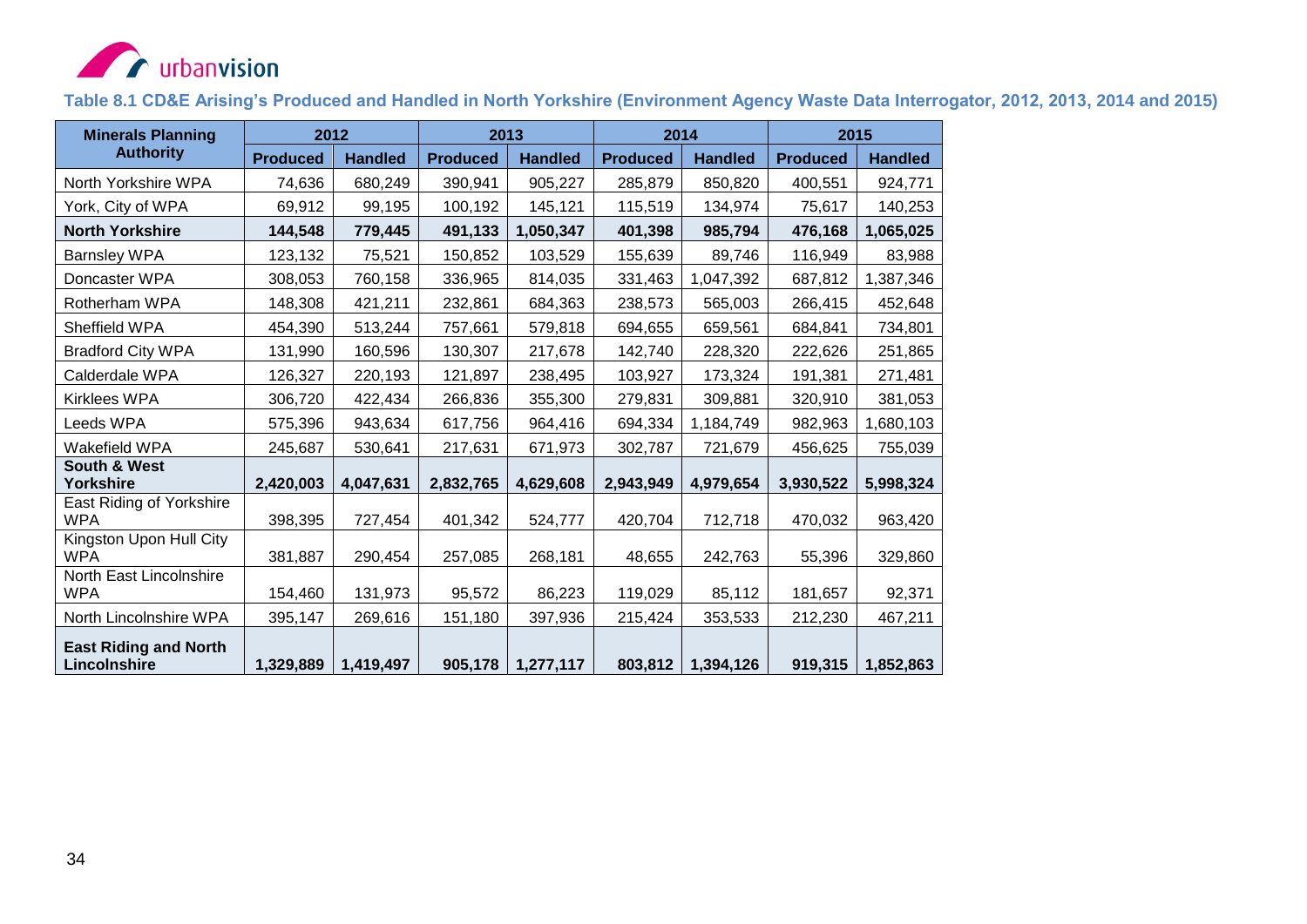

# <span id="page-42-0"></span>**Appendix 1: AWP Membership 2016**

| <b>Aggregate Working Party Representatives</b> |                                                             |
|------------------------------------------------|-------------------------------------------------------------|
| <b>Chairperson</b>                             | <b>Vicky Perkin</b>                                         |
|                                                | <b>Planning Services,</b>                                   |
|                                                | <b>North Yorkshire County Council</b>                       |
|                                                | County Hall, Racecourse Lane,                               |
|                                                | Northallerton DL7 8AH                                       |
|                                                | vicky.perkin@northyorks.gov.uk                              |
|                                                | 01609 533 323                                               |
| <b>Technical Secretary</b>                     | <b>Jonathan Evans</b>                                       |
|                                                | <b>Planning Officer Minerals and Waste</b>                  |
|                                                | <b>Urban Vision Partnership Ltd</b>                         |
|                                                | 1 <sup>st</sup> Floor, Salford Civic Centre,                |
|                                                | Chorley Road, Swinton,                                      |
|                                                | Salford, M27 5AW                                            |
|                                                | 0161 779 6183                                               |
|                                                | jonathan.evans@urbanvision.org.uk                           |
| <b>Government Representatives</b>              |                                                             |
| Department for                                 | <b>Eamon Mythen</b>                                         |
| Communities and<br><b>Local Government</b>     | Planning for Minerals and Sustainable Waste Management Team |
|                                                | <b>DCLG</b>                                                 |
|                                                | <b>Planning Directorate</b>                                 |
|                                                | Infrastructure and Environment Division,                    |
|                                                | Third Floor Fry Building,                                   |
|                                                | 2 Marsham Street,                                           |
|                                                | London SW1P 4DF                                             |
|                                                | Tel: 0303 44 41654                                          |
|                                                | Eamon.Mythen@communities.gsi.gov.uk                         |
|                                                |                                                             |
| <b>The Crown Estate</b>                        | <b>Nick Everington</b>                                      |
|                                                | The Crown Estate, Marine Minerals,                          |
|                                                | 16 New Burlington Place,                                    |
|                                                | London W1S 2HX                                              |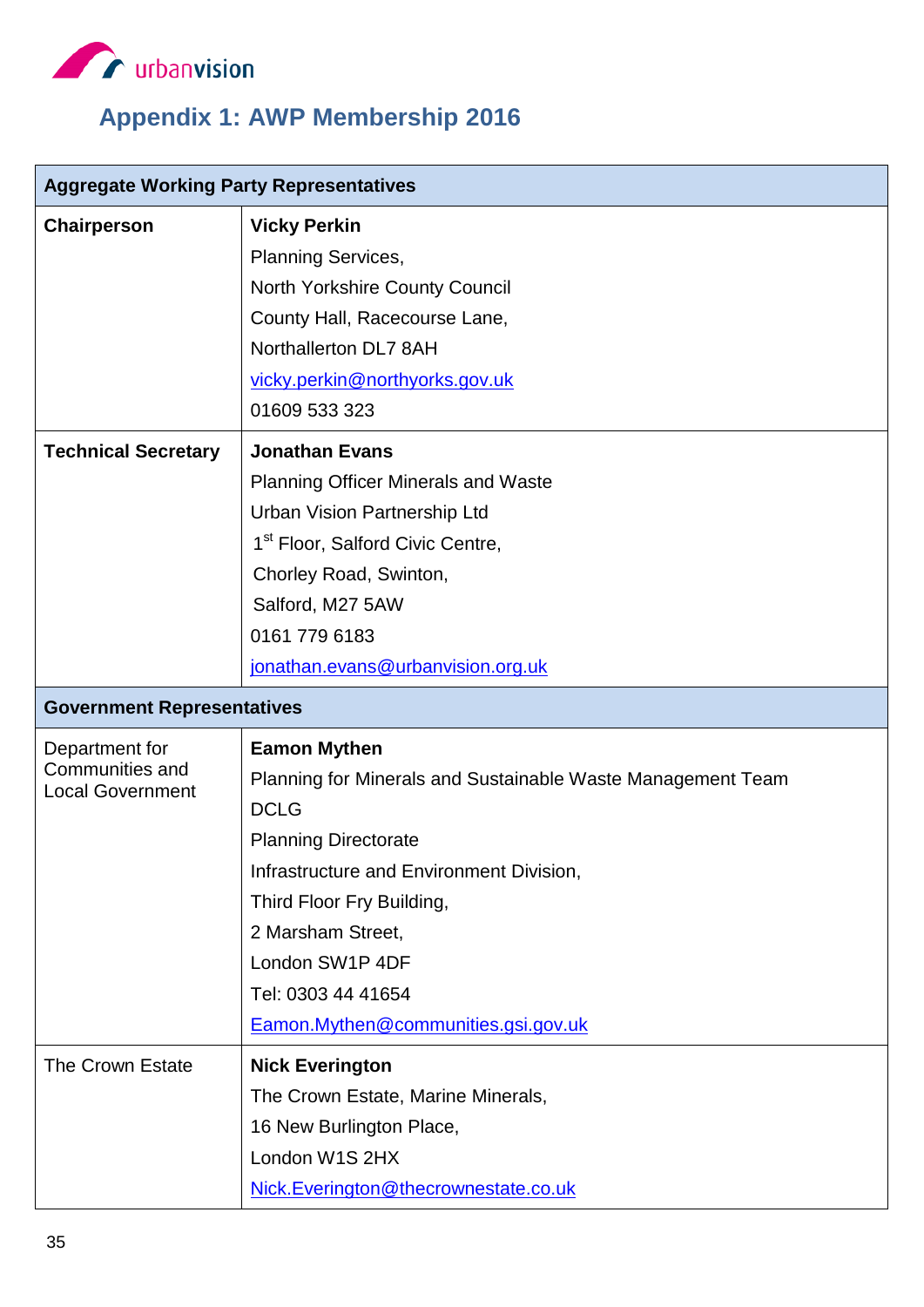

r

| <b>Local Government Representatives</b>                      |                                                                                                                                                              |
|--------------------------------------------------------------|--------------------------------------------------------------------------------------------------------------------------------------------------------------|
| <b>Barnsley Metropolitan</b><br><b>Borough Council</b>       | <b>Mark Anderson</b><br>Environmental Services, Barnsely MBC, Wesgate Plaza, PO Box 601, Barnsley,<br>S Yorkshire S70 9FA                                    |
| <b>Bradford Metropolitan</b><br><b>District Council</b>      | <b>Carole Howarth</b><br>Bradford Metropolitan District Council, 2nd Floor Jacobs Well, Bradford,<br>BD15RW                                                  |
| Calderdale<br>Metropolitan Borough<br>Council                | <b>Paul Copeland</b><br>Spatial Planning, Calderdale Metropolitan Borough Council, Development<br>Strategy Team, 2nd Floord Northgate House, Halifax HX1 1UN |
| Doncaster<br>Metropolitan Borough<br>Council                 | <b>Helen McCluskie</b><br>Doncaster Metropolitan<br>Borough Council, Civic<br>Office,<br>Waterdale,<br>Doncaster DN1 3BU                                     |
| East Riding of<br><b>Yorkshire Council</b>                   | <b>James Durham</b><br>Strategic Planning, East Riding of Yorkshire Council, County Hall, Cross<br>Street, Beverley HU17 9BA                                 |
| Kingston upon Hull                                           | <b>Jennifer Downs</b><br>City Planning, Floor 2, The Guildhall, Alfred Gelder Street, Kingston upon<br>Hull, HU1 2AA                                         |
| <b>Kirklees Council</b>                                      | <b>Glenn Wakefield</b><br>Kirklees Council, Investment and Regeneration Service, PO Box B93, Civic<br>Centre 3, off Market Street, Huddersfield, HD1 2JR     |
| <b>Leeds City Council</b>                                    | <b>Louise White &amp; Helen Miller</b><br>Leeds City Council, Leanardo Building, 2 Rossington Street, Leeds LS2<br>8HD                                       |
| <b>North East</b><br>Lincolnshire                            | <b>Craig Woolmer</b><br>Cofely (in partnership with North East Lincolnshire Council), Origin One, 1<br>Origin Way, Europarc, Grimsby DN37 9TZ                |
| <b>North Lincolnshire</b>                                    | lain Cunningham<br>Planning & Regeneration, Places Directorate, North Lincolnshire Council,<br>Civic Centre, Ashby Road, Scunthorpe DN16 1AB                 |
| <b>North York Moors</b><br><b>National Park</b><br>Authority | <b>Caroline Skelly</b><br>North York Moors National Park Authority, The Old Vicarage, Bondgate,<br>Helmsley YO62 5BP                                         |

 $\frac{1}{2}$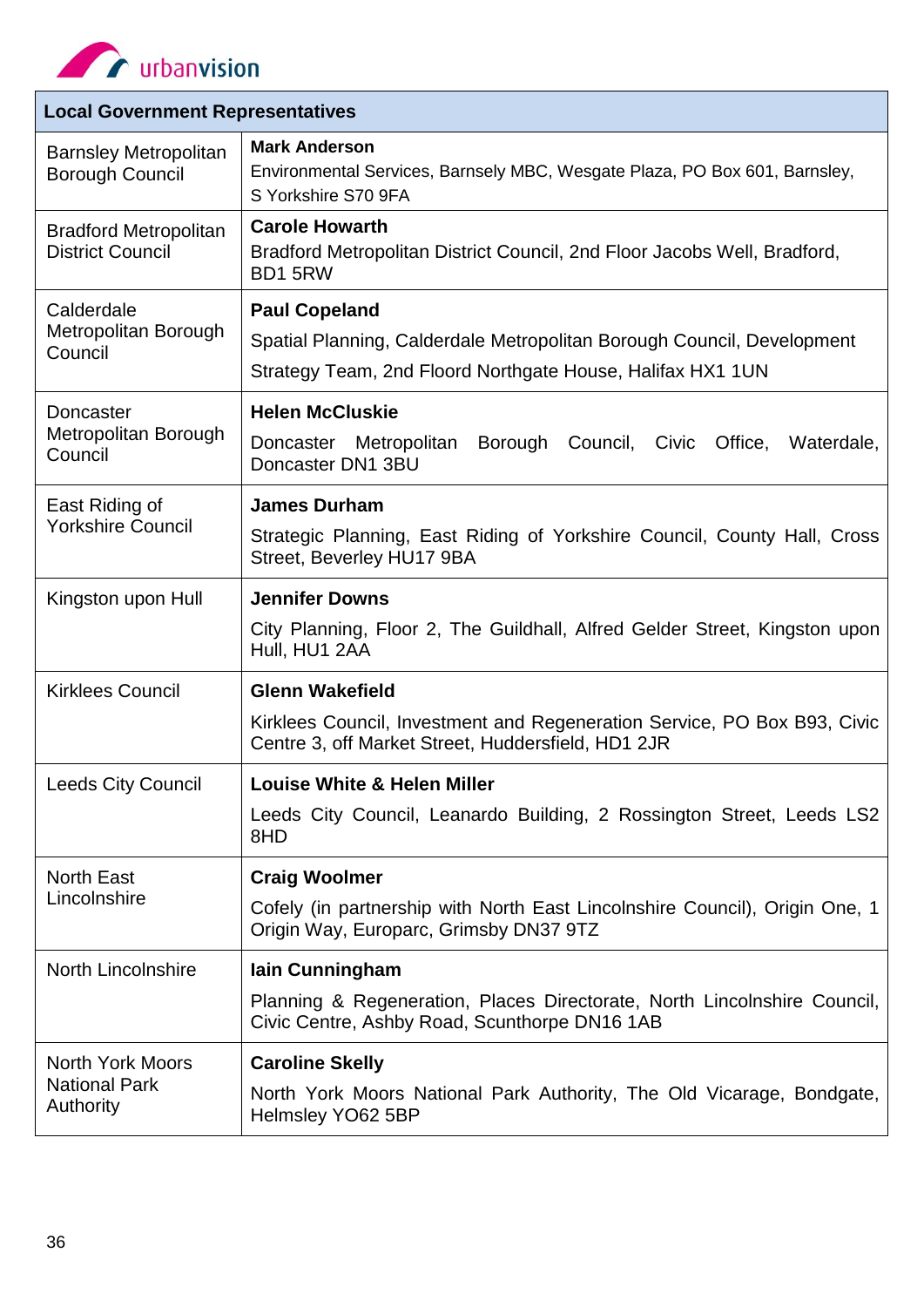

| North Yorkshire<br><b>County Council</b>                           | <b>Rob Smith</b><br>North Yorkshire County Council, Planning Services,<br>County<br>Hall,<br>Northallerton DL7 8AH                       |
|--------------------------------------------------------------------|------------------------------------------------------------------------------------------------------------------------------------------|
| Rotherham<br>Metropolitan Borough<br>Council                       | <b>Ryan Shepherd</b><br>Rotherham Metropolitan Borough Council, Planning Policy Team, Riverside<br>House, Main Street, Rotherham S60 1AE |
| <b>Sheffield City Council</b>                                      | <b>Chris Hanson</b><br>Forward & Area Planning, Howden House, 1 Union Street, Sheffield, S1<br>2SH                                       |
| <b>Wakefield Council</b>                                           | <b>lan Garratt</b><br>Wakefield Council, Wakefield One, PO Box 700, Wakefield WF1 2EB                                                    |
| <b>City of York Council</b>                                        | No contact available                                                                                                                     |
| <b>Yorkshire Dales</b><br><b>National Park</b>                     | <b>Dave Parrish</b><br>Yorkshire Dales National Park Authority, Yoredale, Bainbridge, Leyburn,<br>North Yorkshire DL8 3EL                |
| <b>Industry Representatives</b>                                    |                                                                                                                                          |
| Aggregate Industries<br><b>UK Limited</b>                          | <b>Geoff Storey</b><br>Aggregate Industries UK, High Roads, Nether Kellet, Carnforth, Lancashire<br>LA6 1EA                              |
| <b>British Aggregate</b><br>Association                            | lan Pearson<br>Marshalls Natural Stone Division, Brier Lodge, Southowram, Halifax HX3<br>9SY                                             |
| <b>British Marine</b><br><b>Aggregate Producers</b><br>Association | <b>Andrew Bellamy</b><br>BMAPA, UMA House, Shopwhyke Road, Chichester PO20 2AD                                                           |
| <b>CEMEX UK</b>                                                    | <b>Kirsten Hannaford-Hill</b><br>CEMEX, Cemex House, Evreux Way, Rugby CV21 2DT                                                          |
| Hanson Heidelberg<br>Cement<br>Group                               | <b>Ben Ayres</b><br>Hanson Aggregates, Clifford House, Wetherby Business Park, York Road,<br>Wetherby, West Yorkshire LS22 7NS           |
| Tarmac                                                             | <b>David Atkinson</b><br>Tarmac, Southfield Lane, Whitwell, Worksop, Derbyshire S80 3LJ                                                  |
| <b>Mineral Products</b><br>Association                             | <b>Mark Russell</b><br>MPA, Gillingham House, Gillingham Street, London, SW1V 1HU                                                        |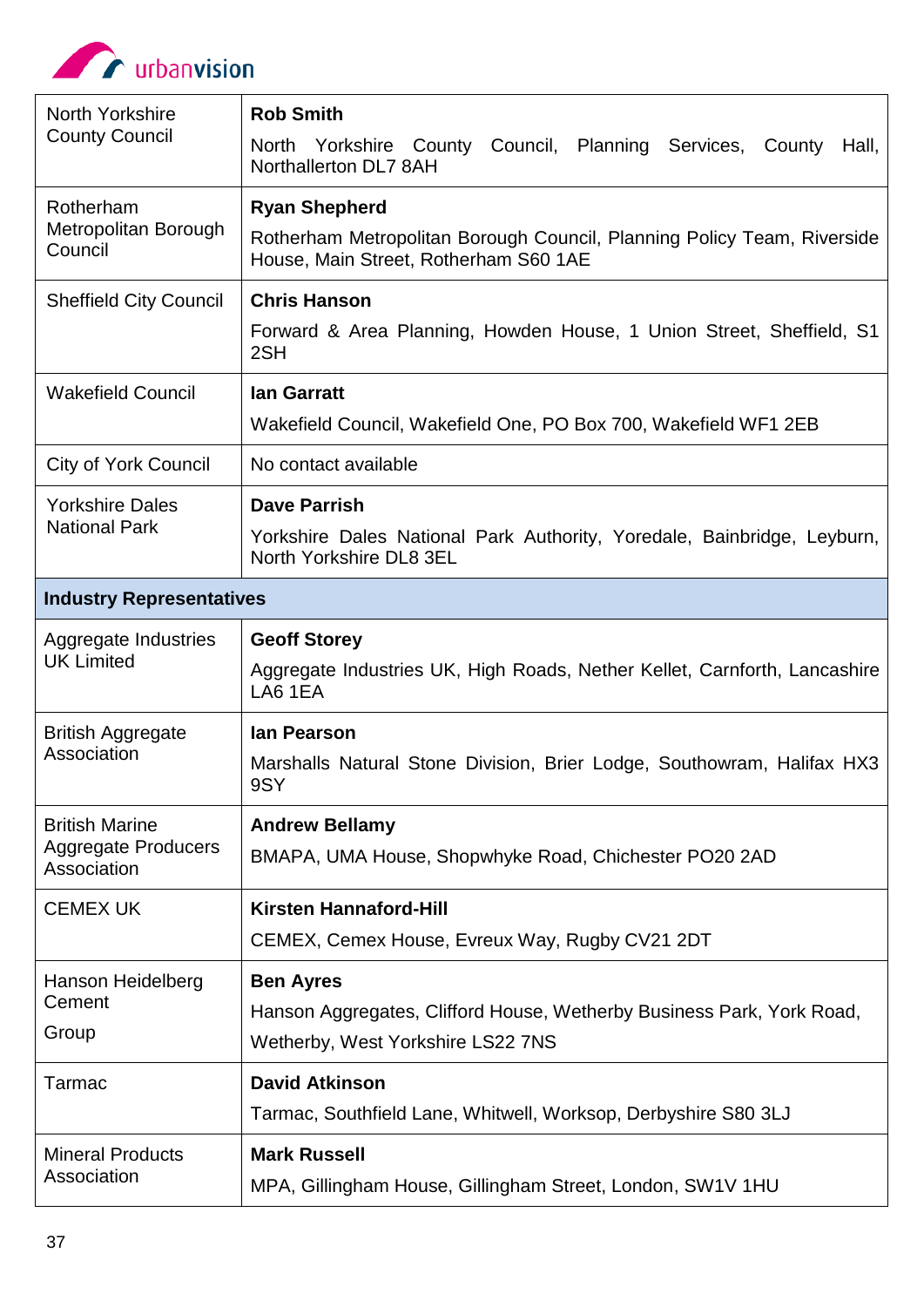<span id="page-45-0"></span>

There were no AWP meetings during 2015.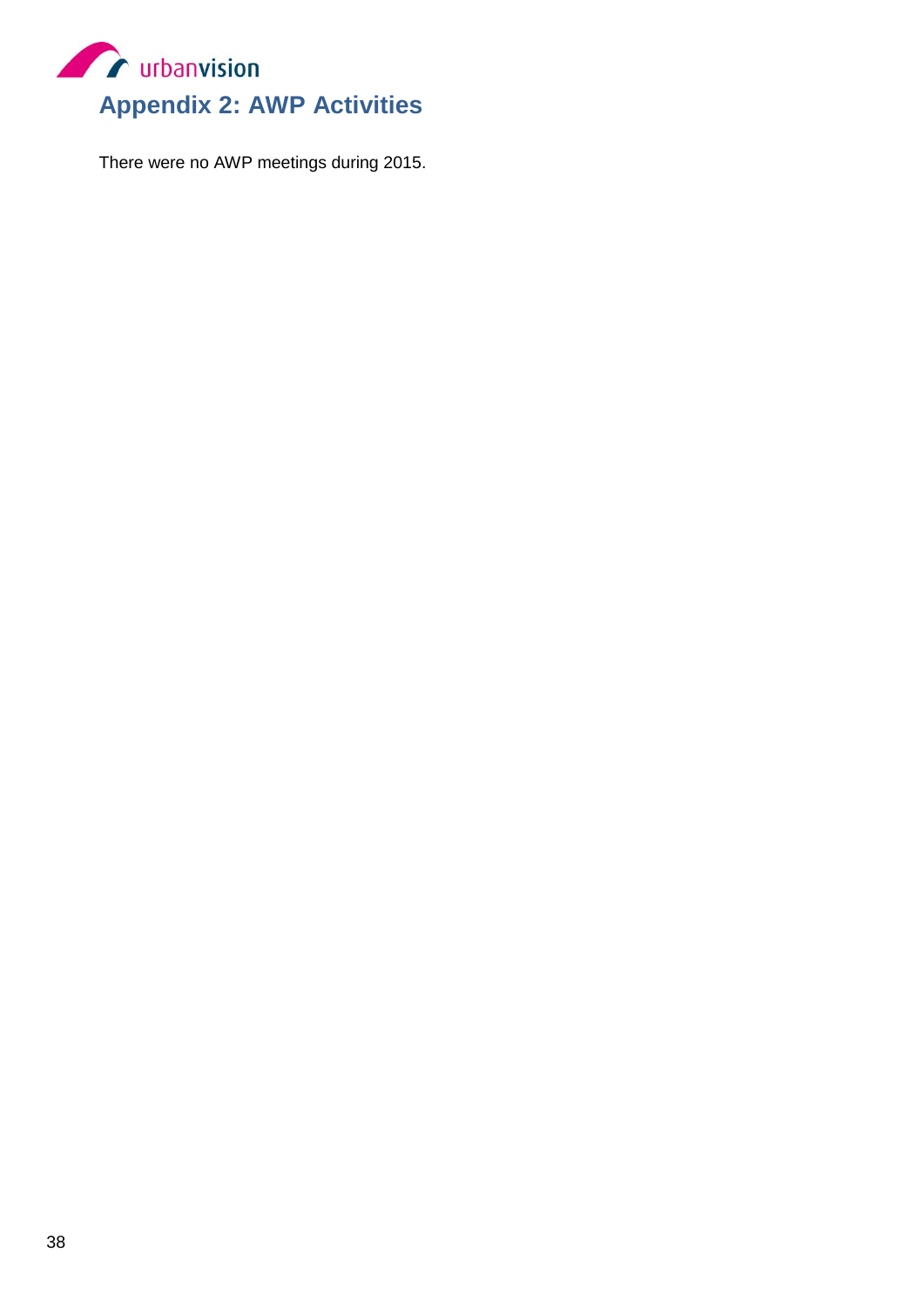<span id="page-46-0"></span>

**Apportionment** - currently set by the 'National and regional requirements for aggregate provision in England 2005-2020', a specified amount of aggregates to be produced annually on a sub-regional basis.

**Core Strategy/Local Plan** - a plan setting out the spatial vision for the Local Planning Authority area, the spatial objectives and strategic policies to deliver that vision.

**Duty to co-operate** - introduced by the Town & Country Planning (Local Planning) (England) Regulations 2012, requires Local Authorities and other public bodies to co-operate on planning issues.

**High Specification Aggregate** - natural and artificial coarse aggregates which meet the physical test criteria for Polished Stone Value and Aggregate Abrasion Value.

**Licence Application Area** - areas which are in the process of being developed for new licence dredge areas. These areas are subject to a full environmental impact assessment and public consultation before permission is granted by the Marine Management Organisation.

**Licence Option Area** - awarded by the Crown Estate following a successful tender by a company seeking to develop a new dredging area. The company is permitted to explore the area for viable resources during a period of 5 years, during which the licence application process must be completed.

**Licenced Dredge Area** - active licenced dredge areas.

**Local Aggregate Assessment** – is an annual assessment of the demand for and supply of aggregates in a mineral planning authority's area.

**Local Plan** - a set of Local Development Documents which include the Local Development Scheme, Statement of Community Involvement and Local Plan.